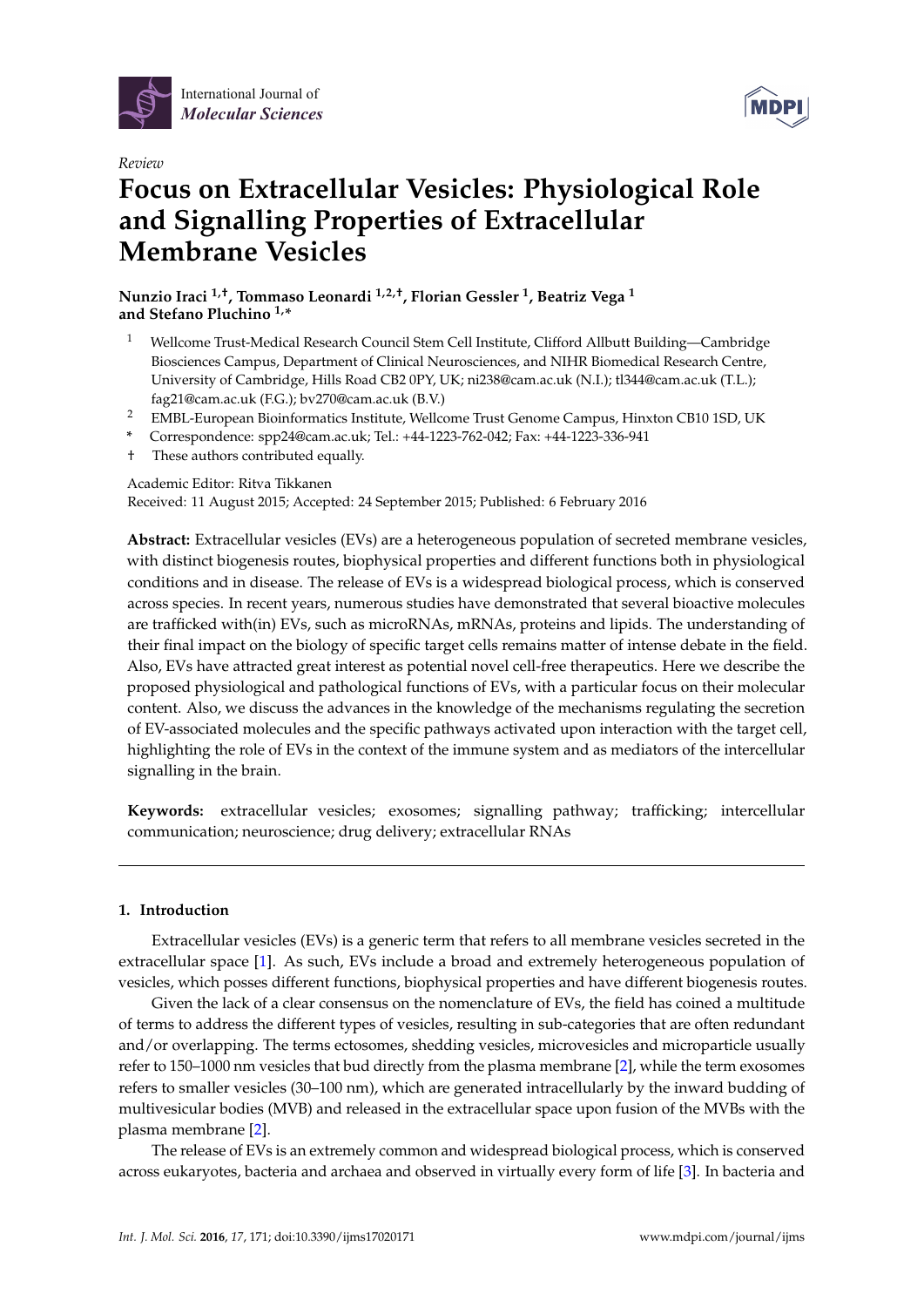eukaryotic microorganisms, EVs play important roles in the host-pathogen interaction and mediate the release of compounds such as virulence factors and toxins in the surrounding environment [\[3,](#page-17-2)[4\]](#page-17-3).

In animals, EVs and exosomes have been implicated in a broad, and still largely uncharacterized range of functions, such as protein clearance [\[5\]](#page-17-4), immunity [\[6](#page-17-5)[,7\]](#page-17-6), infections [\[8](#page-17-7)[–11\]](#page-17-8), signalling [\[12](#page-17-9)[–14\]](#page-18-0) and cancer [\[15\]](#page-18-1), and have been detected in a variety of biological fluids (e.g., blood, urine, saliva, amniotic fluid, malignant ascites, bronchoalveolar lavage fluid, synovial fluid and breast milk) [\[16\]](#page-18-2). EVs and exosomes are also being studied in connection with numerous pathological conditions and, most prominently, with neurodegenerative diseases that include Parkinson's disease, Alzheimer's disease, multiple sclerosis, amyotrophic lateral sclerosis, stroke and prion disease [\[17\]](#page-18-3). Because of their involvement in pathological processes and their presence in easy-to-access biological fluids, EVs have also attracted great interest for the potential use as disease biomarkers [\[17\]](#page-18-3). The field is now quickly progressing toward a more complete understanding of their range of functions *in vitro* and *in vivo* both in health and disease.

It is well established that exosomes and other classes of EVs—such as shedding microvesicles—have clearly distinct functional and morphological properties [\[18\]](#page-18-4), and the field is now starting to develop suitable methods for their differential purification and characterization. However, a substantial amount of the literature available to date does not systematically distinguish between different vesicle populations. For these reasons, this review will focus on the physiological role and the pathological signalling of EVs in general, with a particular focus on the role of exosomes. A comprehensive introduction to EVs and exosomes, their biogenesis, structure and composition is provided by Kalra *et al.* in this focus edition [\[19\]](#page-18-5).

# *1.1. EV and Exosome Content*

In recent years numerous works have focused on providing a comprehensive characterisation of the content of EVs and exosomes, and these efforts have led to the creation of databases, such as EVpedia and Vesiclepedia [\[20](#page-18-6)[,21\]](#page-18-7), which record molecules (proteins, mRNAs, microRNAs or lipids) observed within these vesicles.

At present, Vesiclepedia [\[20\]](#page-18-6) stores records for 92,897 proteins, 27,642 mRNAs, 4934 miRNAs and 584 lipids from 538 studies in 33 different species (database accessed on 21 September 2015). These numbers make it clear that exosomes and EVs contain an extremely broad and heterogeneous range of molecules; the following paragraphs will make an attempt at providing a description of what has been observed within vesicles and how their content changes in response to external stimuli. However, it is important to note that different studies employ a numerous different methods of vesicle isolation, sample preparation and analysis, which may influence the interpretation of the results and interfere with their comparability [\[22\]](#page-18-8).

#### *1.2. Exosomal RNAs*

Exosomes and EVs have been shown to contain both short and long RNAs. EVs purified from embryonic stem cells secrete EVs enriched for mRNAs of pluripotency transcription factors (e.g., octamer-binding transcription factor 4 (Oct-4), Zinc finger protein 42 homolog (Zfp-42), Homeobox protein NANOG (Nanog), Endothelial transcription factor GATA-2 (GATA2), Homeobox protein Hox-B4 (HoxB4)), cytokines and receptors [\[23\]](#page-18-9). Exosomes derived from mast cell lines contain mRNAs and microRNAs (miRNAs) [\[24\]](#page-18-10). Additionally, these exosomal mRNAs are functional and are translated into proteins, when transferred to target cells *in vitro* [\[25\]](#page-18-11). This seminal work has had several implications and took the lead of subsequent work aimed at establishing the implication of extracellular RNAs in a variety of biological processes, such as the immune response, pluripotency, cancer, viral infections, angiogenesis and others [\[23,](#page-18-9)[25](#page-18-11)[–28\]](#page-18-12). Following the initial observation that exosomes traffic miRNAs [\[24\]](#page-18-10), it was shown that exosomal miRNAs are functionally transferred to target cells, where they are able to silence target genes [\[29–](#page-18-13)[31\]](#page-18-14). Exosomal miRNAs have been shown to be involved in formation of the immunological synapse [\[7\]](#page-17-6), viral infections [\[30\]](#page-18-15), induction of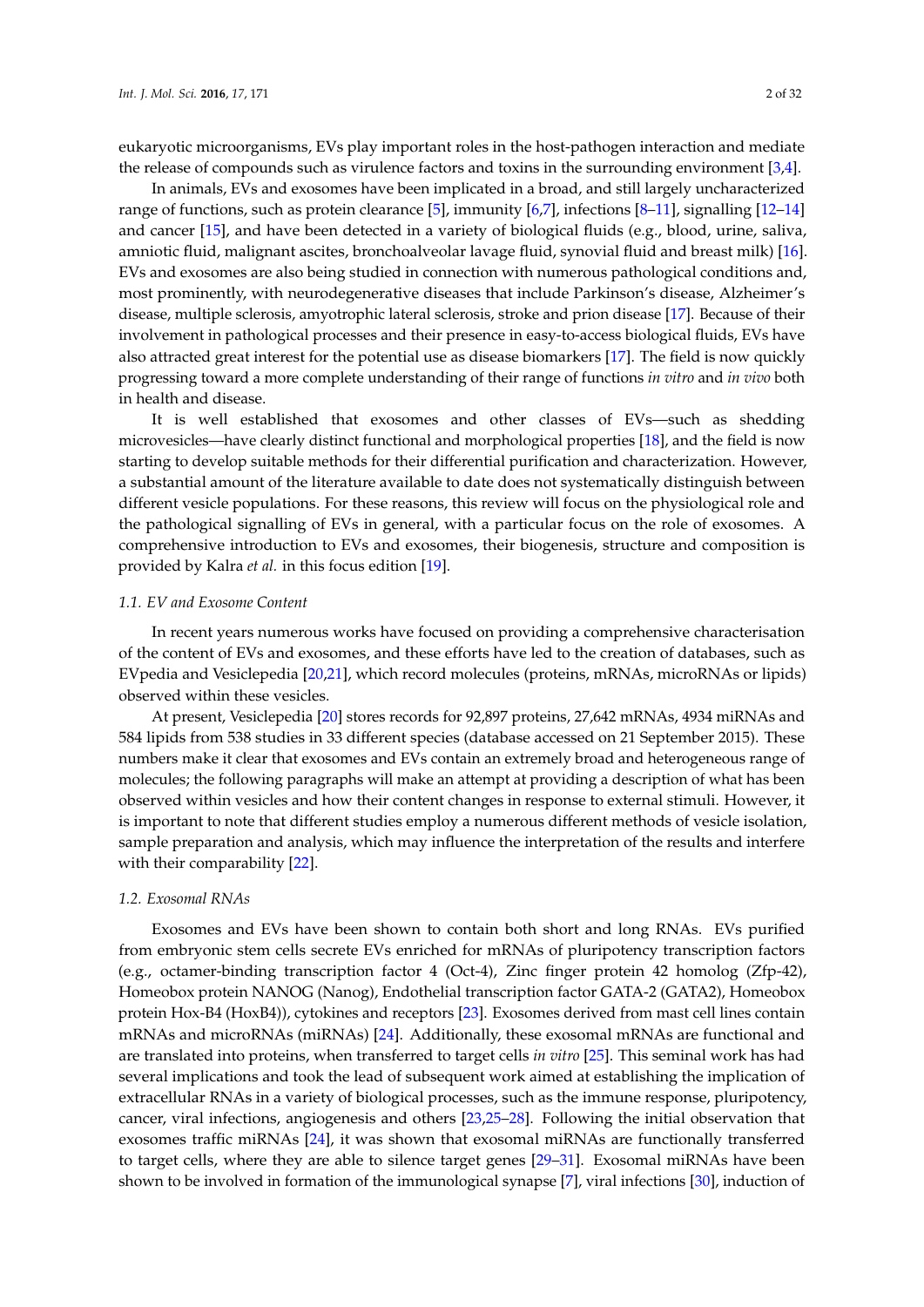endothelial cell migration [\[32](#page-18-16)[,33\]](#page-19-0) or prometastatic inflammatory responses [\[34\]](#page-19-1), as well as in T cell suppression [\[35\]](#page-19-2).

In addition to mRNAs and miRNAs other RNA species have been observed within exosomes and EVs, such as viral RNAs, Y-RNAs, fragments of tRNAs, small nuclear RNA, small nucleolar RNA, piwi-interacting RNAs and long non-coding RNAs [\[36](#page-19-3)[–41\]](#page-19-4).

## *1.3. Exosomal DNA*

In addition to RNA also genomic DNA has been detected in EVs. While several mechanisms for trafficking of RNA have been described (as extensively reviewed below), the incorporation of genomic DNA in EVs has not yet been completely understood. One of the proposed mechanisms suggests that fragments of genomic sequences are released into the cytoplasm during mitosis following the breakdown of the nuclear envelope, and are subsequently trafficked to specific packaging sites [\[42\]](#page-19-5).

Genomic DNA is found in a panel of tumour cell lines such as glioblastoma, colon and gastric cancers [\[43\]](#page-19-6). In tumour cells, the majority of DNA associated with exosomes is double-stranded and represents a significant fraction of the genomic DNA of the cell of origin, including mutated and amplified oncogenes as well as transposable elements [\[26](#page-18-17)[,44\]](#page-19-7). For these reasons, several lines of research are now exploring the possibility of using exosomal DNA as a circulating biomarker to identify the mutations of the parental tumour cells [\[44\]](#page-19-7). Besides cancer, genomic DNA has been found to be present in vesicles released from other cells; for example, fragments of genomic DNA have been identified in prostasomes, the most abundant class of EVs found in seminal fluid and originating from the epithelial cells in the prostate [\[45](#page-19-8)[–47\]](#page-19-9).

Despite the abundance of evidence showing the presence of DNA inside EVs and exosomes, its function still remains unclear; additional studies are needed in order to elucidate its role in physiological and pathological processes.

### *1.4. Exosomal Proteins*

Recent attempts at characterizing the content of exosomes and EVs have employed techniques based on mass spectrometry to reflect the complete proteome.

This work has shown two important features of the EV/exosome proteome: (i) some proteins are present in most exosomes disregarding of the cell type of origin, while others seem to be cell-type specific; and (ii) the protein composition of exosomes does not entirely reflect the proteome of the parental cell, but rather displays an enrichment for specific proteins normally found on the plasma membrane, endosomal compartment or cytosol, while showing a depletion for other (such as nuclear) proteins [\[2](#page-17-1)[,48\]](#page-19-10). Typical proteins often found in exosomes include tetraspanins (e.g., CD9, CD63, CD81 heat shock proteins (Hsp90), and components of the endosomal sorting complex required for transport (ESCRT) such as TSG101 and ALIX) [\[49](#page-19-11)[,50\]](#page-19-12). However, several recent works point in the direction that exosomal proteins are probably not uniformly distributed in all the subpopulations of EVs, being enriched in some classes of vesicles while depleted in others [\[2](#page-17-1)[,51](#page-19-13)[,52\]](#page-19-14). For example, it was recently shown *in vitro* that human colon carcinoma cells secrete two distinct populations of exosomes, which are released from the apical and basolateral membranes respectively. These two populations were further shown to possess clearly distinct protein profiles; highlighting that—even in the same cell type—morphologically homogenous vesicles can have remarkably heterogeneous contents [\[53\]](#page-20-0).

These data suggest a much greater complexity in the EV and exosome proteome than initially thought, but we are still lacking a clearly defined functional distinction between classes of EVs. The current efforts toward the development of more refined purification methods, standardized sample collection and isolation as well as improvements in protein detection techniques will help to shed additional light on the different classes and molecular composition of the vesicles that are co-purified using the current protocols [\[54\]](#page-20-1).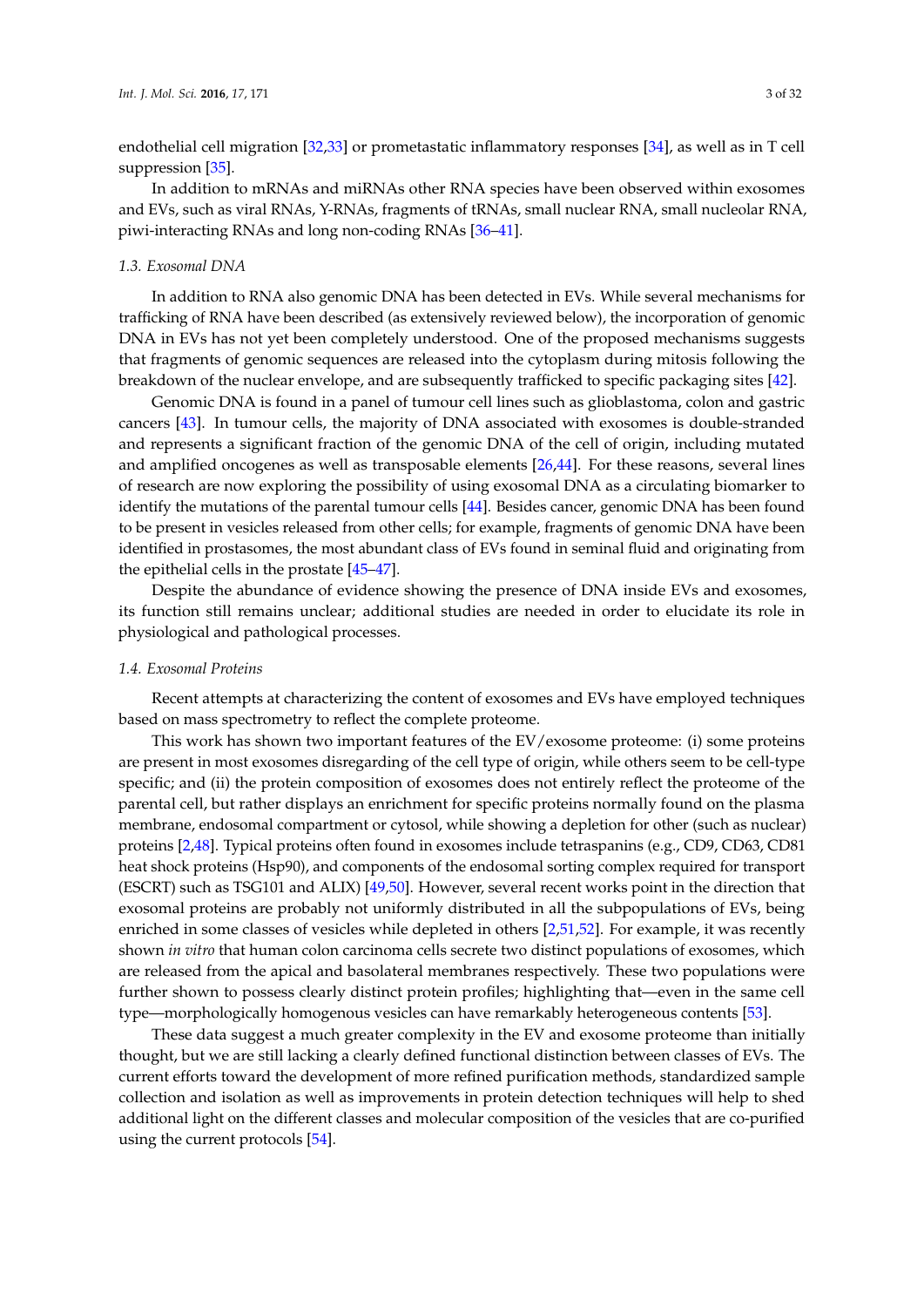Compelling evidence exists that cells modulate the content of exosomes and EVs in response to extracellular (extrinsic) perturbations. Stress conditions such as heat shock, hypothermia, hypoxia, oxidative stress induce remarkable changes in the protein and RNA composition of exosomes [\[27,](#page-18-18)[55–](#page-20-2)[62\]](#page-20-3). Similarly, the composition of exosomes is altered in the context of viral infections [\[30,](#page-18-15)[63\]](#page-20-4). In addition to viruses, exosomes also traffic prion proteins, both in its normal

and scrapie conformation, and mediate its propagation to other cells [\[11](#page-17-8)[,64](#page-20-5)[,65\]](#page-20-6), also displaying an altered miRNA profile in the context of prion infection [\[37\]](#page-19-15). Thus, it is likely that the exosomal sorting machinery reacts to extrinsic cues. In support of

this view, the activation of intracellular signalling pathways (e.g., mediated by cytokines) changes the exosome profile in very specific ways and can even confer to exosomes new properties and/or functions [\[13](#page-18-19)[,14](#page-18-0)[,61](#page-20-7)[,66](#page-20-8)[–68\]](#page-20-9). In line with this, we have recently shown that neural stem cells (NSCs) exposed to IFN- $\gamma$  up regulate the components of the Stat1 pathway within EVs and exosomes both at the mRNA and protein level. EVs from IFN-γ-stimulated NSCs induce the activation of the Stat1 pathway in target cells via a mechanism that is mediated by the IFN- $\gamma$ /Ifngr1 complex on EVs [\[14\]](#page-18-0).

Concomitantly to the observation that the EV and exosome content is reactive to external stimuli, numerous groups have focused their efforts on characterizing the molecular machinery that allows the cells to sort specific RNAs and proteins towards exosome in a dynamic way.

## **2. Mechanisms of RNA and Protein Secretion**

# *2.1. Mechanisms of miRNA Secretion*

Kosaka and colleagues identified in 2010 one of the first pathways regulating the sorting of miRNAs into exosomes [\[69\]](#page-20-10). The authors showed that the sphingolipid ceramide is involved in the secretion of exosomal miRNAs in different tumour cell lines, and that these miRNAs retain their function when transferred to target cells. They also demonstrate that altering the levels of ceramide in the cells affects the amount of exosomal miRNAs. In particular, they show that the chemical inhibition of the neutral sphingomyelinase 2 (nSMase2)—a key enzyme involved in the biosynthesis of the ceramide—causes a decrease in the levels of exosomal miRNAs, while its overexpression induces an increase in the secreted amounts of miRNAs. Interestingly, the knockdown of members of ESCRT did not interfere with the secretion of miRNAs, thus suggesting that the two phenomena are independent [\[69\]](#page-20-10). However the exact molecular determinants regulating the sorting of miRNAs to exosomes remained elusive.

Most of the later studies about the mechanism of RNA secretion also focused on miRNAs. Exosomal miRNA profile in exosomes was shown to be the result of a tightly regulated process that does not simply reflect the transcriptional landscape of the parental cell [\[24,](#page-18-10)[30,](#page-18-15)[70](#page-20-11)[–72\]](#page-20-12). In 2007, it was shown that a 6-nt sequence address different miRNAs in the nucleus through a mechanism yet to be defined [\[63\]](#page-20-4). Thus, a similar mechanism might also direct the secretion through specific interaction between a *mobile motif* in the sequence of miRNAs and carrier proteins.

The group of Sanchez-Madrid demonstrated that such a motif is present in miRNAs and controls their localization into primary T lymphoblast-derived exosomes [\[70\]](#page-20-11). First, they were able to identify a populations of miRNAs preferentially sorted into exosomes, and then—through multiple alignments of the mature sequences—they characterized the motif specifically enriched in these secreted miRNAs as the 4 nt GGAG. They proved by mutagenesis that this motif is able to modulate directly the miRNAs loaded into exosomes. In the same study the authors also identified for the first time the heterogeneous nuclear ribonucleoprotein A2B1 (hnRNPA2B1) as the carrier responsible for miRNA secretion in exosomes [\[70\]](#page-20-11). HnRNPA2B1 is a RNA-binding protein, expressed ubiquitously, and involved in the subcellular localization of specific mRNAs in neurons [\[73\]](#page-21-0), with a role also in the context of HIV infection [\[74\]](#page-21-1). Considering the similarities between viral production and exosome biogenesis, it is not completely surprising that these two phenomena have a similar RNA sorting mechanism [\[75\]](#page-21-2).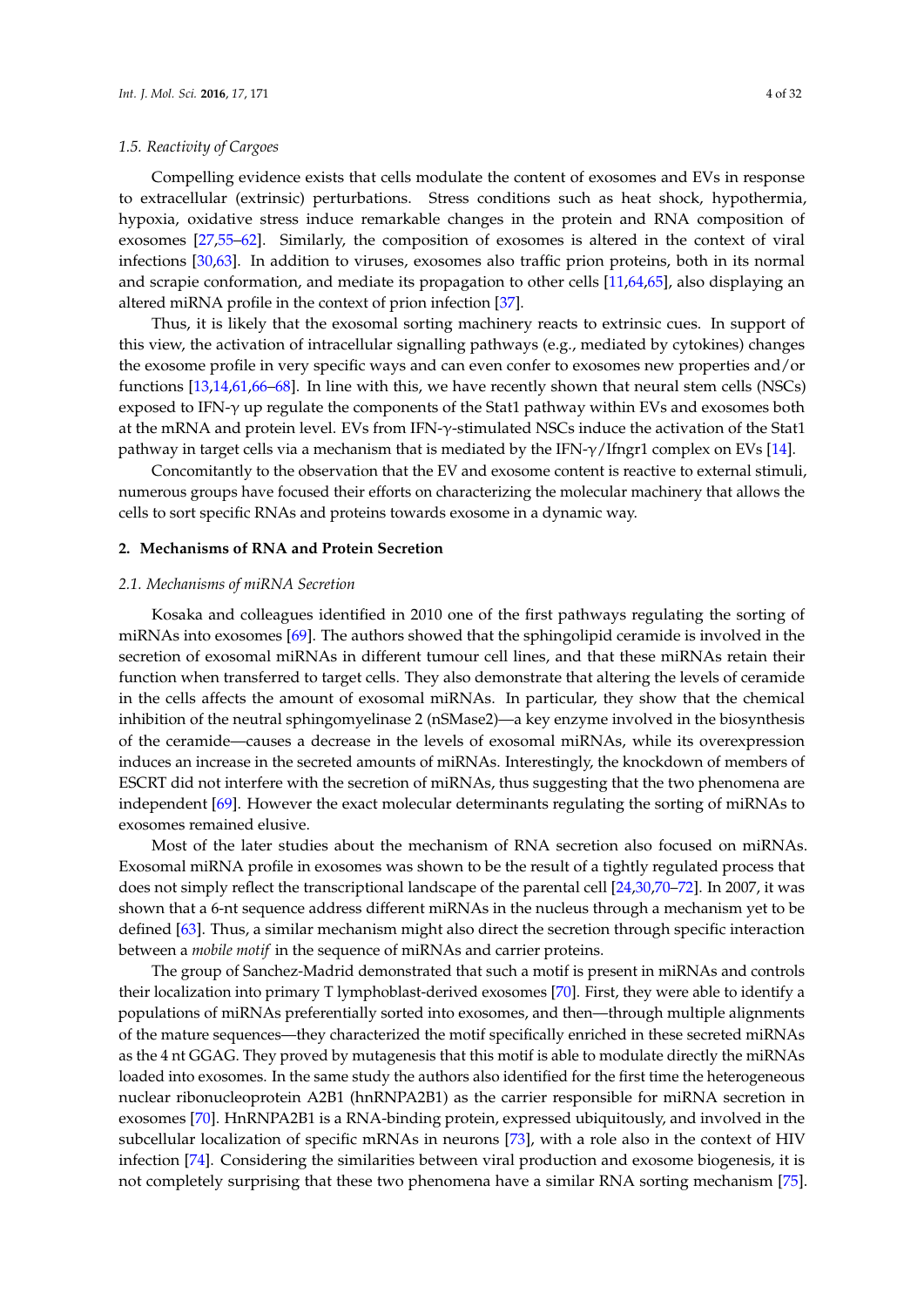Indeed hnRNPA2B1 was shown to bind specifically the exosomal miRNAs containing the GGAG motif and thus to control their sorting into exosomes [\[70\]](#page-20-11). Moreover, the authors demonstrated that the sumoylation of hnRNPA2B1 promotes its localization in the exosomes and, more importantly, the interaction with the GGAG motif in the exosomal miRNAs. These findings raise the possibility that post-translational modifications of proteins may play a key role in their loading into exosomes. The great potential of such a mobile motif for the artificial loading of selected miRNAs in vesicles and, in the longer term, for the design of functionalized exosomes as a novel therapeutic approach.

Whether the primary function of a carrier such as hnRNPA2B1 is (i) to mediate the secretion of a specific subset of miRNAs for cell-to-cell communication; or (ii) to eliminate undesired miRNAs from the cell, remains to be further clarified.

More recent studies have added novel levels of complexity to the mechanism that guides the secretion of miRNAs into exosomes. Interaction with target mRNAs, nontemplated nucleotide additions as well as new biogenesis of miRNAs inside the exosomes, have been demonstrated to be involved in the exosomal miRNA loading [\[76](#page-21-3)[–78\]](#page-21-4).

Squadrito and colleagues employed bone marrow-derived macrophages (BMDMs) as a cellular model to further investigate the mechanism of exosomal miRNA sorting. In their studies, the activation state of the BMDMs contributes to the regulation of miRNA secretion in exosomes. The stimulation of BMDM with interleukin (IL)-4 leads to the enrichment of a subset of miRNAs in exosomes *vs.* cells. The transcriptional changes observed after IL-4 treatment modify the pool of the miRNA target sequences (*i.e.*, mRNAs), thus controlling miRNA sorting to exosomes [\[77\]](#page-21-5). The miRNAs whose target mRNAs are decreased in IL-4-treated BMDM are specifically enriched in exosomes, without affecting the total amount of cellular miRNAs. This phenomenon is mediated by a redistribution of miRNAs from the P bodies (where the cellular miRNAs are active), to the MVB (where they are sorted for exosome-mediated secretion) [\[77\]](#page-21-5). Interestingly these findings seem to support the idea that exosomal miRNA secretion is a *cleaning* mechanism used by cells to maintain the miRNA:mRNA homeostasis.

Koppers-Lalic and colleagues have identified another possible mechanism of exosomal miRNA sorting in human B cells. In their study the distribution of extracellular miRNAs is partly regulated by nucleotidyl transferase-mediated posttranscriptional modifications, known as nontemplated nucleotide terminal additions (NTAs) [\[76\]](#page-21-3). Exosomal miRNAs are enriched in 3' end uridylated isoforms, while miRNAs retained in cells are preferentially adenylated at the 3' end, and the more adenines are added, the more the miRNAs are retained. These findings were validated in naturally occurring EVs from human urine samples, thus confirming that the addition of nucleotides at the 3<sup>1</sup> end of miRNAs could impact their distribution in exosomes [\[76\]](#page-21-3). This work opens new questions about the role of different pathways within the cells (e.g., RISC loading complex, carrier proteins, RNA editing enzymes) and how they interact to finally promote the secretion of specific miRNAs via exosomes.

Melo and colleagues have finally described a completely new mechanism of cell-independent maturation of miRNAs within breast cancer-derived exosomes, thus adding a further level of complexity to the whole phenomenon of exosomal miRNA secretion. First, they showed that miRNAs are generally enriched in exosomes derived form cancer *vs.* normal cells. Then, they proved that the miRNA biogenesis is active in exosomes, as a decrease of pre-miRNA levels over time is paralleled by a proportional increase of the mature sequences. Notably, several components of the miRNA biogenesis machinery (*i.e.*, Dicer, TAR RNA-binding protein 2 (TRBP) and Argonaute (AGO) 2) were found functional within cancer exosomes, while not detectable in those from normal cells [\[71\]](#page-20-13). Dicer was specifically proved as the key component responsible for the oncogenic potential of cancer exosomes when injected together with nontumorigenic human mammary epithelial cells into the mammary fat pads of female nude mice [\[72\]](#page-20-12). Also, the authors validated their findings with serum exosomes purified from cancer patients, showing that (i) these vesicles contain active for of the endoribonuclease Dicer; and (ii) Dicer is necessary to induce tumour formation using the same experimental approach in nude mice [\[72\]](#page-20-12). Interestingly, the authors showed the interaction between Dicer and the transmembrane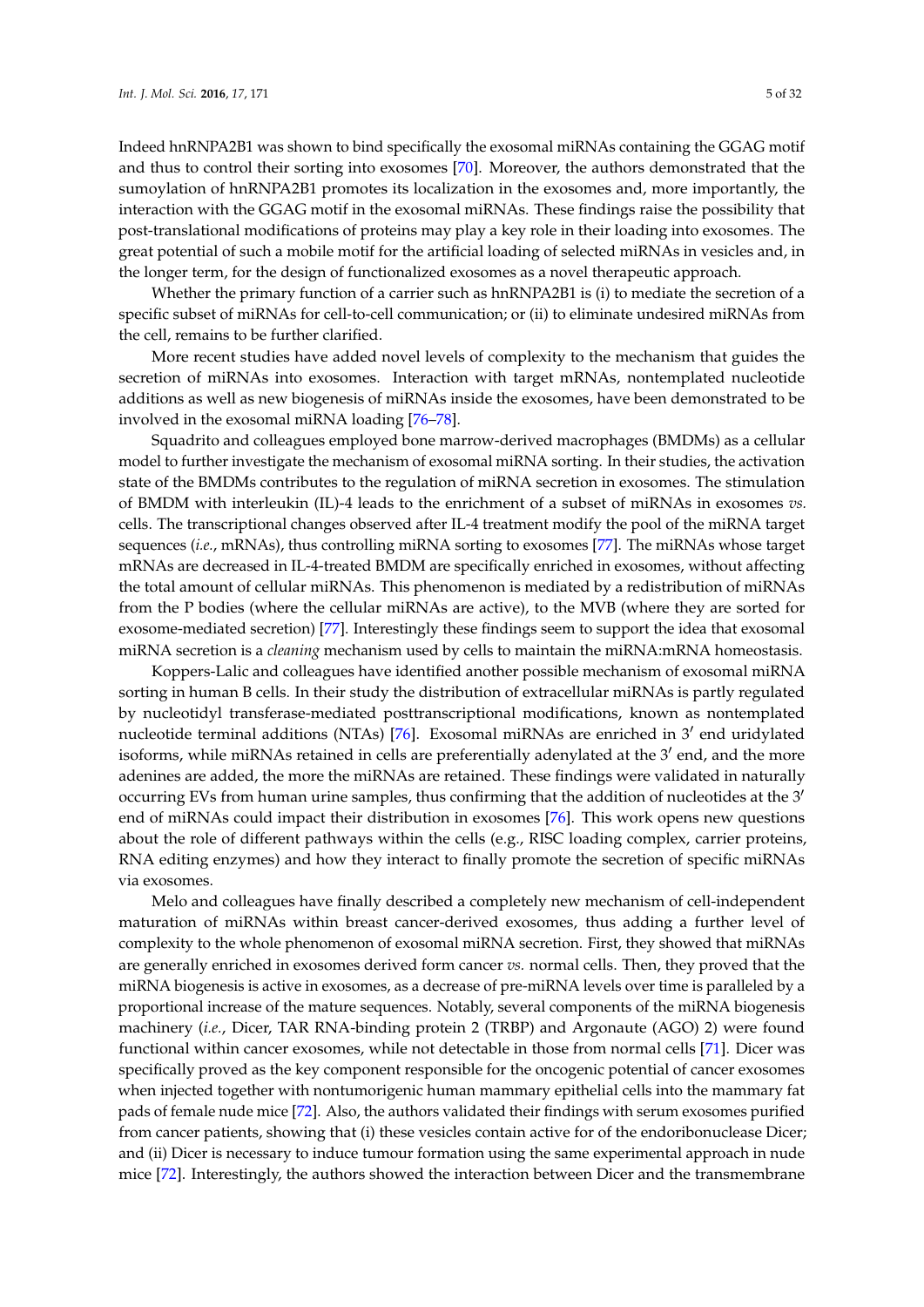anchor protein sialophorin (or CD43), thus suggesting a role for CD43 in the transport of Dicer and possibly of miRNAs into exosomes.

#### *2.2. Mechanisms of mRNA Secretion*

In addition to miRNAs, also mRNAs and proteins where found to be selectively enriched/depleted in EVs compared to donor cells.

Batagov and colleagues found that exosomes-enriched RNAs tend to have a shorter half-life than cellular RNAs. They also found 1458 bp linear motifs that correlate with the RNA secretion fraction (*i.e.*, the ratio of exosomal *vs.* cellular RNAs) [\[79\]](#page-21-6). Although none of these motifs is individually found in more than 24% of exosomal RNAs, this result suggests that the combination of multiple motifs or conserved secondary structures shared by these motifs might be responsible for shuttling RNAs towards exosomes. Bolukbasi et al. identified a 25 nt stem-loop forming sequence in the 3'-UTR of twenty EV-enriched RNAs [\[78\]](#page-21-4). They also show that this stem-loop contains a binding site for miR-1289, and that overexpression of the miRNA increases the enrichment in EVs of RNAs from a vector carrying the stem-loop in the 3'-UTR [\[78\]](#page-21-4).

More recently, Szostak and colleagues found that none of the RNA sorting motifs previously identified is enriched in EVs from the murine hepatic cell line MLP-29, while they show that a novel 12 nt motif part of a stem-loop region is present in ~40% of EV-enriched mRNAs. Moreover, they also show that cloning the motif in a luciferase reporter induces the secretion of the reporter mRNA in EVs [\[80\]](#page-21-7).

All these studies—although discordant—point in the direction that there exist a mechanism that recognises short RNA motifs, either linear or structural, and mediates RNA export towards EVs/exosomes. The fact that none of these studies agrees on the sequence identified suggests that the RNA sorting machinery might rely on different players in different species and/or cellular systems.

Further experiments are required to obtain a comprehensive understanding of the molecular mechanism by which the RNA sorting machinery operates.

## *2.3. Mechanisms of Protein Secretion*

In addition to miRNAs and mRNAs, proteins also seem to be selectively sorted into EVs, and also in this case the mechanisms behind this process are still largely uncharacterised.

The current opinion is that there are at least three independent mechanisms responsible for the sorting of exosomal proteins: lipid-mediated, tetraspanins-mediated and ESCRT-mediated [\[81\]](#page-21-8). It seems that these mechanisms coexist and are responsible for the sorting of different proteins and/or for the loading of different subpopulations of vesicles. Multiple components of the ESCRT complex posses ubiquitin-binding activity, suggesting that protein ubiquitination might be a posttranslational modifications involved in the sorting of exosomal proteins [\[82](#page-21-9)[,83\]](#page-21-10). In support of this hypothesis, it was shown that the ubiquitin-protein ligase NEDD4 ubiquitinates HTLV-1 Gag protein and mediates its recruitment by Tsg101, which in turn causes its sorting toward MVBs [\[84\]](#page-21-11). Similarly, it was recently found that the sumoylation of hnRNPA2B1 is a post-translational modification that targets the protein bound to miRNAs towards exosomes, thus suggesting that sumoylation might play a more general role in sorting protein towards exosomes [\[70\]](#page-20-11). In addition to ESCRT, tetraspanins have been involved both in the formation of exosomes and in the sorting of exosomal proteins. Tetraspanins are a family of integral membrane proteins with four transmembrane domains typically enriched in exosomes. For example, the tetraspanin CD63 binds to the LMP1 protein of the Epstein Barr Virus and mediates its sorting in MVBs [\[85\]](#page-21-12). Moreover, Shen *et al.* have shown that for a variety of proteins, a higher order oligomerization and the capacity to bind the plasma membrane are sufficient to induce the sorting toward MVBs [\[86\]](#page-21-13).

In addition to ESCRT and membrane proteins, also lipids have been implicated in exosome secretion and sorting of cargo proteins [\[81\]](#page-21-8). For example, enzymes that metabolise sphingolipids were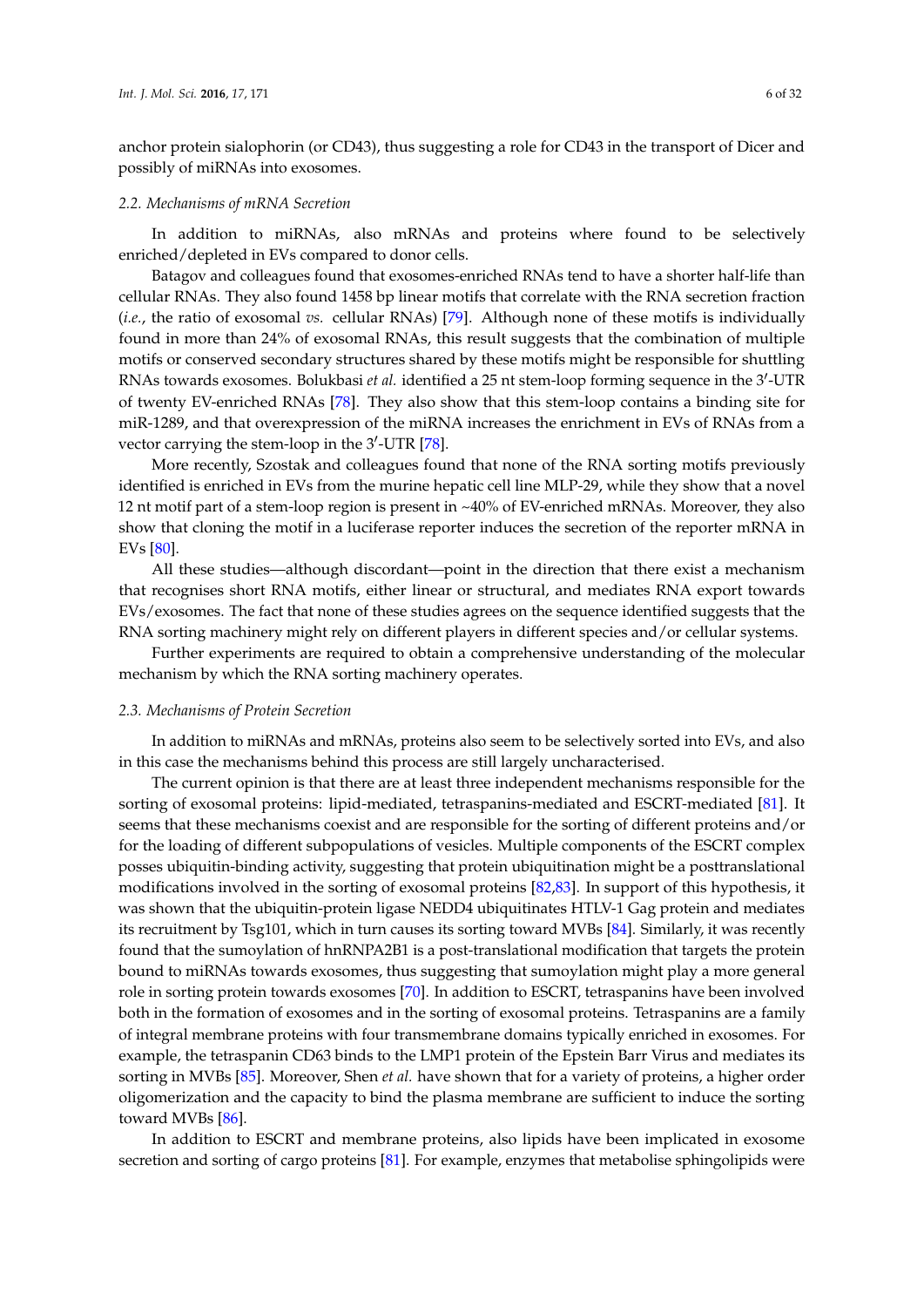shown to modulate exosome secretion by neuron and—as a consequence—modulate the clearance of Amyloid-β-peptide by microglia [\[87\]](#page-21-14).

These and other data support the hypothesis of lipid-regulated protein trafficking, but it is still unclear whether they modify vesicle content by modulating the formation and secretion of specific classes of vesicles or whether they also directly mediate the incorporation of specific proteins in exosomes.

#### **3. Role of EVs and Exosomes in Physiology**

The earliest studies on EV functions date back to the early 1980s, when they were characterized as *exfoliated vesicles from various normal and neoplastic cell lines with 5*<sup>1</sup> *-nucleotidase activity* [\[88\]](#page-21-15). In 1982, Stegmayr and Ronquist published one the first studies demonstrating the functional interaction between prostate cell-derived EVs—called prostasomes—and sperm cells, responsible for the promotion of sperm progressive motility [\[89\]](#page-21-16). In 1983 the secretion of exosomes was first described in two independent studies as a part of the reticulocyte maturation, acting to remove obsolete membranes and proteins in a process of "*reverse endocytosis*"—thus called exosomes [\[90](#page-21-17)[,91\]](#page-21-18). In recent years, several works have shown that a variety of cell types are capable of releasing EVs/exosomes in the extracellular space both *in vivo* and *in vitro*.

Most of the studies regarding the possible physiological roles of EVs/exosomes have been based on indirect *in vitro* evidences, especially in the context of the immune system and cell-to-cell communication [\[92\]](#page-21-19). Nevertheless the definitive evidence for their physiological role remains elusive.

## *3.1. Exosome Function and the Immune Response*

In 1996, a pioneering study by Raposo and colleagues demonstrated that exosomes derived from both human and mouse B-lymphocytes spread antigens bound to the class II major histocompatibility complex (MHC-II). Notably, these vesicle-associated complexes were capable of activating MHC class II-restricted T cell responses, suggesting a role for exosomes in antigen presentation *in vivo* [\[93\]](#page-21-20). Furthermore, B cell-derived exosomes specifically interacted with the membrane of follicular dendritic cells (DCs) derived from human tonsils, further supporting their active secretion *in vivo* [\[94,](#page-22-0)[95\]](#page-22-1).

Exosomes from DCs were shown to bear peptide-MHC-I, -II and other T-cell costimulatory molecules, such as CD80/B7.1 and CD86/B7.2. As for B cells, these exosomes are able to induce an immune response by spreading MHC-antigen complexes to other DCs and also to both CD4<sup>+</sup> and CD8<sup>+</sup> T-lymphocytes, thus mediating their activation [\[6](#page-17-5)[,96–](#page-22-2)[103\]](#page-22-3). Moreover, adhesion molecules associated with vesicles can contribute to this phenomenon: in fact exosomes secreted by mature DCs expose intercellular adhesion molecule (ICAM)-1, which is able to interact with lymphocyte function-associated antigen (LFA)-1 expressed by CD8<sup>+</sup> DCs and T-lymphocytes [\[104](#page-22-4)[,105\]](#page-22-5).

In addition to transmembrane proteins, other functional molecules were identified in immune cell-derived exosomes. Montecalvo and colleagues demonstrated that different subsets of miRNAs are exchanged between DCs through exosomes, depending on the DC maturation stage. Notably the authors showed that the exosomal miRNAs maintain their ability to repress target sequences in the recipient cells, and that the predicted targets are crucial mRNAs for the biology of the DCs, involved in the differentiation, cytokine synthesis and transforming growth factor (TGF)-β signalling [\[29\]](#page-18-13). Mittelbrunn and colleagues have demonstrated that the exosomal miRNAs are shuttled in a unidirectional way from T cells to antigen presenting cells (APCs) in the microenvironment of the immune synapse (IS) [\[7\]](#page-17-6). The ISs are highly specialized cell-to-cell contact sites crucial for antigen presentation and the regulation of T-cell activation [\[106\]](#page-22-6). In this context the antigen binding induces the formation of the IS, with the resulting polarization of the T-cell MVB towards the APC. As a consequence, the secretion of exosomes is increased and, ultimately, the antigen-driven IS formation promotes the delivery of exosomal miRNAs to APCs. Moreover, only exosomes transferred in the context of the IS appear to be functional in the target APCs. As a proof of concept, the T cell-derived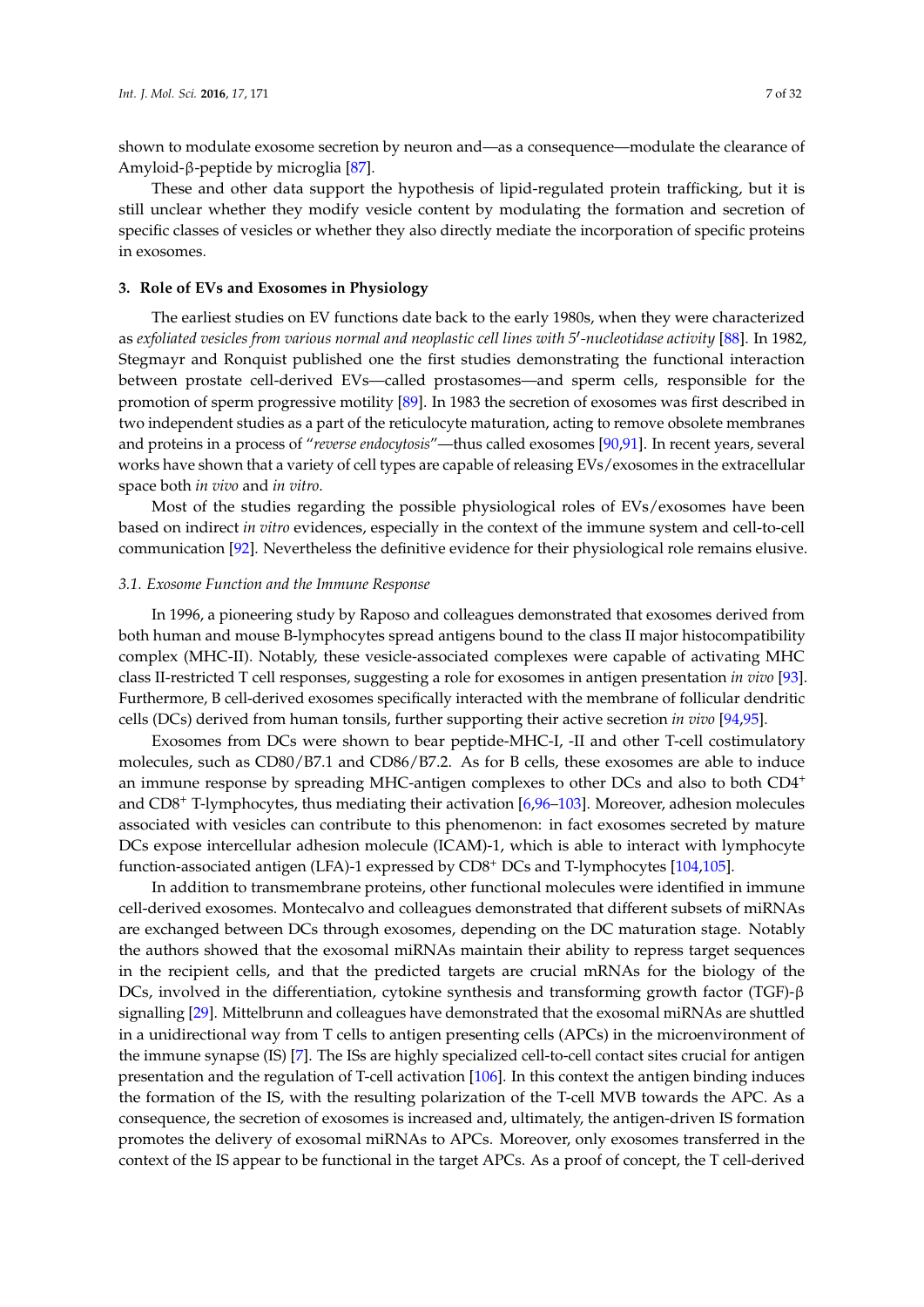exosomal miR-335 was shown to target Sox4 mRNA in recipient APCs, supporting the possibility that exosomal miRNAs may play a role in the regulation of the immune response [\[7\]](#page-17-6).

Bone marrow-derived macrophages (BMDMs) infected with *Mycobacterium tuberculosis* (Mtb)—or other related mycobacteria—secrete exosomes [\[107,](#page-22-7)[108\]](#page-22-8) that contain Mtb-derived glycopeptidolipids (GPLs). Exosome-associated GPLs promote the secretion of tumour necrosis factor alpha (TNF- $\alpha$ ) and chemokine (C-C motif) ligand 5 (CCL5/RANTES)—two key mediators of the innate inflammatory activation—in recipient uninfected macrophages. This pro-inflammatory response is dependent on the interaction with the Toll-like receptors (both TLR-2 and -4) and its associated adaptor molecule myeloid differentiation primary response gene 88 (MyD88) in the target macrophages. Mitogen-activated protein kinase (MAPK) and the nuclear factor kappa-light-chain-enhancer of activated B cells (NF-κB) are the key pathways involved in this phenomenon [\[108\]](#page-22-8). Notably these infected BMDM-derived exosomes are able to induce the production of TNF-α and IL-12 *in vivo*, when injected intranasally into mice. The secretion of this cytokines was proved to be functional, as both neutrophils and macrophages were recruited in the lungs of these mice [\[107\]](#page-22-7).

BMDM-derived exosomes are also capable to deliver functional IL-1β—another key mediator of the innate pro-inflammatory response—in mice. Qu and colleagues identified in extracellular ATP the trigger for the secretion of exosome-associated IL-1β, and established the role of the P2X purinoceptor 7 (P2X7R) in mediating the effect of the ATP [\[109\]](#page-22-9). Ramachandra and colleagues have identified another mechanism of immune response activation mediated by exosomes from Mtb-infected BMDM. As described for B cells and DCs, Mtb-infected BMDM exosomes can activate target T lymphocytes by transferring peptide–MHC-II complexes, in a process that is ATP-dependent [\[110\]](#page-22-10). Taken together these studies support an active role for macrophage-derived exosomes in the antimicrobial immune surveillance.

EVs can also mediate (i) immunosuppressive effects on T lymphocytes and natural killer (NK) cells; and (ii) the induction of T regulatory and myeloid cells to further inhibit the immune response [\[63](#page-20-4)[,111–](#page-22-11)[121\]](#page-23-0).

Placenta-derived exosomes purified from the blood of pregnant women carry immunosuppressive molecules that induce tolerance toward the foetus. Exosomes from pregnancies delivering at term bear higher levels of these immunosuppressive molecules compared with exosomes from preterm birth. In this study, Fas ligand (FasL) was identified as the putative agent responsible for the inhibition of T-cell surface glycoprotein CD3 zeta chain (CD3- ξ) and tyrosine-protein Janus kinase 3 (JAK3), ultimately suppressing the activity of maternal cytotoxic T lymphocytes and NK cells [\[10\]](#page-17-10). A few years later Hedlund and colleagues showed a similar effect mediated by exosome-associated UL16 binding proteins (ULBPs), a novel family of ligands of the activating NK cell receptor NKG2D in human. Placental exosomes bear ULBP1–5 and induce down-regulation of the NKG2D receptor on NK cells, CD8<sup>+</sup> and γδ T lymphocytes, thus inhibiting their cytotoxicity activity *in vitro* [\[122\]](#page-23-1).

EVs are also stimulatory for the immune system, with the final effect depending on many aspects, such as the identity of the donor and target cells, as well as the biological context in which this interaction takes place. This dichotomy appears also in the epithelia, another microenvironment where the EV-mediated signalling with the immune system was described [\[123](#page-23-2)[–125\]](#page-23-3).

In 2001 van Niel and colleagues employed human intestinal epithelial lines to demonstrate that these cells secrete exosomes exposing accessory molecules such as MHC-I and -II that may be involved in antigen presentation, a mechanism already proved for the DCs. They showed that the secretion of exosomes is further increased after IFN-γ treatment, suggesting the relevance of this phenomenon in inflammatory conditions [\[123\]](#page-23-2).

Two years later, the same group confirmed *in vivo* the immunogenicity of the peptide-MHC-II associated with exosomes, showing the migration of these complexes towards the gut lymph nodes with a pro-inflammatory effect in mouse [\[124\]](#page-23-4). Prado and colleagues showed that exosomes derived from the bronchoalveolar fluid of allergen-tolerized mice are capable to induce in turn tolerization when injected intranasally into recipient mice. After exosome administration, the authors demonstrated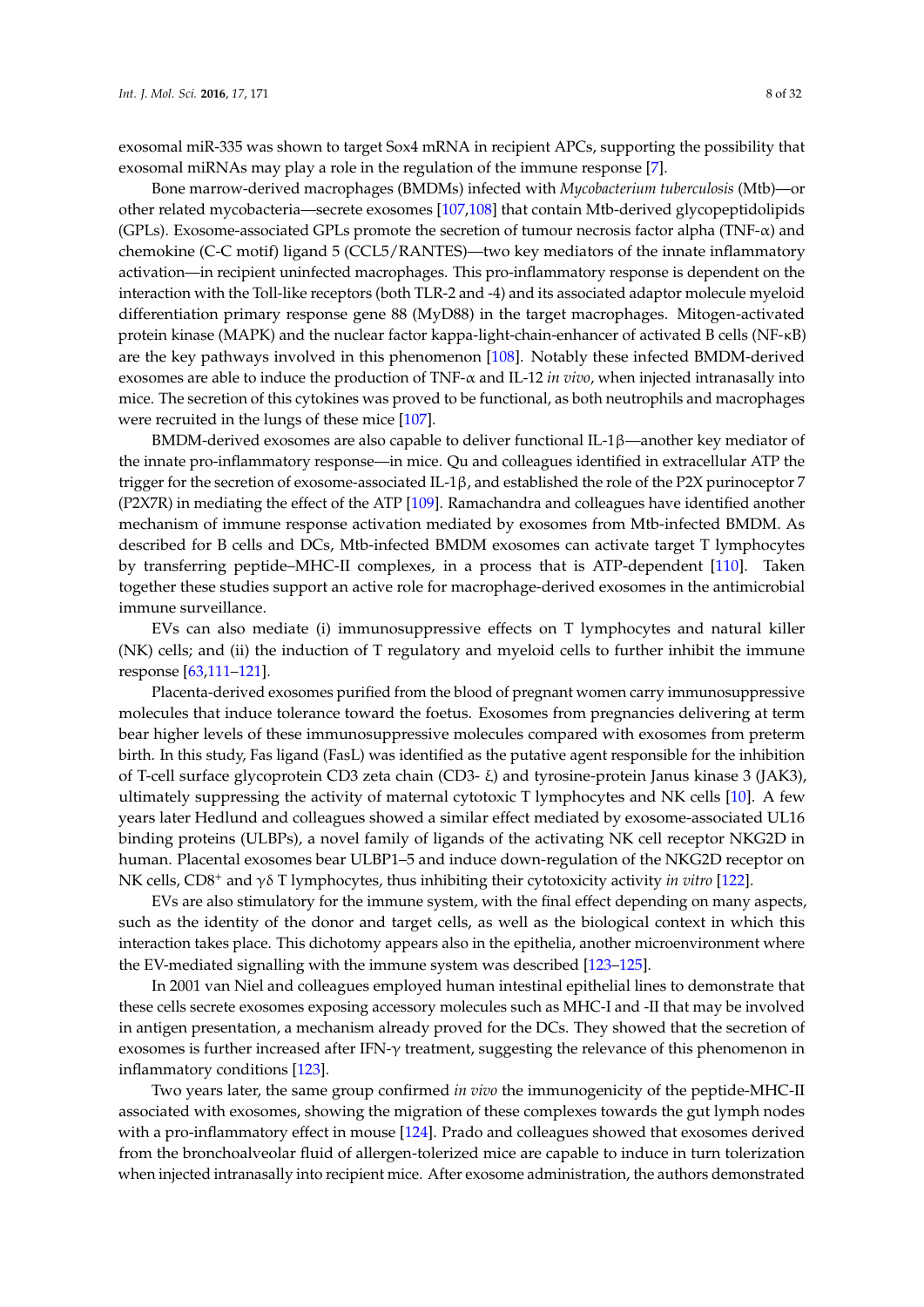the inhibition of both specific IgE and IgG1 antibodies in the treated mice, as well as a decrease of Th2-like cytokines, with a parallel increase of TGF-β. The final outcome of these experiments proved that exosomes derived from a tolerogenic context are capable to reduce allergen-induced airway inflammation, inducing also a stable protection against allergic sensitization *in vivo* [\[126\]](#page-23-5).

An additional function of exosomes that was recently described is related to their role in the context of viral infections. As such, de Carvalho *et al.*, showed that exosomes from CD4<sup>+</sup> T cells inhibit HIV-1 infection *in vitro*, suggesting that exosomes might act as decoy receptors for the virus, binding its surface proteins and preventing its interaction with target cells [\[127\]](#page-23-6).

# *3.2. Exosome Function in the CNS*

In the context of immune response regulation, the intercellular signalling mediated by EVs and exosomes appears to be relevant also for the cells of the central nervous system (CNS).

Microglial cells are the resident macrophages in the brain, responsible for the first intrinsic immune response and tissue repair [\[128,](#page-23-7)[129\]](#page-23-8). The role of microglia remains a matter of debate, as both bright and dark sides in its function have been highlighted, both during brain development and disease [\[130](#page-23-9)[–133\]](#page-23-10).

After CNS injury, microglial cells quickly increase the expression levels of MHC-I and -II molecules, playing a prominent role as antigen presenting cells. During brain inflammation, T lymphocytes cross the blood–brain barrier (BBB) and directly interact with microglia to recognise antigens and ultimately to mediate a pro-inflammatory response [\[134\]](#page-24-0). In this context microglia were shown to secrete exosomes containing proteins already reported in vesicles from B lymphocytes and DCs (e.g., antigen-MHC complexes) [\[135\]](#page-24-1). The treatment with astrocyte-derived ATP induces in mouse microglia the shedding of EVs, which bear functional IL-1 $\beta$  [\[136\]](#page-24-2), a feature that has also been confirmed in EVs from mouse astrocytes [\[137\]](#page-24-3). The ATP binding to the P2X7R activates the acid sphingomyelinase, which plays a crucial role for the subsequent induction of EV shedding and secretion of EV-associated IL-1β via a MAPK-dependent mechanism [\[138\]](#page-24-4). Verderio and colleagues demonstrated the presence of microglia-derived EVs in the cerebrospinal fluid (CSF) of mice with CNS inflammation, thus suggesting a possible role for circulating EVs as biomarkers of diseases [\[139\]](#page-24-5).

Oligodendrocytes (ODCs) secrete exosomes enriched in crucial components of the myelin sheaths—such as the myelin proteolipid protein (PLP), myelin basic protein (MBP) and myelin oligodendrocyte glycoprotein (MOG)—together with several proteins with proposed functions in the trophic support of axons. Furthermore, the intracellular levels of calcium regulate the secretion of these exosomes, suggesting that the whole process is strictly regulated to serve a protective role for neurons [\[140\]](#page-24-6).

The interplay between ODCs and neurons seems to be even more articulated, as the latter are capable to modulate the release of exosomes by ODCs through the neurotransmitter glutamate [\[139\]](#page-24-5). In this study, the electrical activity of axons induces the release of glutamate, thus evoking in turn ODC Ca2+ signals through *N*-methyl-D-aspartate (NMDA) and α-Amino-3-hydroxy-5-methyl-4-isoxazolepropionic acid (AMPA) receptors. Ultimately this pathway triggers the release of ODC exosomes containing specific protein and RNA cargoes that are internalized by neurons. Notably the authors demonstrate that the ODC-derived exosomes protect target neurons from oxidative stress and starvation [\[139\]](#page-24-5). ODCs secrete exosomes with auto inhibitory effects on their own growth. Nevertheless conditioned neuronal medium appears to be able to decrease the production of such exosomes, thus controlling the terminal differentiation of ODCs and finally biogenesis of myelin sheaths [\[140\]](#page-24-6).

Similarly to what happens with ODCs in the CNS, also Schwann cells (SCs) in the peripheral nervous system (PNS) can exchange exosomes with neurons. In 2013 Lopez-Verrilli and colleagues showed that SC-derived exosomes are selectively transferred to the dorsal root ganglia axons, enhancing regeneration in injury models both *in vitro* and *in vivo* [\[141\]](#page-24-7).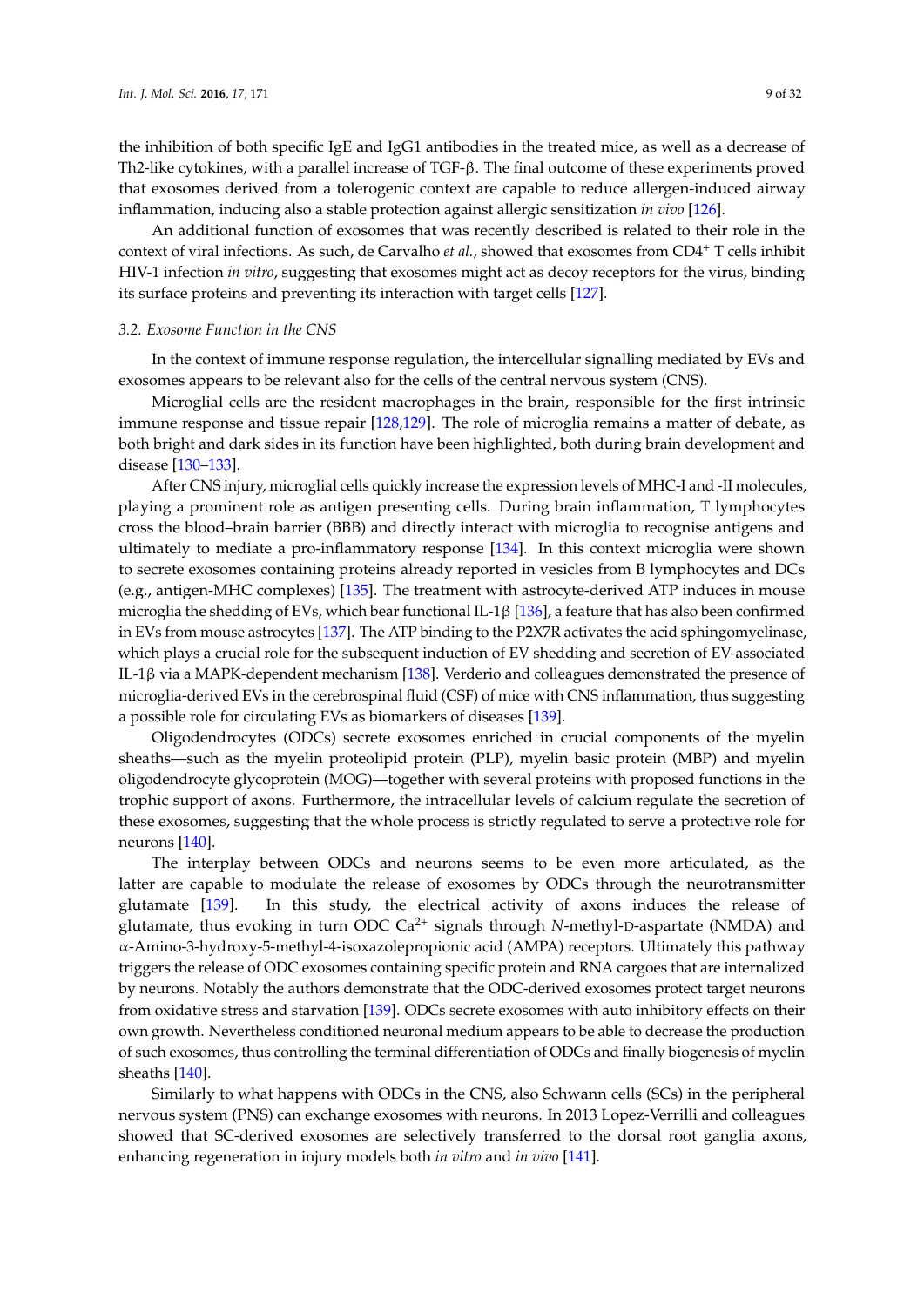action of the acid sphingomyelinase - thus stimulating the synaptic activity [\[143\]](#page-24-9). As for ODCs and microglia, also astrocyte-derived exosomes were proved to be important regulators of neuronal biology. Synapsin I—an oligomannose-binding glycoprotein—was identified by Wang and colleagues as the crucial astrocyte-derive exosome-associated protein capable of (i) promoting neurite outgrowth from hippocampal neurons and (ii) inducing survival of cortical neurons upon oxidative stress [\[144\]](#page-24-10).

Exosomes purified from primary cultures of cortical neurons contain both vascular endothelial growth factor (VEGF) and fibroblast growth factor (FGF)-2, thus suggesting a possible role in the communication with endothelial cells to promote angiogenesis [\[145\]](#page-24-11). Another independent study confirmed that the release of EVs is a tightly regulated process in neurons, and that it is driven by the glutamatergic synaptic activity [\[146\]](#page-24-12). Furthermore, Korkut and colleagues showed that the morphogens Wnt proteins are secreted on exosomes both during Drosophila development (at the larval neuromuscular synapses) and in human cells [\[147\]](#page-24-13). Importantly, these findings suggest a broader role for the EV-mediated intercellular signalling: for example during development, many studies demonstrated that components of Wnt, Notch and Hedgehog pathways use extracellular vesicles to signal with the microenvironment [\[148–](#page-24-14)[150\]](#page-24-15). Also in the context of cancer the transfer of pathway activation via EVs has been described for many factors such as MET [\[151\]](#page-24-16), TGF- β [\[152\]](#page-24-17), Wnt [\[153\]](#page-25-0), BCR [\[154\]](#page-25-1) and NOTCH3/STAT1 [\[155\]](#page-25-2). For further information on the signalling properties of EVs in the tumour environment, the reader is referred to the specific review in this focus edition [\[156\]](#page-25-3).

Despite the increasing evidences about the functions of vesicle transfer an objective limitation common to the vast majority of these studies lies in the step of purification and concentration *in vitro*. Moreover, considering that almost all cell types secrete EVs and exosomes, it is important to remember that the *in vivo* situation in the EV-mediated intercellular signalling is much more complex as likely multidirectional and strongly depending on the specific context.

#### **4. Role of EVs and Exosomes in Pathology**

EVs have been tightly linked to tumorigenesis [\[157\]](#page-25-4), spread of viruses and pathogenic agents such as HIV-1 [\[158\]](#page-25-5), as well as being implicated in the propagation of protein aggregate disorders. It is becoming increasingly evident that the most prominent and well-studied neurodegenerative diseases share common cellular and molecular pathological mechanisms, among which protein aggregation and inclusion body formation play an important role [\[159\]](#page-25-6). These aggregates include β-amyloid (Aβ) in senile plaques and tau in neurofibrillary tangles (NFTs) in Alzheimer's disease; α-synuclein in Lewy bodies and Lewy neurites in Parkinson's disease; TAR-DNA-binding protein 43 (TDP-43) and superoxide dismutase (SOD1) aggregates in ALS; polyglutamine (polyQ)-rich huntingtin inclusions in Huntington's disease and prion plaques in Creutzfeldt-Jakob disease (CJD).

Aβ-derived peptides [\[160\]](#page-25-7),  $\alpha$ -synuclein [\[161\]](#page-25-8), and the abnormal pathogenic cell surface prion protein  $Pr^{Sc}$  [\[162\]](#page-25-9) have all been found associated with EVs. For these reasons, exosomes have recently been proposed as the Trojan horses of neurodegeneration [\[163\]](#page-25-10). However, EVs and their components represent at the same time a novel class of potential therapeutic targets, and a potential therapeutic tool for tissue regeneration and immune response modulation.

In the following sections we describe the current state of knowledge regarding the relations between EVs and neurodegenerative diseases, the studies done to establish these correlations, and the potential relevance of EVs as therapeutic agents.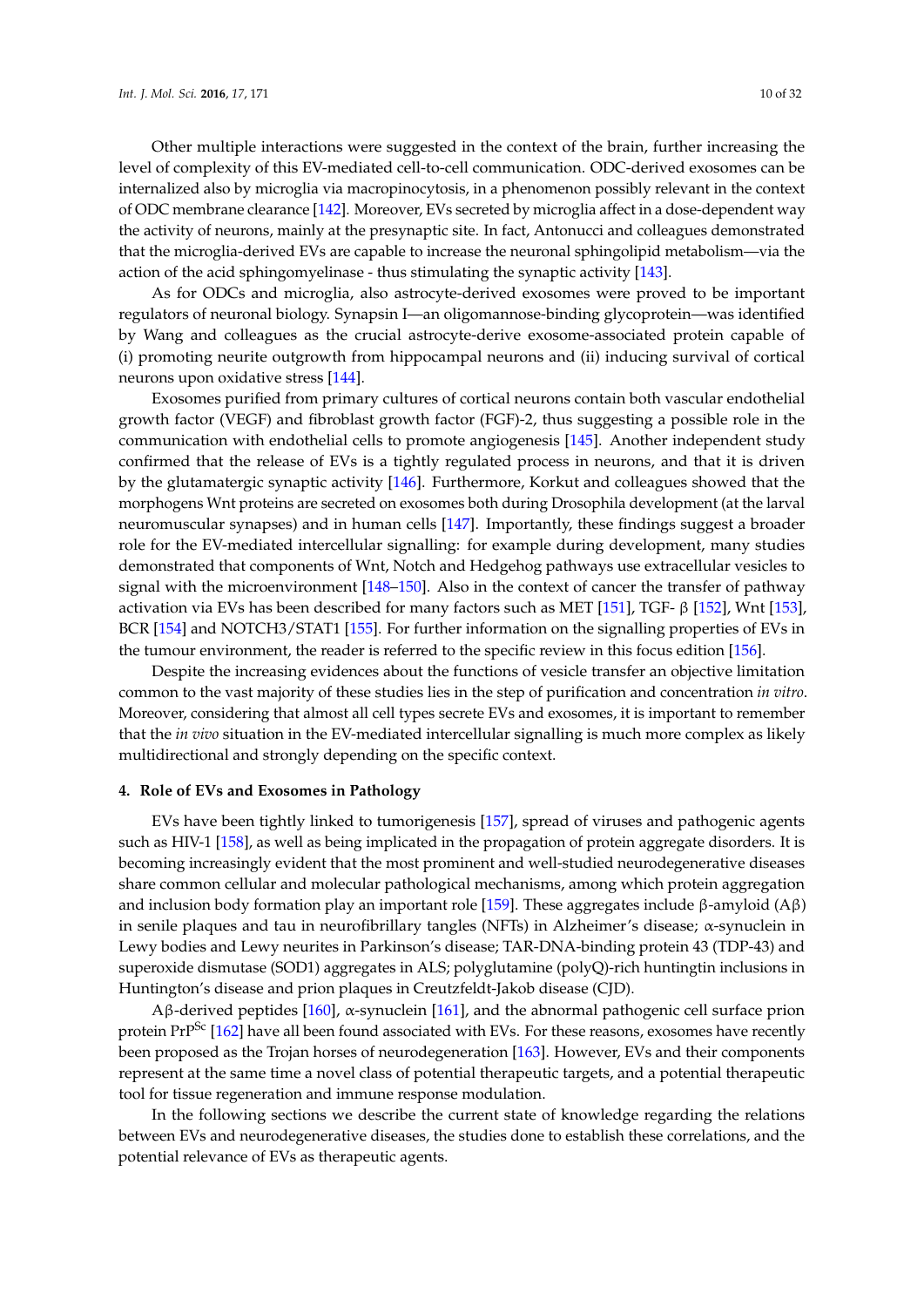#### *4.1. Prions*

Several studies have explored EVs in the context of the interneuronal spreading of transmissible prion disorders such as CJD, Gerstmann-Sträussler-Scheinker disease, fatal insomnia and kuru in humans and bovine spongiform encephalitis (BSE) and scrapie in bovines and sheep respectively. The aetiological agent of these diseases is the misfolded form of the prion protein (PrP). This protein, in its native state (PrPC), is expressed in all tissues of the human body, with the highest levels of expression observed in the CNS [\[164\]](#page-25-11). PrP<sup>Sc</sup>, the misfolded form of PrP<sup>C</sup>, is infectious and it acts as a seed to catalyse the conversion of  $Pr^{pc}$  into  $Pr^{pc}$ .  $Pr^{pc}$  forms aggregates that give rise to amyloid fibres, which in turn alter the function of the nervous system and lead to the manifestation of the disease [\[165\]](#page-25-12).

Prion disease is most commonly of infectious origin: it starts in the gut with the ingestion of contaminated food, and then spreads to lymphoid organs from where it can reach the peripheral nervous system and, ultimately, the CNS [\[166\]](#page-25-13). It has been observed that PrP<sup>Sc</sup> can hijack tunnelling nanotubes to spread from one cell to another [\[167\]](#page-25-14). However, this mechanism of communication can traverse only short distances; a potential parallel mechanism involving exosomes might facilitate PrP<sup>Sc</sup> transfer over large distances, thus promoting the peripheral spread of prions [\[168\]](#page-25-15). In this scenario, EV-mediated spreading of PrP<sup>Sc</sup> would either be mediated by direct EV diffusion with the blood stream or by means of EV internalization inside blood cells and their subsequent interaction with target cells throughout the organism. In fact, both  $Pr^{pc}$  and its pathological form  $Pr^{pc}$  have been isolated in association with exosomes, and PrP<sup>Sc</sup>-containing exosomes were shown to be infectious in both animal and cell bioassays [\[11\]](#page-17-8).

Ultrastructural studies confirmed the presence of both  $Pr^{pc}$  and  $Pr^{pc}$  in MVB, as well as in the late endosome, confirming the involvement of the exosomal pathway [\[169](#page-25-16)[,170\]](#page-25-17). Furthermore, it has been reported that PrP<sup>Sc</sup> and PrP<sup>C</sup> are secreted in exosomes from a PrP-expressing neuronal cell line, and exosomes can spread  $PrP^{Sc}$  in uninfected recipient [\[162\]](#page-25-9).

Additionally, Fevrier and colleagues have also shown that the inoculation of ovine  $PrP^{Sc}$ -positive EVs in the brain of transgenic mice that express ovine PrP induced acute neurological symptoms that eventually led to the death of all animals [\[11\]](#page-17-8).

Summarizing, there is strong evidence that indicates that the cell-to-cell spread of the prion disease is mediated, at least in part, by the EV or exosome-mediated transport of PrP<sup>Sc</sup> from infected to uninfected cells.

#### *4.2. Parkinson's*

The protein α-synuclein is a mediator of neurodegeneration in PD and its aggregation plays a central role in the pathology. PD is characterized by intracellular aggregates known as Lewy bodies [\[164](#page-25-11)[,168](#page-25-15)[,169\]](#page-25-16), comprised primarily of  $\alpha$ -synuclein, but with other proteins and lipids also present [\[168\]](#page-25-15).

It was recently observed that α-synuclein can be (i) transferred intercellularly [\[164,](#page-25-11)[168,](#page-25-15)[169\]](#page-25-16); and (ii) detected in the plasma and CSF of patients as well as in the culture supernatant of neuronal cells. Specifically, it was also shown that  $\alpha$ -synuclein can be transferred from neurons to astrocytes, which in response induce the expression inflammatory genes [\[171\]](#page-25-18).

Following these observations, various groups have now started to investigate the various possible mechanisms of cell-to-cell α-synuclein transfer. In fact, recent data show that α-synuclein secretion might be mediated by tunnelling nanotubes [\[172\]](#page-25-19) or direct secretion of the protein [\[173\]](#page-25-20). Additionally, Emmanouilidou and colleagues have shown that α-synuclein is also secreted in a calcium responsive manner within EVs that possess the typical characteristics of exosomes [\[155\]](#page-25-2).

The mechanisms by which extracellular  $\alpha$ -synuclein seeds oligomerization and confers toxicity is not well elucidated. Details regarding the specifics of interactions between α-synuclein and exosomes require further study, and the role and extent that exosomes play in PD pathogenesis is still unclear.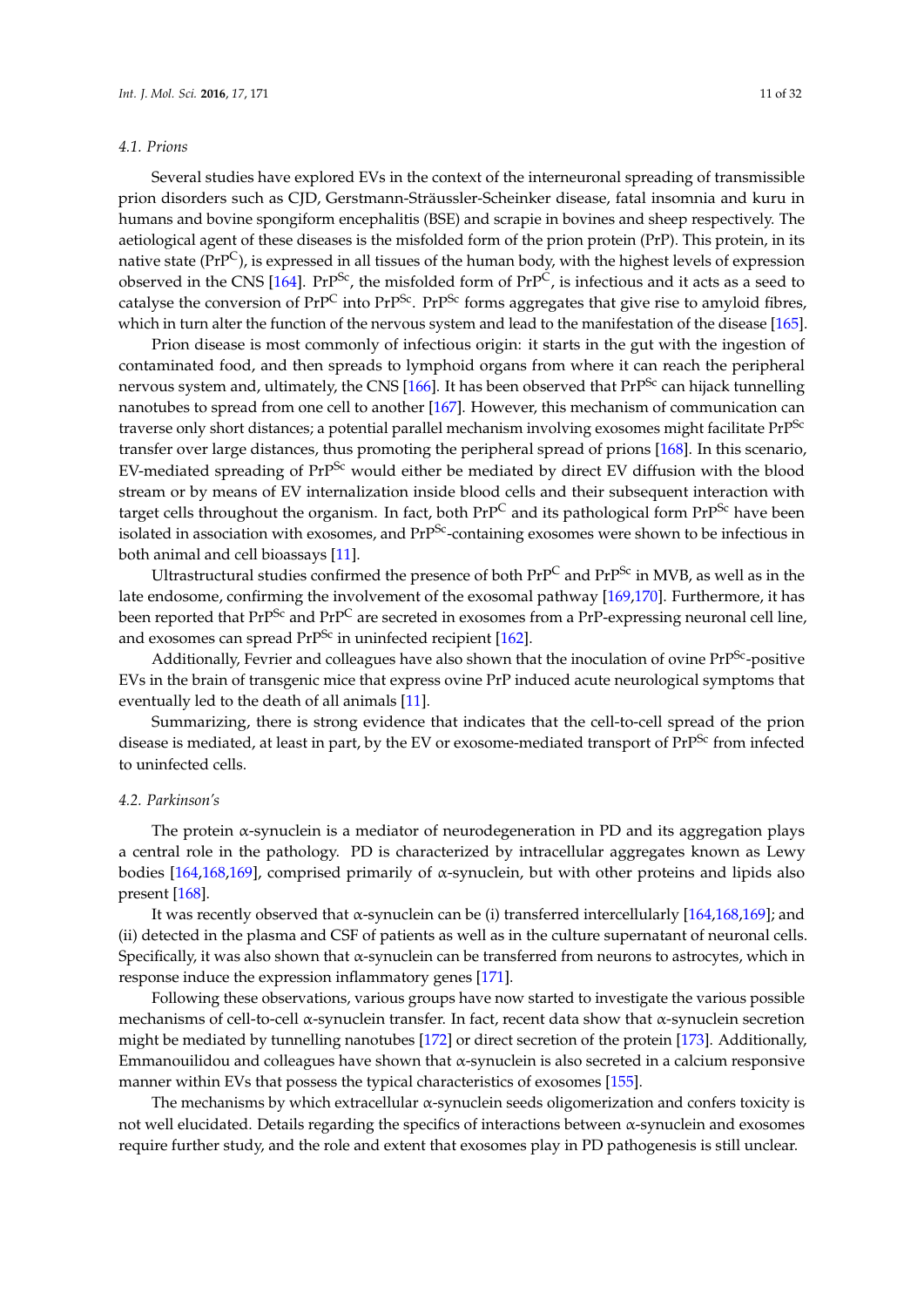#### *4.3. Alzheimer's*

AD is the most common form of age-associated dementia in humans [\[171\]](#page-25-18). AD is characterized by the accumulation of extracellular Aβ plaques and intracellular neurofibrillary tangles of hyper phosphorylated tau protein that have neurotoxic effects and, as a consequence, lead to a slow and progressive loss of neurons. The  $\mathbf{A}\beta$  peptide is formed by the consecutive proteolytic cleavage of the transmembrane amyloid precursor protein (APP) by β-secretase and  $γ$ -secretase [\[172\]](#page-25-19). Under physiological conditions, tau protein is a microtubule-stabilizing protein that is predominantly expressed in neurons and regulates axonal transport [\[173\]](#page-25-20), but tau's hyper phosphorylation leads to its dissociation from microtubules and aggregation into insoluble fibres.

In the context of AD pathogenesis, exosomes were initially studied in connection with the formation and transport of the Aβ peptides to the extracellular environment.

For example, Rajendran and colleagues showed in 2006 that MVBs are the cellular compartment where β secretase cleaves APP into  $\text{A} \beta$ , which in turn is secreted within exosomes upon fusion of the MVB with the plasma membrane [\[174\]](#page-26-0). These data suggest a role for exosomes in AD pathogenesis, a view that is also supported by the observation that exosomal protein accumulate in the plaques of AD patient brains. Additionally, exosomal proteins were also found to accumulate in the plaques of AD patient brains, suggesting a role in the pathogenesis of AD [\[174\]](#page-26-0).

Similarly, exosomes were also shown to be involved in the spreading of tau-mediated toxicity [\[175\]](#page-26-1). For example, a recent study showed that tau fibrils are readily and spontaneously taken up by cells *in vitro*, and even small quantities of tau fibrils induce the formation of large amounts of filamentous neurofibrillary tangles in tau-expressing cells [\[176\]](#page-26-2). In addition, it was also shown that tau filaments can spread *in vivo* upon injection of mutant tau protein in the brain of wild-type mice [\[177\]](#page-26-3).

Further studies demonstrated that dimeric and trimeric tau species are found in exosomes secreted by tauopathy cellular models as well as in the CSF of AD patients [\[175\]](#page-26-1), thus suggesting that exosomes might transport oligomeric tau species that serve as a seed to induce fibre formation in other cells. Additional work is still required to clarify whether oligomerization takes place in the exosomes or whether oligomers are directly packaged into them. The localization of tau inside vesicles would point towards an active packaging pathway rather than nonspecific secretion via extravesicular membrane-bound tau. Nevertheless, either route would facilitate the delivery of tau into neurons and contribute to the spread of disease.

Thus, a thorough elucidation of the mechanism by which tau is spread can be integral to efficient targeting of tau in a therapeutic context.

## *4.4. Amyotrophic Lateral Sclerosis*

In ALS, aggregates of misfolded and mutated copper zinc superoxide dismutase (SOD)1 disseminate in a spatiotemporal manner connecting upper and lower motor neurons [\[178\]](#page-26-4).

In a recent study Haidet-Phillips *et al.* have shown that progenitor cell-derived astrocytes differentiated from post-mortem ALS brains selectively kill motor neurons in a co-culture system [\[179\]](#page-26-5). Moreover, they also demonstrated that knockdown of SOD1 by short hairpin RNAs (shRNAs) in astrocytes abrogates their toxicity on motor neuron in the co-culture system. Finally, by incubating motor neurons with astrocyte-conditioned medium, they proved that the toxicity is mediated by secreted factors. In a recent paper Grad *et al.*, showed that SOD1 misfolding can be propagated from cell to cell via exosome-dependent mechanism [\[180\]](#page-26-6).

These data, together with the evidence that SOD1 is secreted in exosomes [\[181\]](#page-26-7), suggest that SOD1-mediated toxicity might be spread by exosomes-mediated cell-to-cell transfer.

#### *4.5. Multiple Sclerosis*

Multiple sclerosis (MS) is an inflammatory disease of the CNS in which perivascular infiltration of self-reactive T lymphocytes leads to demyelination (both primary and secondary), and axonal damage.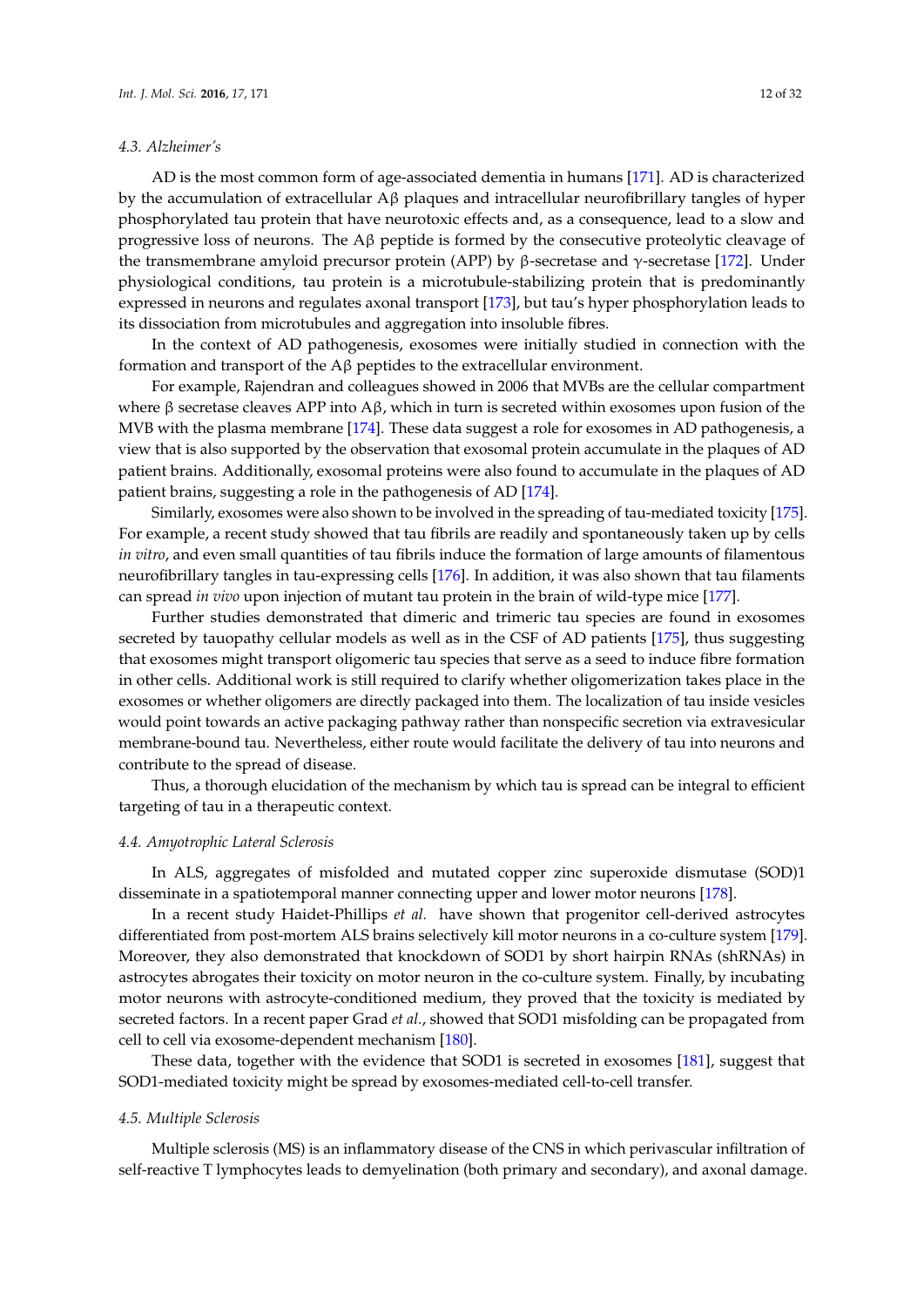The pathophysiology of MS is the result of a complex interplay between numerous players, among which autoreactive T lymphocytes, monocytes, microglia and endothelial cells [\[182\]](#page-26-8).

In this context, EVs may play multiple roles [\[183\]](#page-26-9), as various cell types secrete or modulate the content of EVs in response to the inflammatory environment. For example, upon activation of the BBB, endothelial cells release EVs, which can be readily detected in the plasma of MS patients during disease relapses [\[184\]](#page-26-10).

The evidence about the effects of EVs on the microenvironment is still sparse, but there are reports suggesting that astrocyte-derived EVs contain metalloproteinases, which contribute to the BBB disruption [\[185\]](#page-26-11), therefore facilitating the trans-endothelial migration of inflammatory cells in the CNS. Consistently with this finding it was shown that endothelial EVs derived from the plasma of MS patients can bind and activate monocytes and induce their trans-endothelial migration *in vitro* [\[186\]](#page-26-12). Subsequently, a different study confirmed these results and further showed that only the plasma from relapsing MS patients—while not that of remitting patients or controls—induced monocytes transendothelial migration in a brain microvascular endothelial cells (BMVEC) model [\[187\]](#page-26-13).

Recently, a study on circulating RNAs identified 7 miRNAs significantly deregulated in the plasma of MS patients compared to healthy age and gender-matched controls (miR-614, miR-572, miR-648, miR-1826, miR-422a, miR-22 and miR-1979) [\[188\]](#page-26-14). Although this study does not directly address whether these circulating miRNAs are released in EVs, it suggests that miRNA secretion might play a previously underestimated role in MS pathophysiology.

A few recent studies have investigated the role of EVs in experimental autoimmune encephalomyelitis (EAE), an animal model of MS. For example, Verderio *et al.* recently showed that the administration of myeloid EVs in the brain of EAE mice induces the infiltration of CD45<sup>+</sup> inflammatory cells and Iba1<sup>+</sup> microglia  $[138]$ . Despite these findings that suggest a detrimental, pro-inflammatory function for EVs in MS, other reports attribute them an immune suppressive, modulatory role.

In fact, Gatson *et al.* compared exosomes in late pregnant and virgin EAE mice finding that exosomes derived from the serum of pregnant mice suppress T cell activation *in vitro* [\[189\]](#page-26-15). Similarly, it was also shown that exosomes from the serum of pregnant EAE mice induce the maturation of oligodendrocyte precursor cells (OPC) and facilitate their migration to CNS lesions [\[190\]](#page-26-16). These findings suggest that during pregnancy serum exosomes might have protective immune modulatory effects that contribute to the reduction of relapses in EAE during gestation. More recently, another study has shown that exosomes derived from DCs expressing membrane-associated TGF-β inhibit the progression of EAE and decrease Th1 and IL-17 responses [\[191\]](#page-26-17).

Ultimately, EVs appear to have paradoxical functions in MS (and models thereof): while in specific cases they may promote the repair of demyelinating lesions, their immune-modulatory nature contributes to the disruption of the blood-brain barrier and subsequent spread of inflammation in the brain parenchyma.

# *4.6. Stroke*

Stroke is the second leading cause of death in developed countries, with a mortality rate higher than cancer [\[192\]](#page-26-18) and being the most common cause for disability in adults. In ischemic stroke, the severity of the disease is dependent on the reduction of cerebral blood flow [\[193\]](#page-26-19). Between an ischemic core and regularly perfused tissue lies an area with functionally inactive, yet viable neurons named penumbra. Current treatment regimens for the acute phase of the disease target the penumbra to decrease the amount of cell death. In addition to classical reperfusion strategies [\[194\]](#page-27-0), current targets for neuroprotection include reduction of inflammation, oxidative stress, excitotoxicity, apoptosis and cell-based therapies [\[195\]](#page-27-1).

Recent evidence suggests that EVs play an important role in the pathogenesis of stroke. In fact, calcifying EVs have been found to be involved in collagen calcification. Calcifying EVs, also named *matrix vesicles*, have historically been described in bone development [\[196,](#page-27-2)[197\]](#page-27-3). Moreover, calcifying EVs derived from macrophages and smooth muscle cells might also contribute to vascular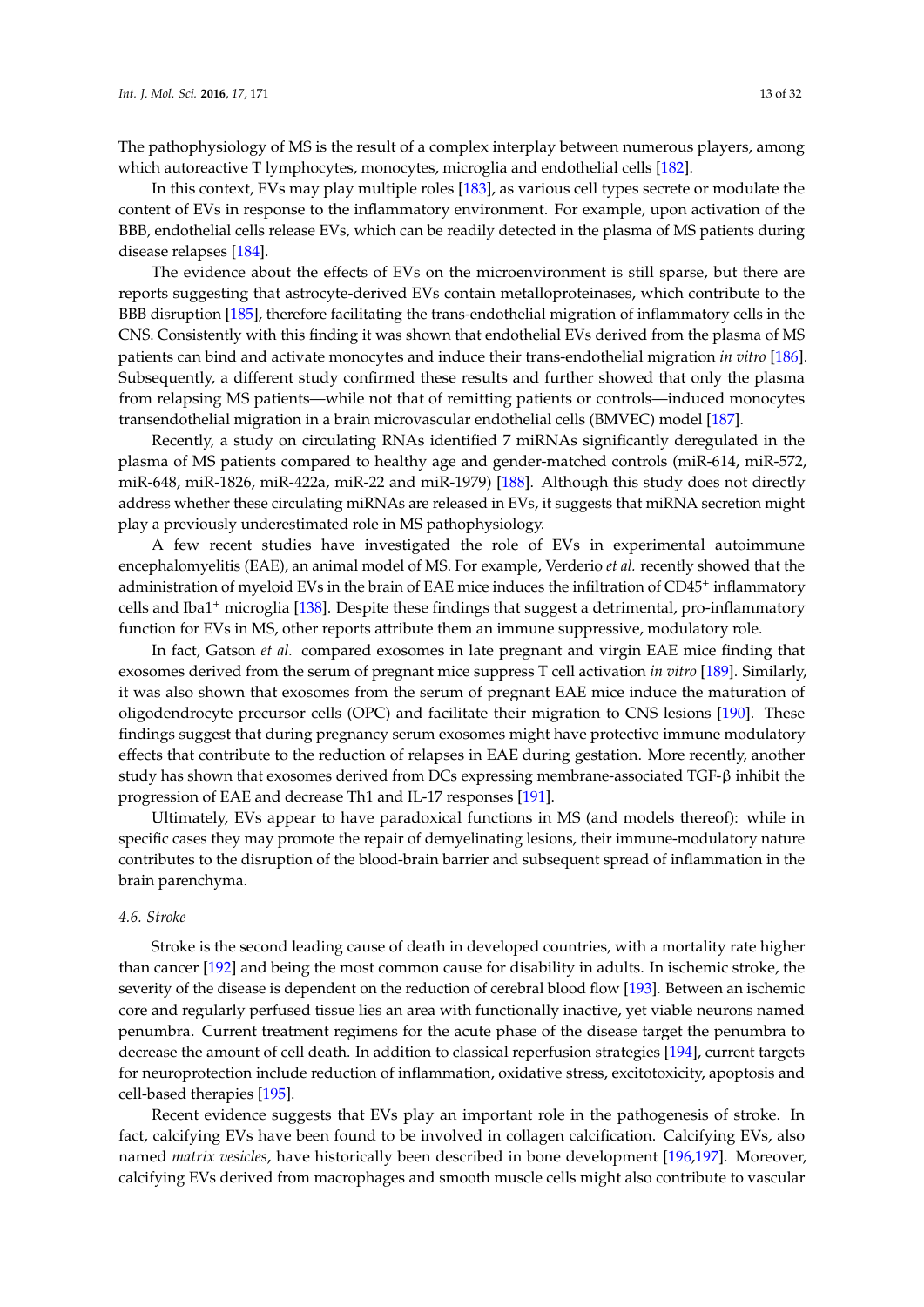calcification [\[198\]](#page-27-4). In this context, EVs serve as foci for the formation of microcalcifications, which lead to plaque instability, rupture and subsequently, development of stroke [\[199\]](#page-27-5).

Additionally, there is also evidence suggesting a role for endothelial and platelet-derived EVs in ischemic stroke. Endothelial activation—and consequently platelet activation—plays a major role in the pathophysiology of stroke: endothelial activation promotes the activation and adhesion of platelets, thus contributing to thrombus formation. Moreover, the activated endothelium expresses adhesion molecules (such as E- and P-selectins) that promote the recruitment and extravasation of leukocytes, which in turn migrate to the injured tissues and contribute to reperfusion damage [\[200](#page-27-6)[,201\]](#page-27-7).

In this context, multiple studies have described that increased levels of EVs released by activated endothelial (as determined by the expression of the E-Selectin CD62E) are correlated with recent ischemic episodes and associated with indices of neurological damage, suggesting that EVs of endothelial origin play a role in cerebrovascular disease [\[202,](#page-27-8)[203\]](#page-27-9).

# **5. EVs/Exosomes as Therapeutics**

The recent advances in stem cell biology have raised great expectations that diseases and injuries of the CNS may be ameliorated by the development and delivery of non-hematopoietic stem cell-based therapeutics. Most of the more classical experimental cell therapies-based on the focal injection of neural lineage-committed progenitor cells—have in fact failed to foster substantial tissue repair in disease models where the anatomical and functional damage is widespread and an inflamed and/or degenerative microenvironment co-exists [\[204\]](#page-27-10). On the other hand, solid evidence has been accumulated from many laboratories and in many conditions that NSCs survive transplantation procedures within the host CNS, specifically migrate within the damaged tissue, and protect the nervous system from inflammatory and other forms of damage. Irrespectively from the experimental disease course, the neuropathological features and type of inflammation, the overall functional recovery obtained following NSC transplantation is usually poorly correlated with the absolute numbers of the donor-derived progeny *in vivo* in [\[204\]](#page-27-10). This has been shown for NSC transplants in experimental Parkinson's or Huntington's diseases, where NSCs very rarely differentiate into neurons *in vivo* while mediating a significant clinico-pathological recovery. Similarly, mice with acute cerebral ischemic stroke or intracerebral haemorrhage improve at both behavioural and pathological levels, in spite of the post-mortem evidence that most implanted stem cells have assumed an astroglial fate (or nestin immunoreactivity) [\[205](#page-27-11)[,206\]](#page-27-12). We and others have provided strong evidence that the systemic injection of somatic—and more recently embryonic stem (ES) cell-derived—mouse and human NPCs ameliorates the clinico-pathological features of rodents and non-human primates with experimental autoimmune encephalomyelitis (EAE), the animal model of MS [\[206](#page-27-12)[–210\]](#page-27-13). We have demonstrated that this is dependent on multiple mechanisms of action of NSCs within specific microenvironments [\[211\]](#page-27-14).

In addition to cell replacement [\[206\]](#page-27-12), we have first described significant neuroprotective and immune modulatory capacities for transplanted (*undifferentiated*) NSCs *in vivo*. It is now established that NSC-mediated bystander actions may take place in the CNS, at the level of the atypical perivascular niches [\[212\]](#page-27-15), as well as in secondary lymphoid organs [\[210,](#page-27-13)[213\]](#page-28-0). Nonetheless, following our own first report that membrane-bound Fas/CD90 ligands (e.g., Apo3L, TRAIL and FasL) were regulating part of the NSC-mediated suppressive effect on encephalitogenic T lymphocytes in the CNS [\[212\]](#page-27-15), other groups have generated data that describe the mechanisms responsible for these specialized stem cell functions. In general, this has been approached mostly by *in vitro* studies that have utilized immune cell/NSC co-cultures [\[214\]](#page-28-1). *In vivo* experiments have provided evidence of short-term persistence of transplanted NSCs into peripheral bodily organs [\[210,](#page-27-13)[213\]](#page-28-0). On the other hand, we have also reported the capacity of NSCs to target (and synergize with) immune cells in secondary lymphoid organs following both systemic and subcutaneous (s.c.) NSC injection in EAE mice [\[210\]](#page-27-13). Concurrently, the observation of consistent *cellular signalling* between the graft and the host has contributed to challenge the initial idea that stem cell transplants work only via structural cell replacement. Extensive data suggests that, in addition to hierarchical (mother-to-daughter) inheritance and/or segregation of factors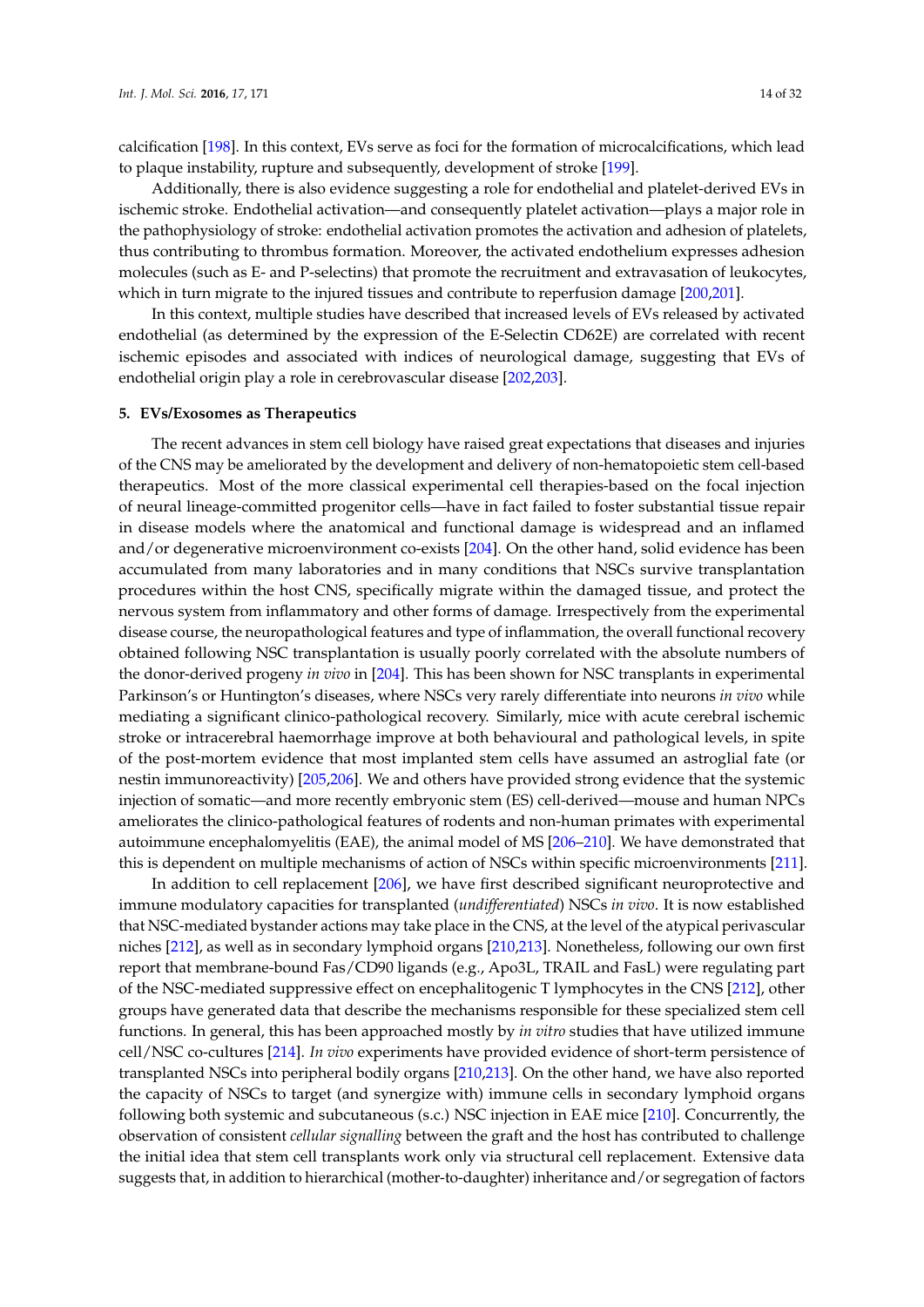regulating cellular identity and/or fate, grafted stem cells communicate and exchange information also horizontally, the different regulators of this latter communication modality including the secretion of growth factors, hormones, cytokines, chemokines and small molecular mediators; cell-to-cell adhesion contacts; exchange of chemical and electrical signals trough gap junctions [\[215,](#page-28-2)[216\]](#page-28-3); membranous *nanotubes*, and even the secretion of circular membrane particles and/or EVs. Still, the detailed molecular and cellular mechanism(s) responsible for this multifaceted intercellular communication programme between the stem cell graft and the host remain far from being fully elucidated.

In light of the fact that EVs/exosomes are close copies of the parental cells in terms of their antigenicity (proteins/lipids), profile of miRNAs and mRNAs, but also cytokines and growth factors, the use of exosomes in medicine holds promise. First, EVs overcome many of the limitations of cell-based therapeutics related to safety, manufacturing and availability. Then, studies on the bioavailability of EVs have demonstrated that they are capable of crossing the BBB, which classically acts as a major hurdle in the administration of therapeutic agents targeting the CNS [\[217](#page-28-4)[,218\]](#page-28-5).

Finally, exosomes have limited immunogenicity compared to live cells, protect their cargoes from degradation, are highly stable in serum and blood, and efficiently deliver their cargo to target cells with reduced off-target effects due to a natural tendency to target specificity [\[219,](#page-28-6)[220\]](#page-28-7).

## *5.1. Immune Modulatory Potential of Exosomes and EVs*

The majority of the early studies that attempted to use EVs or exosomes for therapeutic applications aimed to develop cell-free cancer vaccines based on dendritic-cell derived exosomes (Dex) [\[221\]](#page-28-8). Following the observation that Dex released from DC stimulated with tumour-derived antigens mediate tumour rejection through the induction of cytotoxic *T* cells [\[103\]](#page-22-3), several works have shown that DC-released exosomes have immune stimulatory properties and are able to present antigens and induce Ag-specific MHC II-restricted T cell responses [\[93](#page-21-20)[,102\]](#page-22-12). Similarly, it was also shown that after the uptake of tumour-derived exosomes, DCs induce potent CD8<sup>+</sup> T cell-dependent antitumour effects on syngeneic and allogeneic established mouse tumours, highlighting exosomes as a novel source of tumour-rejection antigens for T cell cross priming [\[222\]](#page-28-9).

These initial studies led to two phase I clinical trials that investigated the safety of autologous DC-derived exosomes pulsed with tumour peptides for the immunization of stage III/IV melanoma patients and non-small cell lung cancer [\[223,](#page-28-10)[224\]](#page-28-11). These studies proved for the first time the feasibility of large-scale production of clinically applicable exosomes and showed their safety in human studies.

At the same time, other works have showed that DC-derived exosomes also have the capacity to induce tolerogenic immune responses in models of graft-versus-host disease [\[225\]](#page-28-12); similarly, it was also shown that exosomes from the serum of animals immunized with a specific antigen induce systemic anti-inflammatory and immune-modulatory effects when locally injected in murine models of delayed-type hypersensitivity [\[95](#page-22-1)[,226\]](#page-28-13).

However, recent results have made it increasingly clear that—in addition to DCs—also stem cells secrete EVs and exosomes with remarkable immune-modulatory capacities [\[227\]](#page-28-14). We have recently showed that EVs derived from NSCs have the intrinsic capacity to propagate cellular signalling at a distance, adding additional complexity to the multifaceted mechanisms of interaction that are established between grafted stem cells and the microenvironment [\[14\]](#page-18-0).

Several recent work suggest that EVs have a beneficial effect in stem-cell based therapies, where they mediate some of the effects of stem cells and promote tissue healing [\[228\]](#page-28-15). Bone marrow derived mesenchymal stem cells (MSC) are another well-studied cellular system for exosomes therapeutics. In fact, MSC-derived exosomes induce an (anti-inflammatory) M2-like phenotype in monocytes *in vitro*, leading to polarization of activated CD4<sup>+</sup> cells to T regulatory cells [\[229\]](#page-28-16). Similarly, tumour-derived exosomes have modulatory effects on macrophages that facilitate tumour growth by an escape mechanism from the immune system [\[230](#page-28-17)[,231\]](#page-28-18). Also MSC-derived exosomes promote induction and secretion of anti-inflammatory cytokines, resulting in reduced inflammation in cardiac ischemia and renal fibrosis models [\[232](#page-29-0)[–234\]](#page-29-1).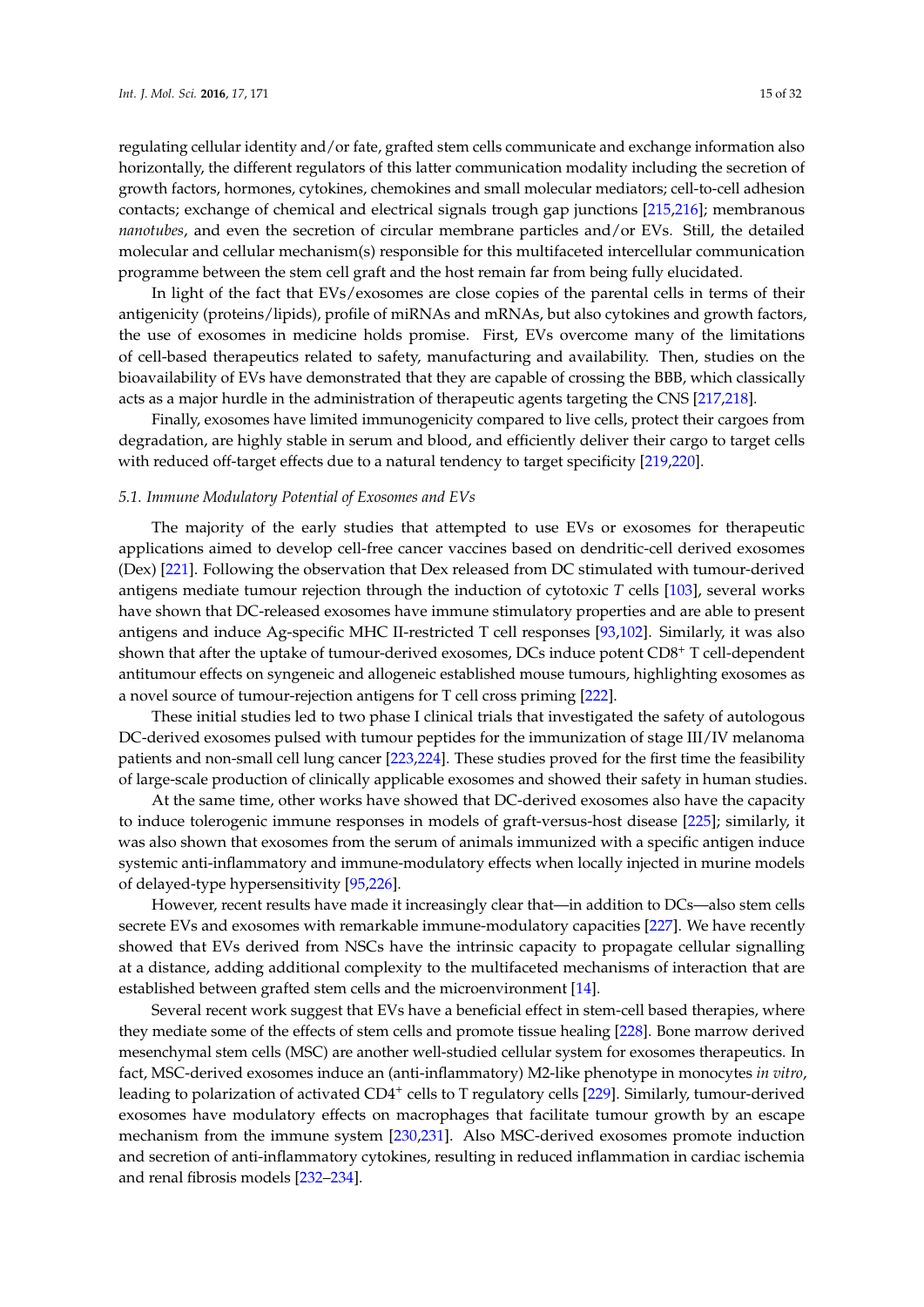Finally, modified MSC-derived exosomes have promoted CNS regeneration after systemic injection in laboratory animals with experimental cerebral stroke [\[235\]](#page-29-2).

#### *5.2. EVs as a Mediator of Therapeutic Regeneration*

Several recent lines of research on the function of EVs point in the direction that they have the intrinsic potential to be exploited as natural delivery vehicles for tissue regeneration. Paracrine signalling via EVs can change the phenotype of target cells through mechanisms that involve the transfer of mRNAs, miRNAs, DNA and/or proteins among others [\[23,](#page-18-9)[43,](#page-19-6)[236\]](#page-29-3).

Recent data show promising results for the use of MSC- and NSC-derived EVs in various disease models, and importantly for inflammatory disorders of the CNS [\[237\]](#page-29-4). At present, cell-based therapeutic strategies for the treatment of stroke are based on the administration of MSCs [\[238](#page-29-5)[–240\]](#page-29-6) and NSCs [\[241](#page-29-7)[–244\]](#page-29-8).

Several early studies on the therapeutic potential of MSCs and MSC-derived exosomes focused on myocardial infarction. For example, Lai and colleagues investigated the role of exosomes in a myocardial ischemia/reperfusion model, showing that, human MSC-derived vesicles—of exosomal size and containing exosome-associated proteins—were able to reduce infarct size [\[245\]](#page-29-9). Other works have shown that stroke induces significant changes in the MSC expression profile and among the transcripts deregulated following stoke miRNAs are attributed a crucial function in the recovery [\[246–](#page-29-10)[248\]](#page-29-11).

Indeed, it has been suggested that the presence of miRNAs in exosomes secreted by stem cells plays an important role for the fate of recipient cells [\[249](#page-29-12)[–253\]](#page-30-0).

For example, it was recently shown that miR-133b overexpression in transplanted MSCs results in improved functional recovery, reduced glial scarring and promoted neurite outgrowth, thereby beneficially contributing to the observed effects [\[235](#page-29-2)[,254\]](#page-30-1). Similarly, in a zebrafish model of spinal cord injury, miR-133b was shown to be essential for functional recovery, whereas in a model of Parkinson's disease miR-133b promotes neurite outgrowth [\[255\]](#page-30-2). Xin *et al.* [\[235\]](#page-29-2) demonstrated that miR-133b is down regulated after middle cerebral artery occlusion (MCAo, an animal model of ischemic stroke), while MSC administration resulted in increased miR-133b levels in the ischemic tissue. Furthermore, the ischemic environment induced the up regulation of MSC-derived exosomal miR-133b suggesting a possible role for exosomes in this context [\[255\]](#page-30-2).

In addition to stroke, the capacity of EVs to mediate therapeutic regeneration has been explored in several other CNS diseases.

For example, in the context of MS a recently published study explored the possibility of exploiting exosomes for therapeutic applications; in fact, it was shown that exosomes released from IFN-γ-stimulated DCs are able to promote myelination and reduce oxidative stress in a lysolecithin-induced demyelination *in vitro* model [\[256\]](#page-30-3). Additionally, this work also shown that IFN-γ-stimulated DC-derived exosomes are enriched in miRNA species involved in myelin production and anti-inflammatory response (e.g., miR-219, miR-181a, miR-451, miR-532-5p and miR-665), are directly taken up by ODCs and improve myelination of the motor cortex *in vivo* when applied intranasally in rats. These observations suggest a remarkable therapeutic potential of DC-derived EVs and their possible application in MS therapy [\[257\]](#page-30-4).

Exosomes also play roles in injury protection and regeneration in several other contexts [\[258\]](#page-30-5). For example, exosomes from primary neurons traffic Nedd4-WW (neural precursor cell expressed, developmentally down regulated) domain-binding protein 5 (N4WBP5) [\[259\]](#page-30-6), which interacts with the ubiquitin ligase Nedd4 and mediates neuroprotection in models of traumatic brain injury [\[259\]](#page-30-6). Additionally, it was also shown that ATP [\[260\]](#page-30-7) induces microglial cells to shed EVs containing the pro-inflammatory cytokine IL-1β [\[136\]](#page-24-2). These examples suggest widespread and heterogeneous roles of exosomes in CNS disease and offer the possibility to develop innovative strategies to exploit them to boost their therapeutic potential or target them to hamper their pathogenic roles.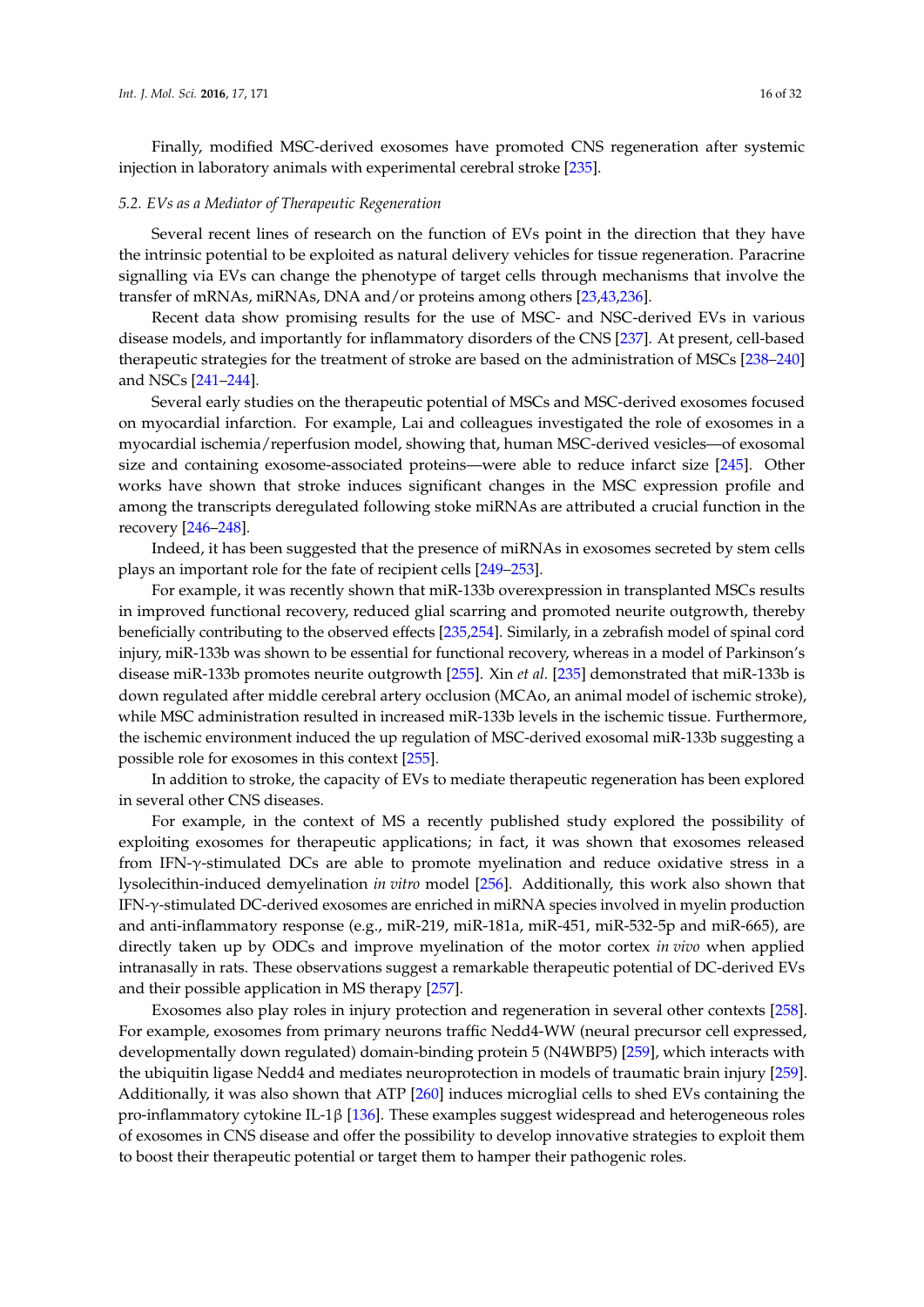In addition to their inherent modulatory and regenerative capacity, EVs might also be exploited as cell-free drug delivery systems. In fact, EVs purified from cultured cells can be engineered to contain specific molecules of therapeutic relevance [\[261\]](#page-30-8). For example, the isolation and systemic administration of DC-derived exosomes expressing TGF-β allows potent inhibition of progress in a mouse model of experimental autoimmune encephalomyelitis [\[191\]](#page-26-17). Additionally, the content and functions of EVs can be modulated by changing the culture conditions and/or by giving appropriate stimuli, thus offering an easy and inexpensive way of tailoring the EV content according to the application of interest [\[262](#page-30-9)[–264\]](#page-30-10).

The therapeutic engineering of EVs offers the potential to either specifically modify the EV content or to use EVs as delivery systems for exogenous molecules [\[218\]](#page-28-5). By using electroporation of EVs, therapeutic molecules such as siRNA may be incorporated to the vesicles and in the end administered by intravenous injection. This method allowed the brain-specific knockdown of *Beta-secretase* (*BACE*)*1*, a protease with an important role in Alzheimer's disease, proving *in vivo* the therapeutic potential of EV-based delivery methods [\[265\]](#page-30-11). In this study Alvarez-Erviti *et al.* engineered BACE1-siRNA expressing DCs to also express Lysosome-associated membrane protein (Lamp)2 fused to the neuron specific cell penetrating Rabies Virus Glycoprotein (RVG) peptide. By doing so, they were able to deliver the siRNA specifically to neurons, microglia and ODCs, thus achieving a target cell-specific gene knockdown. Following the development of electroporation for RNA loading, several other studies have successfully taken advantage of loading siRNAs and miRNAs into EVs by using transfection agents or vectors [\[266–](#page-30-12)[268\]](#page-30-13).

By overexpressing miR-146b in MSC—a miRNA known to reduce the migration and invasiveness of glioma—MSC-derived exosomes significantly reduced glioma growth [\[269\]](#page-30-14). Other than siRNA or miRNA incorporation, controlled loading of protein cargo and expression of targeting ligands on EVs can be achieved [\[270](#page-31-0)[,271\]](#page-31-1). For example, loading the anti-inflammatory compound *Curcumin* into EVs led to remarkable protection against LPS-induced inflammation [\[272\]](#page-31-2).

Moreover, exosome-encapsulated *Curcumin* was shown to inhibit Stat3 in various disease models including LPS-induced inflammation, EAE and glioma [\[218\]](#page-28-5). Since the loading efficiency varies among different RNA families and sequences [\[265\]](#page-30-11), novel techniques need to be developed in order to circumvent side-effects of electroporation for siRNA and miRNA uptake such as aggregate formation or uptake inefficiency. The applications named above underline potential approaches towards tailored EV-mediated regenerative medicine of the CNS.

#### **6. Conclusions**

The past few years have seen several advances in the field of extracellular vesicles, and it is now well established that EVs/exosomes play an important role in numerous biological processes and pathological conditions. In particular, EVs were shown to be involved in the spreading of toxic protein aggregates in degenerative pathologies of the nervous system, as well as in neuroinflammatory diseases such as MS and stroke.

At the same time, vesicles have attracted great interest for their use as biomarkers, which has recently led to the development of exosome-based commercial diagnostic kits, as well as their use as potential innovative therapeutic tools. The development of cell-free vesicle-based therapeutics is particularly exciting application, because they can recapitulate the modulatory and regenerative potential of cell-based therapies without the intrinsic safety concerns connected to the administration of live cells; in particular, the capacity of EVs to cross the BBB makes them particularly suitable for the treatment of CNS diseases.

Additionally, the potential of vesicles as therapeutic agents has been further exploited by engineering EV surface molecules in order to target them to specific organs or cell types. This is a particularly exciting development, as it will allow the targeted delivery of small molecules, proteins or nucleic acid in a safe, efficient and specific way. To better exploit exosomes for therapeutic purposes numerous group are trying to characterize the molecular machinery responsible for sorting the protein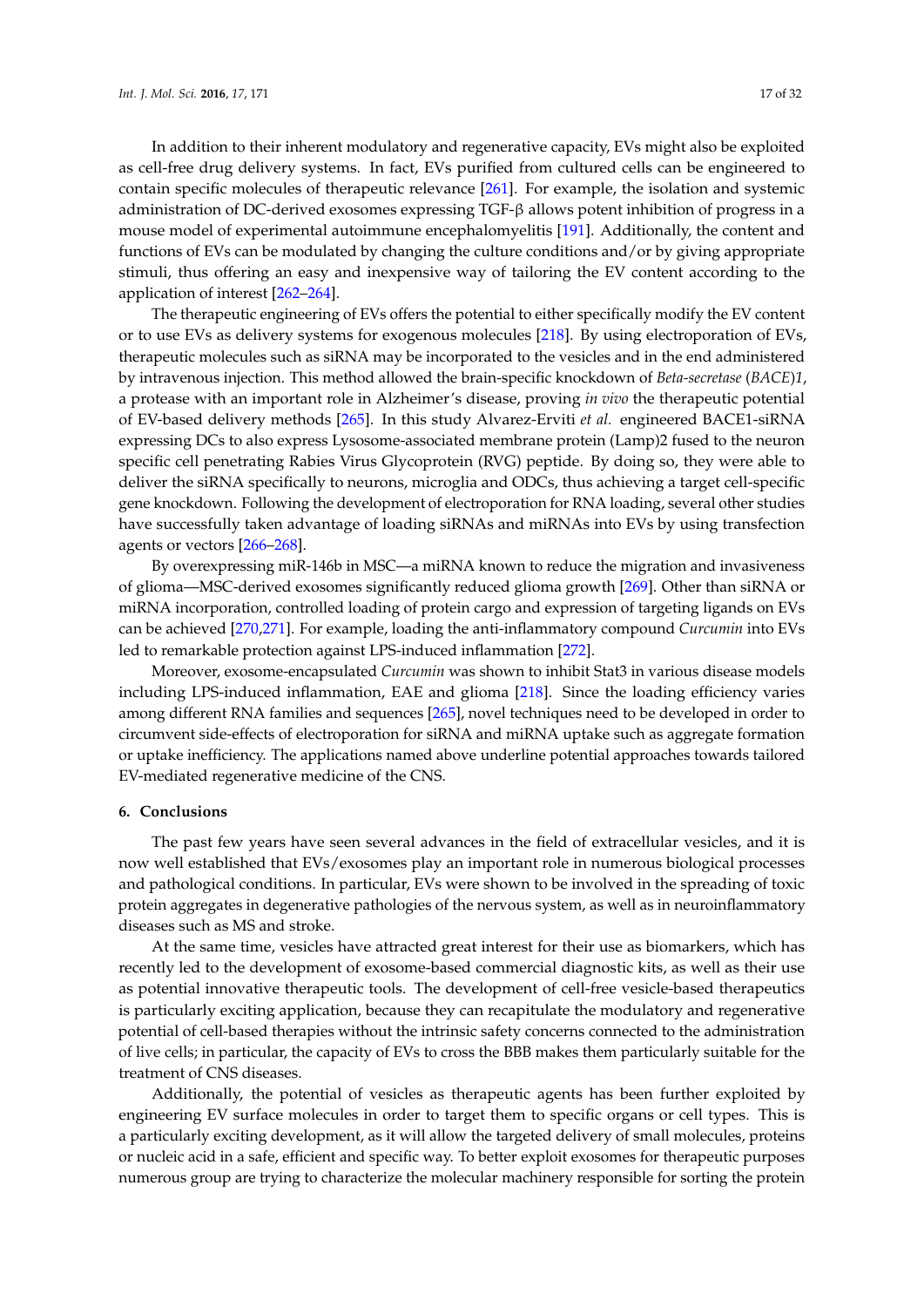and RNA cargos towards vesicles. Despite we are still far from a precise understanding of this process, it is now getting clear that—at least in some cases—short RNA motifs can be recognized by specific carrier proteins which—in turn—shuttle them towards exosomes. However the picture is more complicated, because different motifs have been identified in different contexts and different mechanisms of sorting have been proposed. Whether they are alternative mechanisms that operate in different species and/or cell types or whether they all co-exist and co-operate is a question that will only be answered with new experiments and innovative approaches.

A better understanding of all aspects of exosomes biology has the potential to lead to the development of innovative and successful high clinical impact therapeutics for neurodegenerative disorders. For further information on the basic properties of EVs, their involvement in various diseases, their role in cell-cell communication, as drug delivery vehicles, *etc.*, the reader is referred to the various reviews in this focus edition [\[19,](#page-18-5)[156](#page-25-3)[,273–](#page-31-3)[275\]](#page-31-4).

**Acknowledgments:** This work was supported by grants from the National Multiple Sclerosis Society (NMSS; RG-4001-A1 to Stefano Pluchino), the Italian Multiple Sclerosis Foundation (FISM; RG 2010/R/31 to Stefano Pluchino), the Italian Ministry of Health (GR08/7 to Stefano Pluchino) the European Research Council (ERC) 2010-StG (RG 260511-SEM\_SEM to Stefano Pluchino), the European Community (EC) 7th Framework Program (FP7/2007-2013; RG 280772-iONE to Stefano Pluchino), The Evelyn Trust (RG 69865 to Stefano Pluchino), The Bascule Charitable Trust (RG 75149 to Stefano Pluchino), and core support grant from the Wellcome Trust and MRC to the Wellcome Trust—Medical Research Council Cambridge Stem Cell Institute. Nunzio Iraci was supported by a FEBS long-term fellowship, while Florian Gessler is supported by a scholarship of the Gates Cambridge Trust.

**Author Contributions:** Stefano Pluchino conceived the manuscript; Nunzio Iraci, Tommaso Leonardi, Florian Gessler and Beatriz Vega took the lead of the bibliographic, writing and review process. All authors wrote the manuscript and agreed on reviewed data.

**Conflicts of Interest:** The authors declare no conflict of interest.

# **References**

- <span id="page-17-0"></span>1. Gould, S.J.; Raposo, G. As we wait: Coping with an imperfect nomenclature for extracellular vesicles. *J. Extracell. Vesicles* **2013**, *2*. [\[CrossRef\]](http://dx.doi.org/10.3402/jev.v2i0.20389) [\[PubMed\]](http://www.ncbi.nlm.nih.gov/pubmed/24009890)
- <span id="page-17-1"></span>2. Colombo, M.; Raposo, G.; Thery, C. Biogenesis, secretion, and intercellular interactions of exosomes and other extracellular vesicles. *Annu. Rev. Cell Dev. Biol.* **2014**, *30*, 255–289. [\[CrossRef\]](http://dx.doi.org/10.1146/annurev-cellbio-101512-122326) [\[PubMed\]](http://www.ncbi.nlm.nih.gov/pubmed/25288114)
- <span id="page-17-2"></span>3. Deatherage, B.L.; Cookson, B.T. Membrane vesicle release in bacteria, eukaryotes, and archaea: A conserved yet underappreciated aspect of microbial life. *Infect. Immun.* **2012**, *80*, 1948–1957. [\[CrossRef\]](http://dx.doi.org/10.1128/IAI.06014-11) [\[PubMed\]](http://www.ncbi.nlm.nih.gov/pubmed/22409932)
- <span id="page-17-3"></span>4. Kuehn, M.J.; Kesty, N.C. Bacterial outer membrane vesicles and the host-pathogen interaction. *Genes Dev.* **2005**, *19*, 2645–2655. [\[CrossRef\]](http://dx.doi.org/10.1101/gad.1299905) [\[PubMed\]](http://www.ncbi.nlm.nih.gov/pubmed/16291643)
- <span id="page-17-4"></span>5. Johnstone, R.M.; Adam, M.; Hammond, J.R.; Orr, L.; Turbide, C. Vesicle formation during reticulocyte maturation. Association of plasma membrane activities with released vesicles (exosomes). *J. Biol. Chem.* **1987**, *262*, 9412–9420. [\[PubMed\]](http://www.ncbi.nlm.nih.gov/pubmed/3597417)
- <span id="page-17-5"></span>6. Bobrie, A.; Colombo, M.; Raposo, G.; Thery, C. Exosome secretion: Molecular mechanisms and roles in immune responses. *Traffic* **2011**, *12*, 1659–1668. [\[CrossRef\]](http://dx.doi.org/10.1111/j.1600-0854.2011.01225.x) [\[PubMed\]](http://www.ncbi.nlm.nih.gov/pubmed/21645191)
- <span id="page-17-6"></span>7. Mittelbrunn, M.; Gutierrez-Vazquez, C.; Villarroya-Beltri, C.; Gonzalez, S.; Sanchez-Cabo, F.; Gonzalez, M.A.; Bernad, A.; Sanchez-Madrid, F. Unidirectional transfer of microRNA-loaded exosomes from T cells to antigen-presenting cells. *Nat. Commun.* **2011**, *2*. [\[CrossRef\]](http://dx.doi.org/10.1038/ncomms1285) [\[PubMed\]](http://www.ncbi.nlm.nih.gov/pubmed/21505438)
- <span id="page-17-7"></span>8. Wiley, R.D.; Gummuluru, S. Immature dendritic cell-derived exosomes can mediate HIV-1 trans infection. *Proc. Natl. Acad. Sci. USA* **2006**, *103*, 738–743. [\[CrossRef\]](http://dx.doi.org/10.1073/pnas.0507995103) [\[PubMed\]](http://www.ncbi.nlm.nih.gov/pubmed/16407131)
- 9. Bukong, T.N.; Momen-Heravi, F.; Kodys, K.; Bala, S.; Szabo, G. Exosomes from hepatitis C infected patients transmit HCV infection and contain replication competent viral RNA in complex with Ago2-miR122-HSP90. *PLoS Pathog.* **2014**, *10*, e1004424. [\[CrossRef\]](http://dx.doi.org/10.1371/journal.ppat.1004424) [\[PubMed\]](http://www.ncbi.nlm.nih.gov/pubmed/25275643)
- <span id="page-17-10"></span>10. Longatti, A.; Boyd, B.; Chisari, F.V. Virion-independent transfer of replication-competent hepatitis C virus RNA between permissive cells. *J. Virol.* **2015**, *89*, 2956–2961. [\[CrossRef\]](http://dx.doi.org/10.1128/JVI.02721-14) [\[PubMed\]](http://www.ncbi.nlm.nih.gov/pubmed/25505060)
- <span id="page-17-8"></span>11. Fevrier, B.; Vilette, D.; Archer, F.; Loew, D.; Faigle, W.; Vidal, M.; Laude, H.; Raposo, G. Cells release prions in association with exosomes. *Proc. Natl. Acad. Sci. USA* **2004**, *101*, 9683–9688. [\[CrossRef\]](http://dx.doi.org/10.1073/pnas.0308413101) [\[PubMed\]](http://www.ncbi.nlm.nih.gov/pubmed/15210972)
- <span id="page-17-9"></span>12. Eder, C. Mechanisms of interleukin-1β release. *Immunobiology* **2009**, *214*, 543–553. [\[CrossRef\]](http://dx.doi.org/10.1016/j.imbio.2008.11.007) [\[PubMed\]](http://www.ncbi.nlm.nih.gov/pubmed/19250700)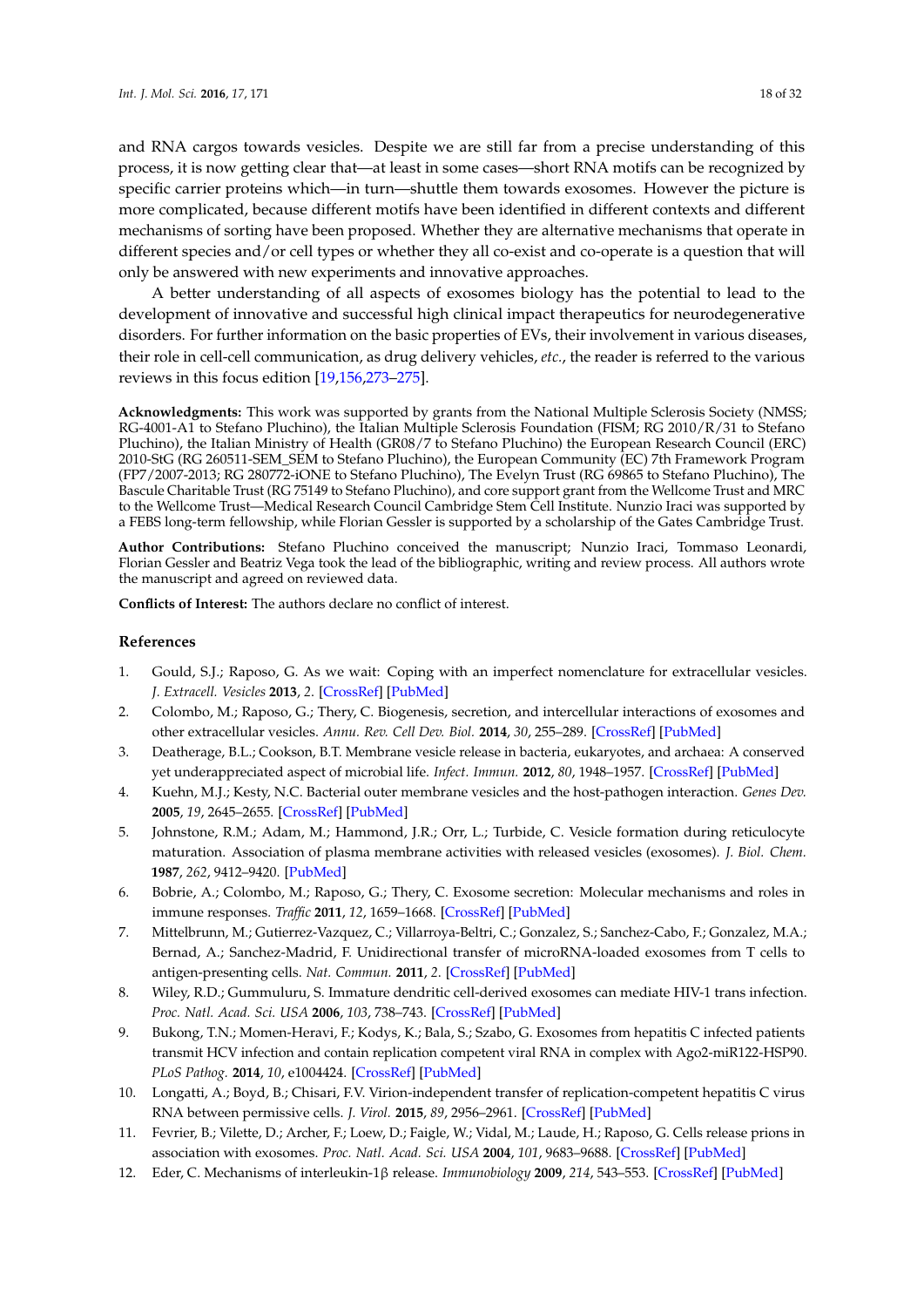- <span id="page-18-19"></span>13. Li, J.; Liu, K.; Liu, Y.; Xu, Y.; Zhang, F.; Yang, H.; Liu, J.; Pan, T.; Chen, J.; Wu, M.; *et al*. Exosomes mediate the cell-to-cell transmission of IFN-α-induced antiviral activity. *Nat. Immunol.* **2013**, *14*, 793–803. [\[CrossRef\]](http://dx.doi.org/10.1038/ni.2647) [\[PubMed\]](http://www.ncbi.nlm.nih.gov/pubmed/23832071)
- <span id="page-18-0"></span>14. Cossetti, C.; Iraci, N.; Mercer, T.R.; Leonardi, T.; Alpi, E.; Drago, D.; Alfaro-Cervello, C.; Saini, H.K.; Davis, M.P.; Schaeffer, J.; *et al*. Extracellular vesicles from neural stem cells transfer IFN-γ via Ifngr1 to activate Stat1 signaling in target cells. *Mol. Cell* **2014**, *56*, 193–204. [\[CrossRef\]](http://dx.doi.org/10.1016/j.molcel.2014.08.020) [\[PubMed\]](http://www.ncbi.nlm.nih.gov/pubmed/25242146)
- <span id="page-18-1"></span>15. Al-Nedawi, K.; Meehan, B.; Rak, J. Microvesicles: Messengers and mediators of tumor progression. *Cell Cycle* **2009**, *8*, 2014–2018. [\[CrossRef\]](http://dx.doi.org/10.4161/cc.8.13.8988) [\[PubMed\]](http://www.ncbi.nlm.nih.gov/pubmed/19535896)
- <span id="page-18-2"></span>16. Raposo, G.; Stoorvogel, W. Extracellular vesicles: Exosomes, microvesicles, and friends. *J. Cell Biol.* **2013**, *200*, 373–383. [\[CrossRef\]](http://dx.doi.org/10.1083/jcb.201211138) [\[PubMed\]](http://www.ncbi.nlm.nih.gov/pubmed/23420871)
- <span id="page-18-3"></span>17. Smith, J.A.; Leonardi, T.; Huang, B.; Iraci, N.; Vega, B.; Pluchino, S. Extracellular vesicles and their synthetic analogues in aging and age-associated brain diseases. *Biogerontology* **2015**, *16*, 147–185. [\[CrossRef\]](http://dx.doi.org/10.1007/s10522-014-9510-7) [\[PubMed\]](http://www.ncbi.nlm.nih.gov/pubmed/24973266)
- <span id="page-18-4"></span>18. Cocucci, E.; Racchetti, G.; Meldolesi, J. Shedding microvesicles: Artefacts no more. *Trends Cell Biol.* **2009**, *19*, 43–51. [\[CrossRef\]](http://dx.doi.org/10.1016/j.tcb.2008.11.003) [\[PubMed\]](http://www.ncbi.nlm.nih.gov/pubmed/19144520)
- <span id="page-18-5"></span>19. Kalra, H.; Drummen, G.P.C.; Mathivanan, S. Focus on extracellular vesicles: An introduction to the next small big thing. *Int. J. Mol. Sci.* **2016**, *17*. [\[CrossRef\]](http://dx.doi.org/10.3390/ijms17020170) [\[PubMed\]](http://www.ncbi.nlm.nih.gov/pubmed/26861301)
- <span id="page-18-6"></span>20. Kim, D.K.; Lee, J.; Simpson, R.J.; Lotvall, J.; Gho, Y.S. EVpedia: A community web resource for prokaryotic and eukaryotic extracellular vesicles research. *Semin. Cell Dev. Biol.* **2015**, *40*, 4–7. [\[CrossRef\]](http://dx.doi.org/10.1016/j.semcdb.2015.02.005) [\[PubMed\]](http://www.ncbi.nlm.nih.gov/pubmed/25704310)
- <span id="page-18-7"></span>21. Kalra, H.; Simpson, R.J.; Ji, H.; Aikawa, E.; Altevogt, P.; Askenase, P.; Bond, V.C.; Borras, F.E.; Breakefield, X.; Budnik, V.; *et al*. Vesiclepedia: A compendium for extracellular vesicles with continuous community annotation. *PLoS Biol.* **2012**, *10*, e1001450. [\[CrossRef\]](http://dx.doi.org/10.1371/journal.pbio.1001450) [\[PubMed\]](http://www.ncbi.nlm.nih.gov/pubmed/23271954)
- <span id="page-18-8"></span>22. Wilkinson, G.; Smeeton, N.; Skuse, D.; Fry, J. Consultation for physical illnesses by patients diagnosed and treated for psychiatric disorders by a general practitioner: 20 year follow up study. *BMJ* **1988**, *297*, 776–778. [\[CrossRef\]](http://dx.doi.org/10.1136/bmj.297.6651.776) [\[PubMed\]](http://www.ncbi.nlm.nih.gov/pubmed/3142546)
- <span id="page-18-9"></span>23. Ratajczak, J.; Miekus, K.; Kucia, M.; Zhang, J.; Reca, R.; Dvorak, P.; Ratajczak, M.Z. Embryonic stem cell-derived microvesicles reprogram hematopoietic progenitors: Evidence for horizontal transfer of mRNA and protein delivery. *Leukemia* **2006**, *20*, 847–856. [\[CrossRef\]](http://dx.doi.org/10.1038/sj.leu.2404132) [\[PubMed\]](http://www.ncbi.nlm.nih.gov/pubmed/16453000)
- <span id="page-18-10"></span>24. Valadi, H.; Ekstrom, K.; Bossios, A.; Sjostrand, M.; Lee, J.J.; Lotvall, J.O. Exosome-mediated transfer of mRNAs and microRNAs is a novel mechanism of genetic exchange between cells. *Nat. Cell Biol.* **2007**, *9*, 654–659. [\[CrossRef\]](http://dx.doi.org/10.1038/ncb1596) [\[PubMed\]](http://www.ncbi.nlm.nih.gov/pubmed/17486113)
- <span id="page-18-11"></span>25. Skog, J.; Wurdinger, T.; van Rijn, S.; Meijer, D.H.; Gainche, L.; Sena-Esteves, M.; Curry, W.T., Jr.; Carter, B.S.; Krichevsky, A.M.; Breakefield, X.O. Glioblastoma microvesicles transport RNA and proteins that promote tumour growth and provide diagnostic biomarkers. *Nat. Cell Biol.* **2008**, *10*, 1470–1476. [\[CrossRef\]](http://dx.doi.org/10.1038/ncb1800) [\[PubMed\]](http://www.ncbi.nlm.nih.gov/pubmed/19011622)
- <span id="page-18-17"></span>26. Balaj, L.; Lessard, R.; Dai, L.; Cho, Y.J.; Pomeroy, S.L.; Breakefield, X.O.; Skog, J. Tumour microvesicles contain retrotransposon elements and amplified oncogene sequences. *Nat. Commun.* **2011**, *2*. [\[CrossRef\]](http://dx.doi.org/10.1038/ncomms1180) [\[PubMed\]](http://www.ncbi.nlm.nih.gov/pubmed/21285958)
- <span id="page-18-18"></span>27. Eldh, M.; Ekstrom, K.; Valadi, H.; Sjostrand, M.; Olsson, B.; Jernas, M.; Lotvall, J. Exosomes communicate protective messages during oxidative stress; possible role of exosomal shuttle RNA. *PLoS ONE* **2010**, *5*, e15353. [\[CrossRef\]](http://dx.doi.org/10.1371/journal.pone.0015353) [\[PubMed\]](http://www.ncbi.nlm.nih.gov/pubmed/21179422)
- <span id="page-18-12"></span>28. Deregibus, M.C.; Cantaluppi, V.; Calogero, R.; Lo Iacono, M.; Tetta, C.; Biancone, L.; Bruno, S.; Bussolati, B.; Camussi, G. Endothelial progenitor cell derived microvesicles activate an angiogenic program in endothelial cells by a horizontal transfer of mRNA. *Blood* **2007**, *110*, 2440–2448. [\[CrossRef\]](http://dx.doi.org/10.1182/blood-2007-03-078709) [\[PubMed\]](http://www.ncbi.nlm.nih.gov/pubmed/17536014)
- <span id="page-18-13"></span>29. Montecalvo, A.; Larregina, A.T.; Shufesky, W.J.; Stolz, D.B.; Sullivan, M.L.; Karlsson, J.M.; Baty, C.J.; Gibson, G.A.; Erdos, G.; Wang, Z.; *et al*. Mechanism of transfer of functional microRNAs between mouse dendritic cells via exosomes. *Blood* **2012**, *119*, 756–766. [\[CrossRef\]](http://dx.doi.org/10.1182/blood-2011-02-338004) [\[PubMed\]](http://www.ncbi.nlm.nih.gov/pubmed/22031862)
- <span id="page-18-15"></span>30. Pegtel, D.M.; Cosmopoulos, K.; Thorley-Lawson, D.A.; van Eijndhoven, M.A.; Hopmans, E.S.; Lindenberg, J.L.; de Gruijl, T.D.; Wurdinger, T.; Middeldorp, J.M. Functional delivery of viral miRNAs via exosomes. *Proc. Natl. Acad. Sci. USA* **2010**, *107*, 6328–6333. [\[CrossRef\]](http://dx.doi.org/10.1073/pnas.0914843107) [\[PubMed\]](http://www.ncbi.nlm.nih.gov/pubmed/20304794)
- <span id="page-18-14"></span>31. Ismail, N.; Wang, Y.; Dakhlallah, D.; Moldovan, L.; Agarwal, K.; Batte, K.; Shah, P.; Wisler, J.; Eubank, T.D.; Tridandapani, S.; *et al*. Macrophage microvesicles induce macrophage differentiation and miR-223 transfer. *Blood* **2013**, *121*, 984–995. [\[CrossRef\]](http://dx.doi.org/10.1182/blood-2011-08-374793) [\[PubMed\]](http://www.ncbi.nlm.nih.gov/pubmed/23144169)
- <span id="page-18-16"></span>32. Zhuang, G.; Wu, X.; Jiang, Z.; Kasman, I.; Yao, J.; Guan, Y.; Oeh, J.; Modrusan, Z.; Bais, C.; Sampath, D.; *et al*. Tumour-secreted miR-9 promotes endothelial cell migration and angiogenesis by activating the JAK-STAT pathway. *EMBO J.* **2012**, *31*, 3513–3523. [\[CrossRef\]](http://dx.doi.org/10.1038/emboj.2012.183) [\[PubMed\]](http://www.ncbi.nlm.nih.gov/pubmed/22773185)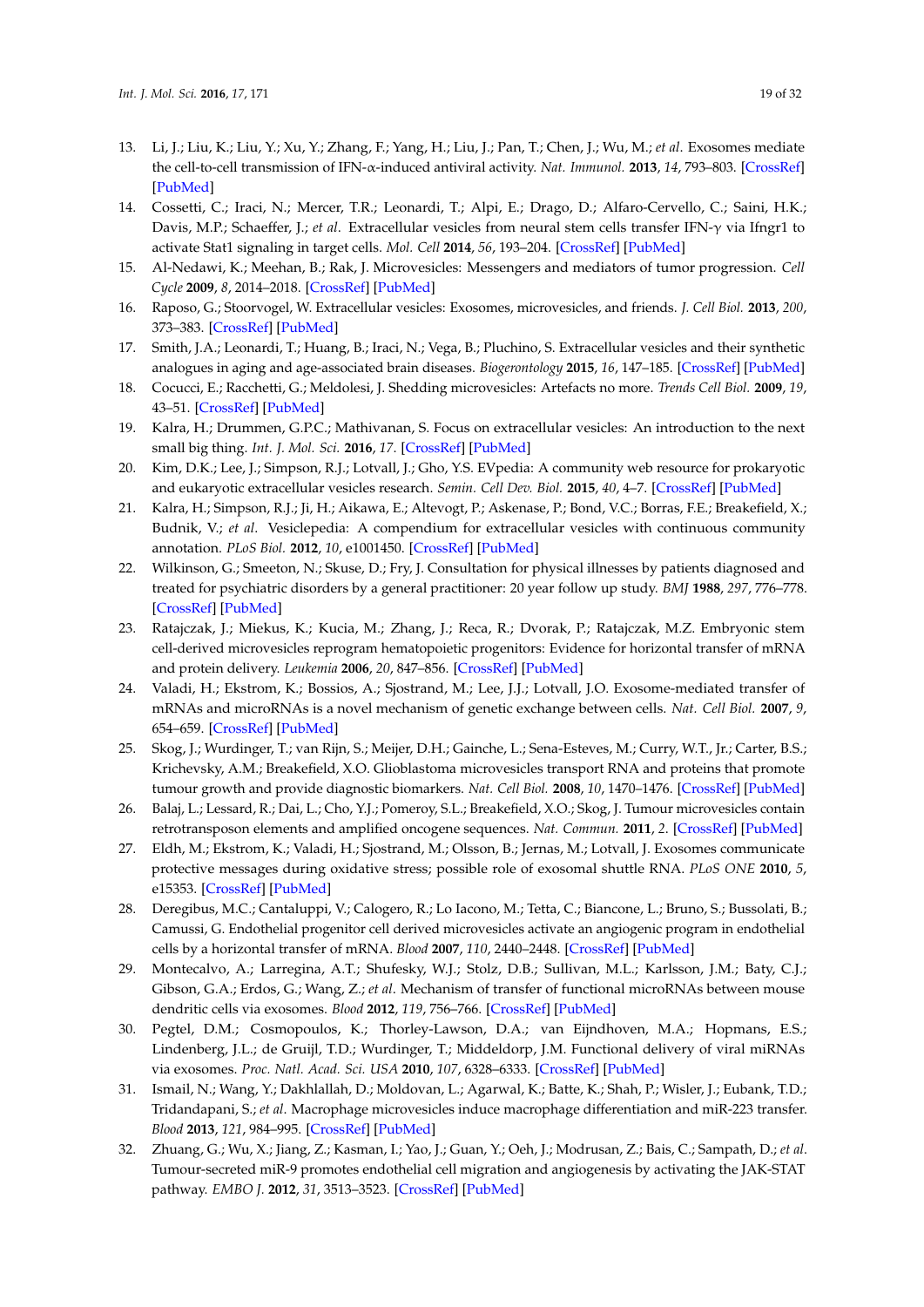- <span id="page-19-0"></span>33. Zhang, Y.; Liu, D.; Chen, X.; Li, J.; Li, L.; Bian, Z.; Sun, F.; Lu, J.; Yin, Y.; Cai, X.; *et al*. Secreted monocytic miR-150 enhances targeted endothelial cell migration. *Mol. Cell* **2010**, *39*, 133–144. [\[CrossRef\]](http://dx.doi.org/10.1016/j.molcel.2010.06.010) [\[PubMed\]](http://www.ncbi.nlm.nih.gov/pubmed/20603081)
- <span id="page-19-1"></span>34. Fabbri, M.; Paone, A.; Calore, F.; Galli, R.; Gaudio, E.; Santhanam, R.; Lovat, F.; Fadda, P.; Mao, C.; Nuovo, G.J.; *et al*. MicroRNAs bind to Toll-like receptors to induce prometastatic inflammatory response. *Proc. Natl. Acad. Sci. USA* **2012**, *109*, E2110–E2116. [\[CrossRef\]](http://dx.doi.org/10.1073/pnas.1209414109) [\[PubMed\]](http://www.ncbi.nlm.nih.gov/pubmed/22753494)
- <span id="page-19-2"></span>35. Okoye, I.S.; Coomes, S.M.; Pelly, V.S.; Czieso, S.; Papayannopoulos, V.; Tolmachova, T.; Seabra, M.C.; Wilson, M.S. MicroRNA-containing T-regulatory-cell-derived exosomes suppress pathogenic T helper 1 cells. *Immunity* **2014**, *41*, 89–103. [\[CrossRef\]](http://dx.doi.org/10.1016/j.immuni.2014.05.019) [\[PubMed\]](http://www.ncbi.nlm.nih.gov/pubmed/25035954)
- <span id="page-19-3"></span>36. Vojtech, L.; Woo, S.; Hughes, S.; Levy, C.; Ballweber, L.; Sauteraud, R.P.; Strobl, J.; Westerberg, K.; Gottardo, R.; Tewari, M.; *et al*. Exosomes in human semen carry a distinctive repertoire of small non-coding RNAs with potential regulatory functions. *Nucleic Acids Res.* **2014**, *42*, 7290–7304. [\[CrossRef\]](http://dx.doi.org/10.1093/nar/gku347) [\[PubMed\]](http://www.ncbi.nlm.nih.gov/pubmed/24838567)
- <span id="page-19-15"></span>37. Bellingham, S.A.; Coleman, B.M.; Hill, A.F. Small RNA deep sequencing reveals a distinct miRNA signature released in exosomes from prion-infected neuronal cells. *Nucleic Acids Res.* **2012**, *40*, 10937–10949. [\[CrossRef\]](http://dx.doi.org/10.1093/nar/gks832) [\[PubMed\]](http://www.ncbi.nlm.nih.gov/pubmed/22965126)
- 38. Huang, X.; Yuan, T.; Tschannen, M.; Sun, Z.; Jacob, H.; Du, M.; Liang, M.; Dittmar, R.L.; Liu, Y.; Liang, M.; *et al*. Characterization of human plasma-derived exosomal RNAs by deep sequencing. *BMC Genom.* **2013**, *14*, 319. [\[CrossRef\]](http://dx.doi.org/10.1186/1471-2164-14-319) [\[PubMed\]](http://www.ncbi.nlm.nih.gov/pubmed/23663360)
- 39. Kogure, T.; Yan, I.K.; Lin, W.L.; Patel, T. Extracellular Vesicle-Mediated Transfer of a Novel Long Noncoding RNA TUC339: A Mechanism of Intercellular Signaling in Human Hepatocellular Cancer. *Genes Cancer* **2013**, *4*, 261–272. [\[CrossRef\]](http://dx.doi.org/10.1177/1947601913499020) [\[PubMed\]](http://www.ncbi.nlm.nih.gov/pubmed/24167654)
- 40. Gezer, U.; Ozgur, E.; Cetinkaya, M.; Isin, M.; Dalay, N. Long non-coding RNAs with low expression levels in cells are enriched in secreted exosomes. *Cell Biol. Int.* **2014**, *38*, 1076–1079. [\[CrossRef\]](http://dx.doi.org/10.1002/cbin.10301) [\[PubMed\]](http://www.ncbi.nlm.nih.gov/pubmed/24798520)
- <span id="page-19-4"></span>41. Takahashi, K.; Yan, I.K.; Kogure, T.; Haga, H.; Patel, T. Extracellular vesicle-mediated transfer of long non-coding RNA ROR modulates chemosensitivity in human hepatocellular cancer. *FEBS Open Bio* **2014**, *4*, 458–467. [\[CrossRef\]](http://dx.doi.org/10.1016/j.fob.2014.04.007) [\[PubMed\]](http://www.ncbi.nlm.nih.gov/pubmed/24918061)
- <span id="page-19-5"></span>42. Brandimarte, C.; Valesini, G.; de Berardinis, P.G.; Palange, P.; Serra, P.; Balsano, F. Relapsing polychondritis: A case with anticartilage, anticardiolipin and anticentromere antibodies. *Recent. Prog. Med.* **1988**, *79*, 67–69.
- <span id="page-19-6"></span>43. Lee, T.H.; D'Asti, E.; Magnus, N.; Al-Nedawi, K.; Meehan, B.; Rak, J. Microvesicles as mediators of intercellular communication in cancer—The emerging science of cellular "debris". *Semin. Immunopathol.* **2011**, *33*, 455–467. [\[CrossRef\]](http://dx.doi.org/10.1007/s00281-011-0250-3) [\[PubMed\]](http://www.ncbi.nlm.nih.gov/pubmed/21318413)
- <span id="page-19-7"></span>44. Thakur, B.K.; Zhang, H.; Becker, A.; Matei, I.; Huang, Y.; Costa-Silva, B.; Zheng, Y.; Hoshino, A.; Brazier, H.; Xiang, J.; *et al*. Double-stranded DNA in exosomes: A novel biomarker in cancer detection. *Cell Res.* **2014**, *24*, 766–769. [\[CrossRef\]](http://dx.doi.org/10.1038/cr.2014.44) [\[PubMed\]](http://www.ncbi.nlm.nih.gov/pubmed/24710597)
- <span id="page-19-8"></span>45. Olsson, I.; Ronquist, G. Nucleic acid association to human prostasomes. *Arch. Androl.* **1990**, *24*, 1–10. [\[CrossRef\]](http://dx.doi.org/10.3109/01485019008986852) [\[PubMed\]](http://www.ncbi.nlm.nih.gov/pubmed/1691619)
- 46. Tannetta, D.; Dragovic, R.; Alyahyaei, Z.; Southcombe, J. Extracellular vesicles and reproduction-promotion of successful pregnancy. *Cell. Mol. Immunol.* **2014**, *11*, 548–563. [\[CrossRef\]](http://dx.doi.org/10.1038/cmi.2014.42) [\[PubMed\]](http://www.ncbi.nlm.nih.gov/pubmed/24954226)
- <span id="page-19-9"></span>47. Ronquist, G. Prostasomes are mediators of intercellular communication: From basic research to clinical implications. *J. Intern. Med.* **2012**, *271*, 400–413. [\[CrossRef\]](http://dx.doi.org/10.1111/j.1365-2796.2011.02487.x) [\[PubMed\]](http://www.ncbi.nlm.nih.gov/pubmed/22112042)
- <span id="page-19-10"></span>48. Thery, C.; Zitvogel, L.; Amigorena, S. Exosomes: Composition, biogenesis and function. *Nat. Rev. Immunol.* **2002**, *2*, 569–579. [\[PubMed\]](http://www.ncbi.nlm.nih.gov/pubmed/12154376)
- <span id="page-19-11"></span>49. Zoller, M. Tetraspanins: Push and pull in suppressing and promoting metastasis. *Nat. Rev. Cancer* **2009**, *9*, 40–55. [\[CrossRef\]](http://dx.doi.org/10.1038/nrc2543) [\[PubMed\]](http://www.ncbi.nlm.nih.gov/pubmed/19078974)
- <span id="page-19-12"></span>50. Rana, S.; Zoller, M. Exosome target cell selection and the importance of exosomal tetraspanins: A hypothesis. *Biochem. Soc. Trans.* **2011**, *39*, 559–562. [\[CrossRef\]](http://dx.doi.org/10.1042/BST0390559) [\[PubMed\]](http://www.ncbi.nlm.nih.gov/pubmed/21428939)
- <span id="page-19-13"></span>51. Tauro, B.J.; Greening, D.W.; Mathias, R.A.; Ji, H.; Mathivanan, S.; Scott, A.M.; Simpson, R.J. Comparison of ultracentrifugation, density gradient separation, and immunoaffinity capture methods for isolating human colon cancer cell line LIM1863-derived exosomes. *Methods* **2012**, *56*, 293–304. [\[CrossRef\]](http://dx.doi.org/10.1016/j.ymeth.2012.01.002) [\[PubMed\]](http://www.ncbi.nlm.nih.gov/pubmed/22285593)
- <span id="page-19-14"></span>52. Colombo, M.; Moita, C.; van Niel, G.; Kowal, J.; Vigneron, J.; Benaroch, P.; Manel, N.; Moita, L.F.; Thery, C.; Raposo, G. Analysis of ESCRT functions in exosome biogenesis, composition and secretion highlights the heterogeneity of extracellular vesicles. *J. Cell Sci.* **2013**, *126*, 5553–5565. [\[CrossRef\]](http://dx.doi.org/10.1242/jcs.128868) [\[PubMed\]](http://www.ncbi.nlm.nih.gov/pubmed/24105262)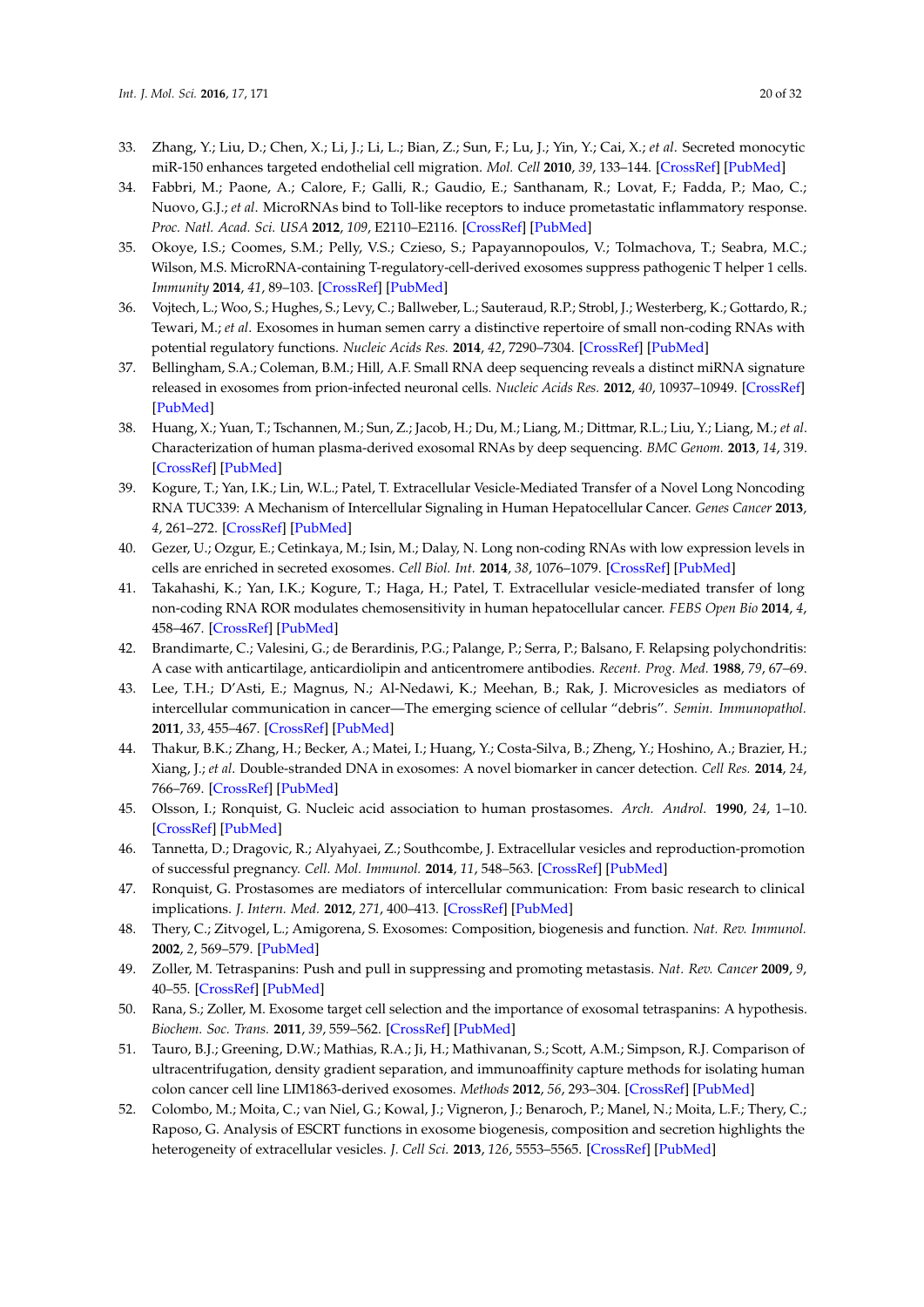- <span id="page-20-0"></span>53. Tauro, B.J.; Greening, D.W.; Mathias, R.A.; Mathivanan, S.; Ji, H.; Simpson, R.J. Two distinct populations of exosomes are released from LIM1863 colon carcinoma cell-derived organoids. *Mol. Cell. Proteom.* **2013**, *12*, 587–598. [\[CrossRef\]](http://dx.doi.org/10.1074/mcp.M112.021303) [\[PubMed\]](http://www.ncbi.nlm.nih.gov/pubmed/23230278)
- <span id="page-20-1"></span>54. Witwer, K.W.; Buzas, E.I.; Bemis, L.T.; Bora, A.; Lasser, C.; Lotvall, J.; Nolte-'t Hoen, E.N.; Piper, M.G.; Sivaraman, S.; Skog, J.; *et al*. Standardization of sample collection, isolation and analysis methods in extracellular vesicle research. *J. Extracell. Vesicles* **2013**, *2*. [\[CrossRef\]](http://dx.doi.org/10.3402/jev.v2i0.20360) [\[PubMed\]](http://www.ncbi.nlm.nih.gov/pubmed/24009894)
- <span id="page-20-2"></span>55. Lancaster, G.I.; Febbraio, M.A. Exosome-dependent trafficking of HSP70: A novel secretory pathway for cellular stress proteins. *J. Biol. Chem.* **2005**, *280*, 23349–23355. [\[CrossRef\]](http://dx.doi.org/10.1074/jbc.M502017200) [\[PubMed\]](http://www.ncbi.nlm.nih.gov/pubmed/15826944)
- 56. Gastpar, R.; Gehrmann, M.; Bausero, M.A.; Asea, A.; Gross, C.; Schroeder, J.A.; Multhoff, G. Heat shock protein 70 surface-positive tumor exosomes stimulate migratory and cytolytic activity of natural killer cells. *Cancer Res.* **2005**, *65*, 5238–5247. [\[CrossRef\]](http://dx.doi.org/10.1158/0008-5472.CAN-04-3804) [\[PubMed\]](http://www.ncbi.nlm.nih.gov/pubmed/15958569)
- 57. Clayton, A.; Turkes, A.; Navabi, H.; Mason, M.D.; Tabi, Z. Induction of heat shock proteins in B-cell exosomes. *J. Cell Sci.* **2005**, *118*, 3631–3638. [\[CrossRef\]](http://dx.doi.org/10.1242/jcs.02494) [\[PubMed\]](http://www.ncbi.nlm.nih.gov/pubmed/16046478)
- 58. Taylor, A.R.; Robinson, M.B.; Gifondorwa, D.J.; Tytell, M.; Milligan, C.E. Regulation of heat shock protein 70 release in astrocytes: Role of signaling kinases. *Dev. Neurobiol.* **2007**, *67*, 1815–1829. [\[CrossRef\]](http://dx.doi.org/10.1002/dneu.20559) [\[PubMed\]](http://www.ncbi.nlm.nih.gov/pubmed/17701989)
- 59. Gupta, S.; Knowlton, A.A. HSP60 trafficking in adult cardiac myocytes: Role of the exosomal pathway. *Am. J. Physiol. Heart Circ. Physiol.* **2007**, *292*, H3052–H3056. [\[CrossRef\]](http://dx.doi.org/10.1152/ajpheart.01355.2006) [\[PubMed\]](http://www.ncbi.nlm.nih.gov/pubmed/17307989)
- 60. Zhan, R.; Leng, X.; Liu, X.; Wang, X.; Gong, J.; Yan, L.; Wang, L.; Wang, Y.; Wang, X.; Qian, L.J. Heat shock protein 70 is secreted from endothelial cells by a non-classical pathway involving exosomes. *Biochem. Biophys. Res. Commun.* **2009**, *387*, 229–233. [\[CrossRef\]](http://dx.doi.org/10.1016/j.bbrc.2009.06.095) [\[PubMed\]](http://www.ncbi.nlm.nih.gov/pubmed/19555663)
- <span id="page-20-7"></span>61. De Jong, O.G.; Verhaar, M.C.; Chen, Y.; Vader, P.; Gremmels, H.; Posthuma, G.; Schiffelers, R.M.; Gucek, M.; van Balkom, B.W. Cellular stress conditions are reflected in the protein and RNA content of endothelial cell-derived exosomes. *J. Extracell. Vesicles* **2012**, *1*. [\[CrossRef\]](http://dx.doi.org/10.3402/jev.v1i0.18396) [\[PubMed\]](http://www.ncbi.nlm.nih.gov/pubmed/24009886)
- <span id="page-20-3"></span>62. Beninson, L.A.; Fleshner, M. Exosomes: An emerging factor in stress-induced immunomodulation. *Semin. Immunol.* **2014**, *26*, 394–401. [\[CrossRef\]](http://dx.doi.org/10.1016/j.smim.2013.12.001) [\[PubMed\]](http://www.ncbi.nlm.nih.gov/pubmed/24405946)
- <span id="page-20-4"></span>63. Kalamvoki, M.; Du, T.; Roizman, B. Cells infected with herpes simplex virus 1 export to uninfected cells exosomes containing STING, viral mRNAs, and microRNAs. *Proc. Natl. Acad. Sci. USA* **2014**, *111*, E4991–E4996. [\[CrossRef\]](http://dx.doi.org/10.1073/pnas.1419338111) [\[PubMed\]](http://www.ncbi.nlm.nih.gov/pubmed/25368198)
- <span id="page-20-5"></span>64. Fevrier, B.; Vilette, D.; Laude, H.; Raposo, G. Exosomes: A bubble ride for prions? *Traffic* **2005**, *6*, 10–17. [\[CrossRef\]](http://dx.doi.org/10.1111/j.1600-0854.2004.00247.x) [\[PubMed\]](http://www.ncbi.nlm.nih.gov/pubmed/15569241)
- <span id="page-20-6"></span>65. Porto-Carreiro, I.; Fevrier, B.; Paquet, S.; Vilette, D.; Raposo, G. Prions and exosomes: From PrPc trafficking to PrPsc propagation. *Blood Cells Mol. Dis.* **2005**, *35*, 143–148. [\[CrossRef\]](http://dx.doi.org/10.1016/j.bcmd.2005.06.013) [\[PubMed\]](http://www.ncbi.nlm.nih.gov/pubmed/16099696)
- <span id="page-20-8"></span>66. Kore, R.A.; Abraham, E.C. Inflammatory cytokines, interleukin-1 β and tumor necrosis factor-α, upregulated in glioblastoma multiforme, raise the levels of CRYAB in exosomes secreted by U373 glioma cells. *Biochem. Biophys. Res. Commun.* **2014**, *453*, 326–331. [\[CrossRef\]](http://dx.doi.org/10.1016/j.bbrc.2014.09.068) [\[PubMed\]](http://www.ncbi.nlm.nih.gov/pubmed/25261722)
- 67. Kato, T.; Miyaki, S.; Ishitobi, H.; Nakamura, Y.; Nakasa, T.; Lotz, M.K.; Ochi, M. Exosomes from IL-1β stimulated synovial fibroblasts induce osteoarthritic changes in articular chondrocytes. *Arthritis Res. Ther.* **2014**, *16*. [\[CrossRef\]](http://dx.doi.org/10.1186/ar4679) [\[PubMed\]](http://www.ncbi.nlm.nih.gov/pubmed/25092378)
- <span id="page-20-9"></span>68. Ekstrom, E.J.; Bergenfelz, C.; von Bulow, V.; Serifler, F.; Carlemalm, E.; Jonsson, G.; Andersson, T.; Leandersson, K. WNT5A induces release of exosomes containing pro-angiogenic and immunosuppressive factors from malignant melanoma cells. *Mol. Cancer* **2014**, *13*. [\[CrossRef\]](http://dx.doi.org/10.1186/1476-4598-13-88) [\[PubMed\]](http://www.ncbi.nlm.nih.gov/pubmed/24766647)
- <span id="page-20-10"></span>69. Kosaka, N.; Iguchi, H.; Yoshioka, Y.; Takeshita, F.; Matsuki, Y.; Ochiya, T. Secretory mechanisms and intercellular transfer of microRNAs in living cells. *J. Biol. Chem.* **2010**, *285*, 17442–17452. [\[CrossRef\]](http://dx.doi.org/10.1074/jbc.M110.107821) [\[PubMed\]](http://www.ncbi.nlm.nih.gov/pubmed/20353945)
- <span id="page-20-11"></span>70. Villarroya-Beltri, C.; Gutierrez-Vazquez, C.; Sanchez-Cabo, F.; Perez-Hernandez, D.; Vazquez, J.; Martin-Cofreces, N.; Martinez-Herrera, D.J.; Pascual-Montano, A.; Mittelbrunn, M.; Sanchez-Madrid, F. Sumoylated hnRNPA2B1 controls the sorting of miRNAs into exosomes through binding to specific motifs. *Nat. Commun.* **2013**, *4*. [\[CrossRef\]](http://dx.doi.org/10.1038/ncomms3980) [\[PubMed\]](http://www.ncbi.nlm.nih.gov/pubmed/24356509)
- <span id="page-20-13"></span>71. Wang, K.; Zhang, S.; Weber, J.; Baxter, D.; Galas, D.J. Export of microRNAs and microRNA-protective protein by mammalian cells. *Nucleic Acids Res.* **2010**, *38*, 7248–7259. [\[CrossRef\]](http://dx.doi.org/10.1093/nar/gkq601) [\[PubMed\]](http://www.ncbi.nlm.nih.gov/pubmed/20615901)
- <span id="page-20-12"></span>72. Melo, S.A.; Sugimoto, H.; O'Connell, J.T.; Kato, N.; Villanueva, A.; Vidal, A.; Qiu, L.; Vitkin, E.; Perelman, L.T.; Melo, C.A.; *et al*. Cancer exosomes perform cell-independent microRNA biogenesis and promote tumorigenesis. *Cancer Cell* **2014**, *26*, 707–721. [\[CrossRef\]](http://dx.doi.org/10.1016/j.ccell.2014.09.005) [\[PubMed\]](http://www.ncbi.nlm.nih.gov/pubmed/25446899)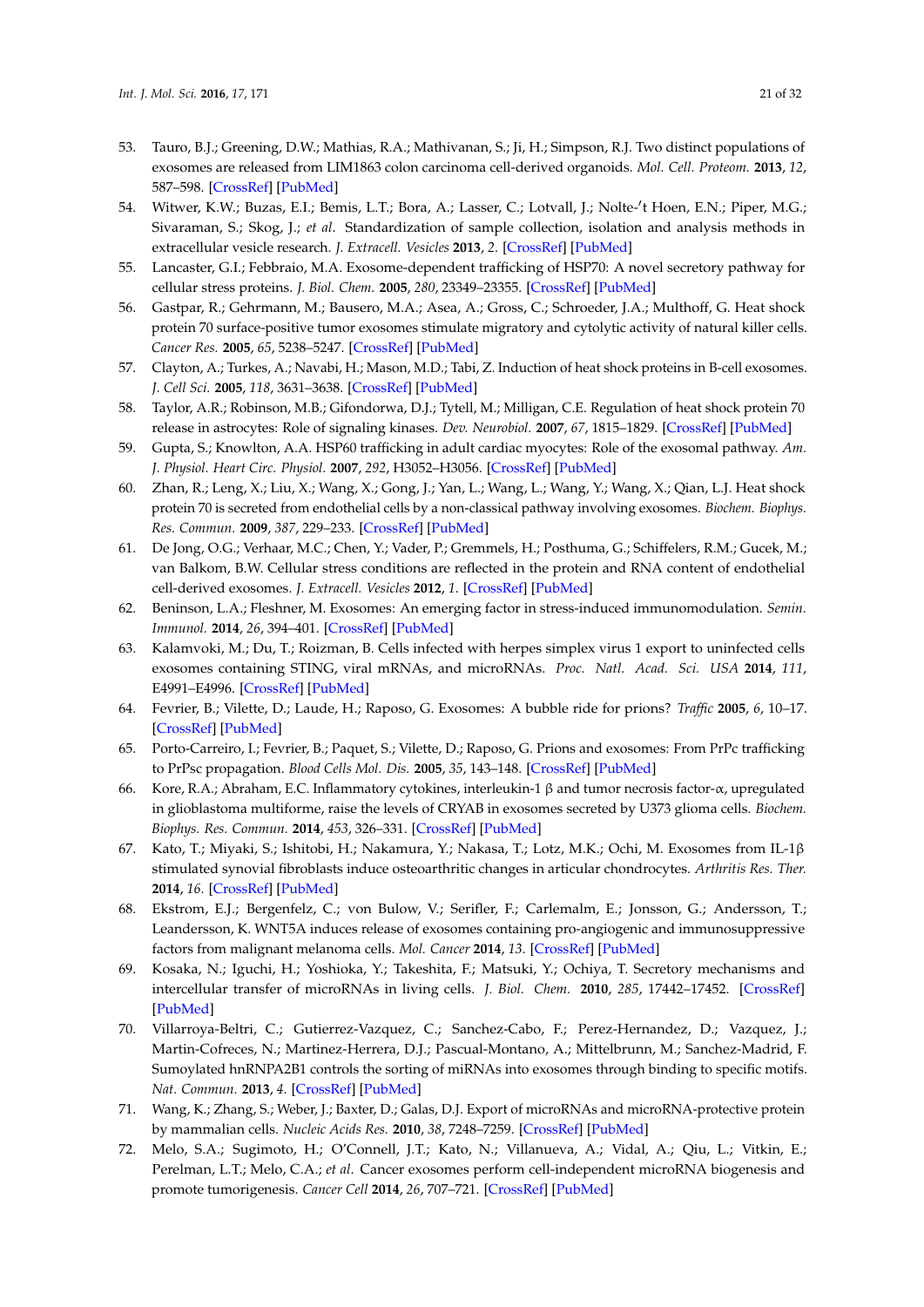- <span id="page-21-0"></span>73. Munro, T.P.; Magee, R.J.; Kidd, G.J.; Carson, J.H.; Barbarese, E.; Smith, L.M.; Smith, R. Mutational analysis of a heterogeneous nuclear ribonucleoprotein A2 response element for RNA trafficking. *J. Biol. Chem.* **1999**, *274*, 34389–34295. [\[CrossRef\]](http://dx.doi.org/10.1074/jbc.274.48.34389) [\[PubMed\]](http://www.ncbi.nlm.nih.gov/pubmed/10567417)
- <span id="page-21-1"></span>74. Levesque, K.; Halvorsen, M.; Abrahamyan, L.; Chatel-Chaix, L.; Poupon, V.; Gordon, H.; DesGroseillers, L.; Gatignol, A.; Mouland, A.J. Trafficking of HIV-1 RNA is mediated by heterogeneous nuclear ribonucleoprotein A2 expression and impacts on viral assembly. *Traffic* **2006**, *7*, 1177–1193. [\[CrossRef\]](http://dx.doi.org/10.1111/j.1600-0854.2006.00461.x) [\[PubMed\]](http://www.ncbi.nlm.nih.gov/pubmed/17004321)
- <span id="page-21-2"></span>75. Booth, A.M.; Fang, Y.; Fallon, J.K.; Yang, J.M.; Hildreth, J.E.; Gould, S.J. Exosomes and HIV Gag bud from endosome-like domains of the T cell plasma membrane. *J. Cell Biol.* **2006**, *172*, 923–935. [\[CrossRef\]](http://dx.doi.org/10.1083/jcb.200508014) [\[PubMed\]](http://www.ncbi.nlm.nih.gov/pubmed/16533950)
- <span id="page-21-3"></span>76. Koppers-Lalic, D.; Hackenberg, M.; Bijnsdorp, I.V.; van Eijndhoven, M.A.; Sadek, P.; Sie, D.; Zini, N.; Middeldorp, J.M.; Ylstra, B.; de Menezes, R.X.; *et al*. Nontemplated nucleotide additions distinguish the small RNA composition in cells from exosomes. *Cell Rep.* **2014**, *8*, 1649–1658. [\[CrossRef\]](http://dx.doi.org/10.1016/j.celrep.2014.08.027) [\[PubMed\]](http://www.ncbi.nlm.nih.gov/pubmed/25242326)
- <span id="page-21-5"></span>77. Squadrito, M.L.; Baer, C.; Burdet, F.; Maderna, C.; Gilfillan, G.D.; Lyle, R.; Ibberson, M.; de Palma, M. Endogenous RNAs modulate microRNA sorting to exosomes and transfer to acceptor cells. *Cell Rep.* **2014**, *8*, 1432–1446. [\[CrossRef\]](http://dx.doi.org/10.1016/j.celrep.2014.07.035) [\[PubMed\]](http://www.ncbi.nlm.nih.gov/pubmed/25159140)
- <span id="page-21-4"></span>78. Bolukbasi, M.F.; Mizrak, A.; Ozdener, G.B.; Madlener, S.; Strobel, T.; Erkan, E.P.; Fan, J.B.; Breakefield, X.O.; Saydam, O. miR-1289 and "Zipcode"-like Sequence Enrich mRNAs in Microvesicles. *Mol. Ther. Nucleic Acids* **2012**, *1*, e10. [\[CrossRef\]](http://dx.doi.org/10.1038/mtna.2011.2) [\[PubMed\]](http://www.ncbi.nlm.nih.gov/pubmed/23344721)
- <span id="page-21-6"></span>79. Batagov, A.O.; Kuznetsov, V.A.; Kurochkin, I.V. Identification of nucleotide patterns enriched in secreted RNAs as putative cis-acting elements targeting them to exosome nano-vesicles. *BMC Genom.* **2011**, *12*. [\[CrossRef\]](http://dx.doi.org/10.1186/1471-2164-12-S3-S18) [\[PubMed\]](http://www.ncbi.nlm.nih.gov/pubmed/22369587)
- <span id="page-21-7"></span>80. Szostak, N.; Royo, F.; Rybarczyk, A.; Szachniuk, M.; Blazewicz, J.; del Sol, A.; Falcon-Perez, J.M. Sorting signal targeting mRNA into hepatic extracellular vesicles. *RNA Biol.* **2014**, *11*, 836–844. [\[CrossRef\]](http://dx.doi.org/10.4161/rna.29305) [\[PubMed\]](http://www.ncbi.nlm.nih.gov/pubmed/24921245)
- <span id="page-21-8"></span>81. Villarroya-Beltri, C.; Baixauli, F.; Gutierrez-Vazquez, C.; Sanchez-Madrid, F.; Mittelbrunn, M. Sorting it out: Regulation of exosome loading. *Semin. Cancer Biol.* **2014**, *28*, 3–13. [\[CrossRef\]](http://dx.doi.org/10.1016/j.semcancer.2014.04.009) [\[PubMed\]](http://www.ncbi.nlm.nih.gov/pubmed/24769058)
- <span id="page-21-9"></span>82. Moreno-Gonzalo, O.; Villarroya-Beltri, C.; Sanchez-Madrid, F. Post-translational modifications of exosomal proteins. *Front. Immunol.* **2014**, *5*. [\[CrossRef\]](http://dx.doi.org/10.3389/fimmu.2014.00383) [\[PubMed\]](http://www.ncbi.nlm.nih.gov/pubmed/25157254)
- <span id="page-21-10"></span>83. Henne, W.M.; Buchkovich, N.J.; Emr, S.D. The ESCRT pathway. *Dev. Cell* **2011**, *21*, 77–91. [\[CrossRef\]](http://dx.doi.org/10.1016/j.devcel.2011.05.015) [\[PubMed\]](http://www.ncbi.nlm.nih.gov/pubmed/21763610)
- <span id="page-21-11"></span>84. Blot, V.; Perugi, F.; Gay, B.; Prevost, M.C.; Briant, L.; Tangy, F.; Abriel, H.; Staub, O.; Dokhelar, M.C.; Pique, C. Nedd4.1-mediated ubiquitination and subsequent recruitment of Tsg101 ensure HTLV-1 Gag trafficking towards the multivesicular body pathway prior to virus budding. *J. Cell Sci.* **2004**, *117*, 2357–2367. [\[CrossRef\]](http://dx.doi.org/10.1242/jcs.01095) [\[PubMed\]](http://www.ncbi.nlm.nih.gov/pubmed/15126635)
- <span id="page-21-12"></span>85. Verweij, F.J.; van Eijndhoven, M.A.; Hopmans, E.S.; Vendrig, T.; Wurdinger, T.; Cahir-McFarland, E.; Kieff, E.; Geerts, D.; van der Kant, R.; Neefjes, J.; *et al*. LMP1 association with CD63 in endosomes and secretion via exosomes limits constitutive NF-kappaB activation. *EMBO J.* **2011**, *30*, 2115–2129. [\[CrossRef\]](http://dx.doi.org/10.1038/emboj.2011.123) [\[PubMed\]](http://www.ncbi.nlm.nih.gov/pubmed/21527913)
- <span id="page-21-13"></span>86. Shen, B.; Wu, N.; Yang, J.M.; Gould, S.J. Protein targeting to exosomes/microvesicles by plasma membrane anchors. *J. Biol. Chem.* **2011**, *286*, 14383–14395. [\[CrossRef\]](http://dx.doi.org/10.1074/jbc.M110.208660) [\[PubMed\]](http://www.ncbi.nlm.nih.gov/pubmed/21300796)
- <span id="page-21-14"></span>87. Yuyama, K.; Sun, H.; Mitsutake, S.; Igarashi, Y. Sphingolipid-modulated exosome secretion promotes clearance of amyloid-β by microglia. *J. Biol. Chem.* **2012**, *287*, 10977–10989. [\[CrossRef\]](http://dx.doi.org/10.1074/jbc.M111.324616) [\[PubMed\]](http://www.ncbi.nlm.nih.gov/pubmed/22303002)
- <span id="page-21-15"></span>88. Trams, E.G.; Lauter, C.J.; Salem, N., Jr.; Heine, U. Exfoliation of membrane ecto-enzymes in the form of micro-vesicles. *Biochim. Biophys. Acta* **1981**, *645*, 63–70. [\[CrossRef\]](http://dx.doi.org/10.1016/0005-2736(81)90512-5)
- <span id="page-21-16"></span>89. Stegmayr, B.; Ronquist, G. Promotive effect on human sperm progressive motility by prostasomes. *Urol. Res.* **1982**, *10*, 253–257. [\[CrossRef\]](http://dx.doi.org/10.1007/BF00255932) [\[PubMed\]](http://www.ncbi.nlm.nih.gov/pubmed/6219486)
- <span id="page-21-17"></span>90. Harding, C.; Heuser, J.; Stahl, P. Receptor-mediated endocytosis of transferrin and recycling of the transferrin receptor in rat reticulocytes. *J. Cell Biol.* **1983**, *97*, 329–339. [\[CrossRef\]](http://dx.doi.org/10.1083/jcb.97.2.329) [\[PubMed\]](http://www.ncbi.nlm.nih.gov/pubmed/6309857)
- <span id="page-21-18"></span>91. Pan, B.T.; Johnstone, R.M. Fate of the transferrin receptor during maturation of sheep reticulocytes *in vitro*: Selective externalization of the receptor. *Cell* **1983**, *33*, 967–978. [\[CrossRef\]](http://dx.doi.org/10.1016/0092-8674(83)90040-5)
- <span id="page-21-19"></span>92. Cossetti, C.; Smith, J.A.; Iraci, N.; Leonardi, T.; Alfaro-Cervello, C.; Pluchino, S. Extracellular membrane vesicles and immune regulation in the brain. *Front. Physiol.* **2012**, *3*. [\[CrossRef\]](http://dx.doi.org/10.3389/fphys.2012.00117) [\[PubMed\]](http://www.ncbi.nlm.nih.gov/pubmed/22557978)
- <span id="page-21-20"></span>93. Raposo, G.; Nijman, H.W.; Stoorvogel, W.; Liejendekker, R.; Harding, C.V.; Melief, C.J.; Geuze, H.J. B lymphocytes secrete antigen-presenting vesicles. *J. Exp. Med.* **1996**, *183*, 1161–1172. [\[CrossRef\]](http://dx.doi.org/10.1084/jem.183.3.1161) [\[PubMed\]](http://www.ncbi.nlm.nih.gov/pubmed/8642258)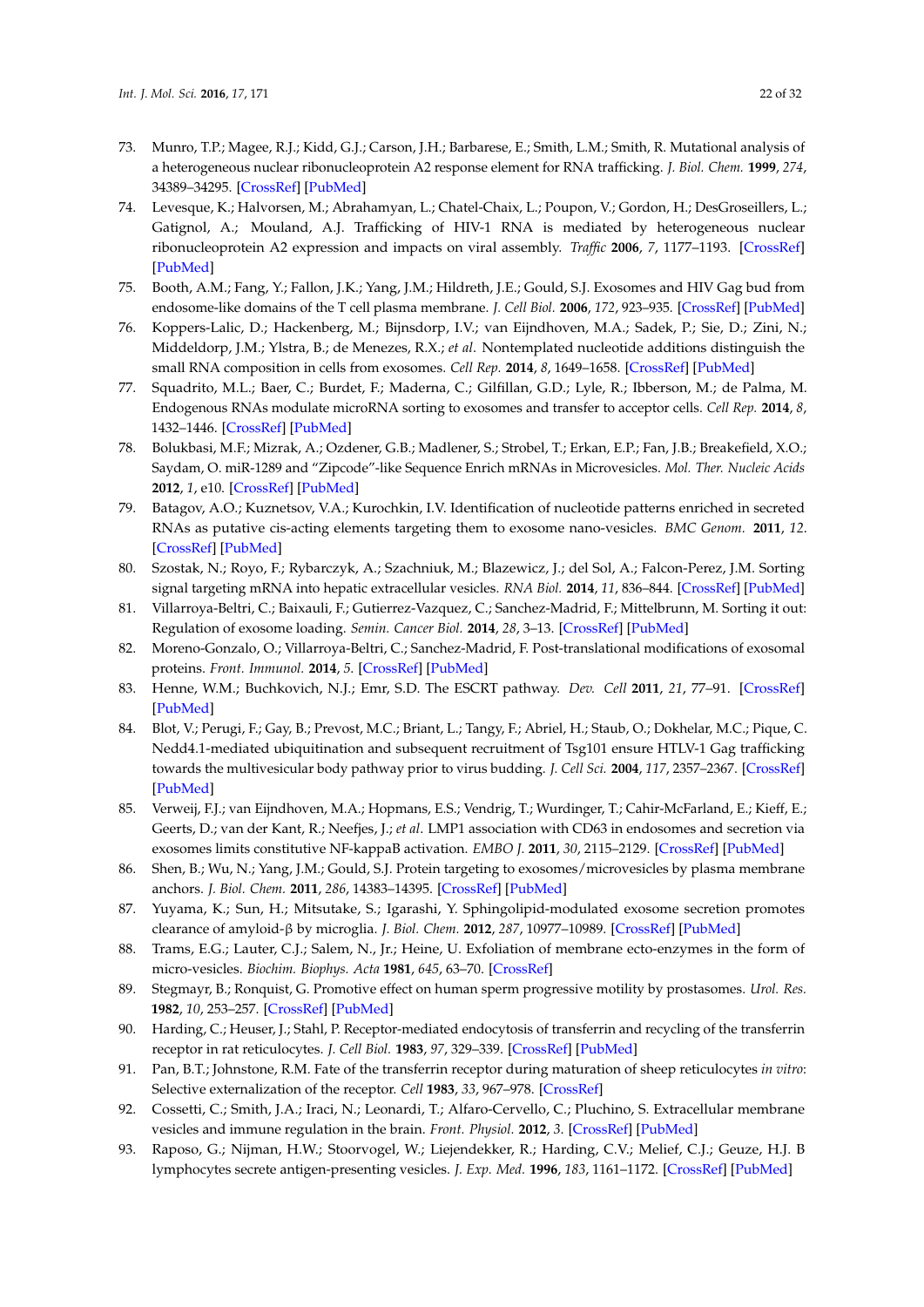- <span id="page-22-0"></span>94. Denzer, K.; van Eijk, M.; Kleijmeer, M.J.; Jakobson, E.; de Groot, C.; Geuze, H.J. Follicular dendritic cells carry MHC class II-expressing microvesicles at their surface. *J. Immunol.* **2000**, *165*, 1259–1265. [\[CrossRef\]](http://dx.doi.org/10.4049/jimmunol.165.3.1259) [\[PubMed\]](http://www.ncbi.nlm.nih.gov/pubmed/10903724)
- <span id="page-22-1"></span>95. Robbins, P.D.; Morelli, A.E. Regulation of immune responses by extracellular vesicles. *Nat. Rev. Immunol.* **2014**, *14*, 195–208. [\[CrossRef\]](http://dx.doi.org/10.1038/nri3622) [\[PubMed\]](http://www.ncbi.nlm.nih.gov/pubmed/24566916)
- <span id="page-22-2"></span>96. Vincent-Schneider, H.; Stumptner-Cuvelette, P.; Lankar, D.; Pain, S.; Raposo, G.; Benaroch, P.; Bonnerot, C. Exosomes bearing HLA-DR1 molecules need dendritic cells to efficiently stimulate specific T cells. *Int. Immunol.* **2002**, *14*, 713–722. [\[CrossRef\]](http://dx.doi.org/10.1093/intimm/dxf048) [\[PubMed\]](http://www.ncbi.nlm.nih.gov/pubmed/12096030)
- 97. Mallegol, J.; van Niel, G.; Lebreton, C.; Lepelletier, Y.; Candalh, C.; Dugave, C.; Heath, J.K.; Raposo, G.; Cerf-Bensussan, N.; Heyman, M. T84-intestinal epithelial exosomes bear MHC class II/peptide complexes potentiating antigen presentation by dendritic cells. *Gastroenterology* **2007**, *132*, 1866–1876. [\[CrossRef\]](http://dx.doi.org/10.1053/j.gastro.2007.02.043) [\[PubMed\]](http://www.ncbi.nlm.nih.gov/pubmed/17484880)
- 98. Morelli, A.E.; Larregina, A.T.; Shufesky, W.J.; Sullivan, M.L.; Stolz, D.B.; Papworth, G.D.; Zahorchak, A.F.; Logar, A.J.; Wang, Z.; Watkins, S.C.; *et al*. Endocytosis, intracellular sorting, and processing of exosomes by dendritic cells. *Blood* **2004**, *104*, 3257–3266. [\[CrossRef\]](http://dx.doi.org/10.1182/blood-2004-03-0824) [\[PubMed\]](http://www.ncbi.nlm.nih.gov/pubmed/15284116)
- 99. Thery, C.; Duban, L.; Segura, E.; Veron, P.; Lantz, O.; Amigorena, S. Indirect activation of naive CD4+ T cells by dendritic cell-derived exosomes. *Nat. Immunol.* **2002**, *3*, 1156–1162. [\[CrossRef\]](http://dx.doi.org/10.1038/ni854) [\[PubMed\]](http://www.ncbi.nlm.nih.gov/pubmed/12426563)
- 100. Bedford, P.; Garner, K.; Knight, S.C. MHC class II molecules transferred between allogeneic dendritic cells stimulate primary mixed leukocyte reactions. *Int. Immunol.* **1999**, *11*, 1739–1744. [\[CrossRef\]](http://dx.doi.org/10.1093/intimm/11.11.1739) [\[PubMed\]](http://www.ncbi.nlm.nih.gov/pubmed/10545477)
- 101. Patel, D.M.; Arnold, P.Y.; White, G.A.; Nardella, J.P.; Mannie, M.D. Class II MHC/peptide complexes are released from APC and are acquired by T cell responders during specific antigen recognition. *J. Immunol.* **1999**, *163*, 5201–5210. [\[PubMed\]](http://www.ncbi.nlm.nih.gov/pubmed/10553040)
- <span id="page-22-12"></span>102. Thery, C.; Regnault, A.; Garin, J.; Wolfers, J.; Zitvogel, L.; Ricciardi-Castagnoli, P.; Raposo, G.; Amigorena, S. Molecular characterization of dendritic cell-derived exosomes. Selective accumulation of the heat shock protein hsc73. *J. Cell Biol.* **1999**, *147*, 599–610. [\[CrossRef\]](http://dx.doi.org/10.1083/jcb.147.3.599) [\[PubMed\]](http://www.ncbi.nlm.nih.gov/pubmed/10545503)
- <span id="page-22-3"></span>103. Zitvogel, L.; Regnault, A.; Lozier, A.; Wolfers, J.; Flament, C.; Tenza, D.; Ricciardi-Castagnoli, P.; Raposo, G.; Amigorena, S. Eradication of established murine tumors using a novel cell-free vaccine: Dendritic cell-derived exosomes. *Nat. Med.* **1998**, *4*, 594–600. [\[CrossRef\]](http://dx.doi.org/10.1038/nm0598-594) [\[PubMed\]](http://www.ncbi.nlm.nih.gov/pubmed/9585234)
- <span id="page-22-4"></span>104. Segura, E.; Guerin, C.; Hogg, N.; Amigorena, S.; Thery, C. CD8+ dendritic cells use LFA-1 to capture MHC-peptide complexes from exosomes *in vivo*. *J. Immunol.* **2007**, *179*, 1489–1496. [\[CrossRef\]](http://dx.doi.org/10.4049/jimmunol.179.3.1489) [\[PubMed\]](http://www.ncbi.nlm.nih.gov/pubmed/17641014)
- <span id="page-22-5"></span>105. Nolte-'t Hoen, E.N.; Buschow, S.I.; Anderton, S.M.; Stoorvogel, W.; Wauben, M.H. Activated T cells recruit exosomes secreted by dendritic cells via LFA-1. *Blood* **2009**, *113*, 1977–1981. [\[CrossRef\]](http://dx.doi.org/10.1182/blood-2008-08-174094) [\[PubMed\]](http://www.ncbi.nlm.nih.gov/pubmed/19064723)
- <span id="page-22-6"></span>106. Monks, C.R.; Freiberg, B.A.; Kupfer, H.; Sciaky, N.; Kupfer, A. Three-dimensional segregation of supramolecular activation clusters in T cells. *Nature* **1998**, *395*, 82–86. [\[PubMed\]](http://www.ncbi.nlm.nih.gov/pubmed/9738502)
- <span id="page-22-7"></span>107. Bhatnagar, S.; Shinagawa, K.; Castellino, F.J.; Schorey, J.S. Exosomes released from macrophages infected with intracellular pathogens stimulate a proinflammatory response *in vitro* and *in vivo*. *Blood* **2007**, *110*, 3234–3244. [\[CrossRef\]](http://dx.doi.org/10.1182/blood-2007-03-079152) [\[PubMed\]](http://www.ncbi.nlm.nih.gov/pubmed/17666571)
- <span id="page-22-8"></span>108. Bhatnagar, S.; Schorey, J.S. Exosomes released from infected macrophages contain Mycobacterium avium glycopeptidolipids and are proinflammatory. *J. Biol. Chem.* **2007**, *282*, 25779–25789. [\[CrossRef\]](http://dx.doi.org/10.1074/jbc.M702277200) [\[PubMed\]](http://www.ncbi.nlm.nih.gov/pubmed/17591775)
- <span id="page-22-9"></span>109. Qu, Y.; Franchi, L.; Nunez, G.; Dubyak, G.R. Nonclassical IL-1β secretion stimulated by P2X7 receptors is dependent on inflammasome activation and correlated with exosome release in murine macrophages. *J. Immunol.* **2007**, *179*, 1913–1925. [\[CrossRef\]](http://dx.doi.org/10.4049/jimmunol.179.3.1913) [\[PubMed\]](http://www.ncbi.nlm.nih.gov/pubmed/17641058)
- <span id="page-22-10"></span>110. Ramachandra, L.; Qu, Y.; Wang, Y.; Lewis, C.J.; Cobb, B.A.; Takatsu, K.; Boom, W.H.; Dubyak, G.R.; Harding, C.V. Mycobacterium tuberculosis synergizes with ATP to induce release of microvesicles and exosomes containing major histocompatibility complex class II molecules capable of antigen presentation. *Infect. Immun.* **2010**, *78*, 5116–5125. [\[CrossRef\]](http://dx.doi.org/10.1128/IAI.01089-09) [\[PubMed\]](http://www.ncbi.nlm.nih.gov/pubmed/20837713)
- <span id="page-22-11"></span>111. Iero, M.; Valenti, R.; Huber, V.; Filipazzi, P.; Parmiani, G.; Fais, S.; Rivoltini, L. Tumour-released exosomes and their implications in cancer immunity. *Cell Death Differ.* **2008**, *15*, 80–88. [\[CrossRef\]](http://dx.doi.org/10.1038/sj.cdd.4402237) [\[PubMed\]](http://www.ncbi.nlm.nih.gov/pubmed/17932500)
- 112. Zhang, H.G.; Grizzle, W.E. Exosomes and cancer: A newly described pathway of immune suppression. *Clin. Cancer Res.* **2011**, *17*, 959–964. [\[CrossRef\]](http://dx.doi.org/10.1158/1078-0432.CCR-10-1489) [\[PubMed\]](http://www.ncbi.nlm.nih.gov/pubmed/21224375)
- 113. Wieckowski, E.; Whiteside, T.L. Human tumor-derived vs dendritic cell-derived exosomes have distinct biologic roles and molecular profiles. *Immunol. Res.* **2006**, *36*, 247–254. [\[CrossRef\]](http://dx.doi.org/10.1385/IR:36:1:247)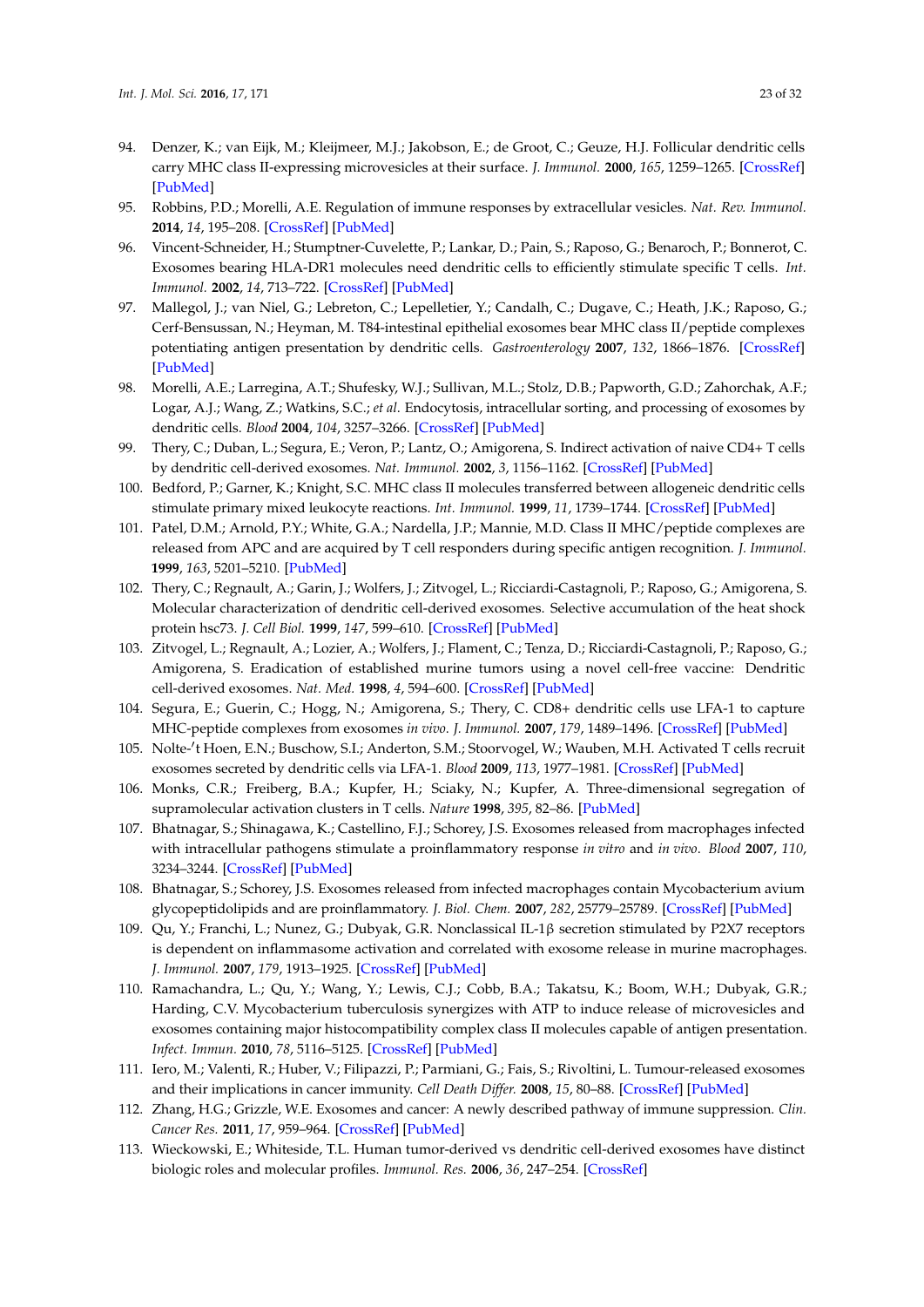- 114. Clayton, A.; Mitchell, J.P.; Court, J.; Mason, M.D.; Tabi, Z. Human tumor-derived exosomes selectively impair lymphocyte responses to interleukin-2. *Cancer Res.* **2007**, *67*, 7458–7466. [\[CrossRef\]](http://dx.doi.org/10.1158/0008-5472.CAN-06-3456) [\[PubMed\]](http://www.ncbi.nlm.nih.gov/pubmed/17671216)
- 115. Andreola, G.; Rivoltini, L.; Castelli, C.; Huber, V.; Perego, P.; Deho, P.; Squarcina, P.; Accornero, P.; Lozupone, F.; Lugini, L.; *et al*. Induction of lymphocyte apoptosis by tumor cell secretion of FasL-bearing microvesicles. *J. Exp. Med.* **2002**, *195*, 1303–1316. [\[CrossRef\]](http://dx.doi.org/10.1084/jem.20011624) [\[PubMed\]](http://www.ncbi.nlm.nih.gov/pubmed/12021310)
- 116. Huber, V.; Fais, S.; Iero, M.; Lugini, L.; Canese, P.; Squarcina, P.; Zaccheddu, A.; Colone, M.; Arancia, G.; Gentile, M.; *et al*. Human colorectal cancer cells induce T-cell death through release of proapoptotic microvesicles: Role in immune escape. *Gastroenterology* **2005**, *128*, 1796–1804. [\[CrossRef\]](http://dx.doi.org/10.1053/j.gastro.2005.03.045) [\[PubMed\]](http://www.ncbi.nlm.nih.gov/pubmed/15940614)
- 117. Szajnik, M.; Czystowska, M.; Szczepanski, M.J.; Mandapathil, M.; Whiteside, T.L. Tumor-derived microvesicles induce, expand and up-regulate biological activities of human regulatory T cells (Treg). *PLoS ONE* **2010**, *5*, e11469. [\[CrossRef\]](http://dx.doi.org/10.1371/journal.pone.0011469) [\[PubMed\]](http://www.ncbi.nlm.nih.gov/pubmed/20661468)
- 118. Zeelenberg, I.S.; Ostrowski, M.; Krumeich, S.; Bobrie, A.; Jancic, C.; Boissonnas, A.; Delcayre, A.; le Pecq, J.B.; Combadiere, B.; Amigorena, S.; *et al*. Targeting tumor antigens to secreted membrane vesicles *in vivo* induces efficient antitumor immune responses. *Cancer Res.* **2008**, *68*, 1228–1235. [\[CrossRef\]](http://dx.doi.org/10.1158/0008-5472.CAN-07-3163) [\[PubMed\]](http://www.ncbi.nlm.nih.gov/pubmed/18281500)
- 119. Valenti, R.; Huber, V.; Filipazzi, P.; Pilla, L.; Sovena, G.; Villa, A.; Corbelli, A.; Fais, S.; Parmiani, G.; Rivoltini, L. Human tumor-released microvesicles promote the differentiation of myeloid cells with transforming growth factor-β-mediated suppressive activity on T lymphocytes. *Cancer Res.* **2006**, *66*, 9290–9298. [\[CrossRef\]](http://dx.doi.org/10.1158/0008-5472.CAN-06-1819) [\[PubMed\]](http://www.ncbi.nlm.nih.gov/pubmed/16982774)
- 120. Liu, C.; Yu, S.; Zinn, K.; Wang, J.; Zhang, L.; Jia, Y.; Kappes, J.C.; Barnes, S.; Kimberly, R.P.; Grizzle, W.E.; *et al*. Murine mammary carcinoma exosomes promote tumor growth by suppression of NK cell function. *J. Immunol.* **2006**, *176*, 1375–1385. [\[CrossRef\]](http://dx.doi.org/10.4049/jimmunol.176.3.1375) [\[PubMed\]](http://www.ncbi.nlm.nih.gov/pubmed/16424164)
- <span id="page-23-0"></span>121. Greening, D.W.; Gopal, S.K.; Xu, R.; Simpson, R.J.; Chen, W. Exosomes and their roles in immune regulation and cancer. *Semin. Cell Dev. Biol.* **2015**, *40*, 72–81. [\[CrossRef\]](http://dx.doi.org/10.1016/j.semcdb.2015.02.009) [\[PubMed\]](http://www.ncbi.nlm.nih.gov/pubmed/25724562)
- <span id="page-23-1"></span>122. Hedlund, M.; Stenqvist, A.C.; Nagaeva, O.; Kjellberg, L.; Wulff, M.; Baranov, V.; Mincheva-Nilsson, L. Human placenta expresses and secretes NKG2D ligands via exosomes that down-modulate the cognate receptor expression: Evidence for immunosuppressive function. *J. Immunol.* **2009**, *183*, 340–351. [\[CrossRef\]](http://dx.doi.org/10.4049/jimmunol.0803477) [\[PubMed\]](http://www.ncbi.nlm.nih.gov/pubmed/19542445)
- <span id="page-23-2"></span>123. Van Niel, G.; Raposo, G.; Candalh, C.; Boussac, M.; Hershberg, R.; Cerf-Bensussan, N.; Heyman, M. Intestinal epithelial cells secrete exosome-like vesicles. *Gastroenterology* **2001**, *121*, 337–349. [\[CrossRef\]](http://dx.doi.org/10.1053/gast.2001.26263) [\[PubMed\]](http://www.ncbi.nlm.nih.gov/pubmed/11487543)
- <span id="page-23-4"></span>124. Van Niel, G.; Mallegol, J.; Bevilacqua, C.; Candalh, C.; Brugiere, S.; Tomaskovic-Crook, E.; Heath, J.K.; Cerf-Bensussan, N.; Heyman, M. Intestinal epithelial exosomes carry MHC class II/peptides able to inform the immune system in mice. *Gut* **2003**, *52*, 1690–1697. [\[CrossRef\]](http://dx.doi.org/10.1136/gut.52.12.1690) [\[PubMed\]](http://www.ncbi.nlm.nih.gov/pubmed/14633944)
- <span id="page-23-3"></span>125. Qazi, K.R.; Torregrosa Paredes, P.; Dahlberg, B.; Grunewald, J.; Eklund, A.; Gabrielsson, S. Proinflammatory exosomes in bronchoalveolar lavage fluid of patients with sarcoidosis. *Thorax* **2010**, *65*, 1016–1024. [\[CrossRef\]](http://dx.doi.org/10.1136/thx.2009.132027) [\[PubMed\]](http://www.ncbi.nlm.nih.gov/pubmed/20880880)
- <span id="page-23-5"></span>126. Prado, N.; Marazuela, E.G.; Segura, E.; Fernandez-Garcia, H.; Villalba, M.; Thery, C.; Rodriguez, R.; Batanero, E. Exosomes from bronchoalveolar fluid of tolerized mice prevent allergic reaction. *J. Immunol.* **2008**, *181*, 1519–1525. [\[CrossRef\]](http://dx.doi.org/10.4049/jimmunol.181.2.1519) [\[PubMed\]](http://www.ncbi.nlm.nih.gov/pubmed/18606707)
- <span id="page-23-6"></span>127. De Carvalho, J.V.; de Castro, R.O.; da Silva, E.Z.; Silveira, P.P.; da Silva-Januario, M.E.; Arruda, E.; Jamur, M.C.; Oliver, C.; Aguiar, R.S.; daSilva, L.L. Nef neutralizes the ability of exosomes from CD4+ T cells to act as decoys during HIV-1 infection. *PLoS ONE* **2014**, *9*, e113691. [\[CrossRef\]](http://dx.doi.org/10.1371/journal.pone.0113691) [\[PubMed\]](http://www.ncbi.nlm.nih.gov/pubmed/25423108)
- <span id="page-23-7"></span>128. Raivich, G.; Banati, R. Brain microglia and blood-derived macrophages: Molecular profiles and functional roles in multiple sclerosis and animal models of autoimmune demyelinating disease. *Brain Res. Brain Res. Rev.* **2004**, *46*, 261–281. [\[CrossRef\]](http://dx.doi.org/10.1016/j.brainresrev.2004.06.006) [\[PubMed\]](http://www.ncbi.nlm.nih.gov/pubmed/15571769)
- <span id="page-23-8"></span>129. Streit, W.J.; Kincaid-Colton, C.A. The brain's immune system. *Sci. Am.* **1995**, *273*, 58–61. [\[CrossRef\]](http://dx.doi.org/10.1038/scientificamerican1195-54)
- <span id="page-23-9"></span>130. Kettenmann, H.; Hanisch, U.K.; Noda, M.; Verkhratsky, A. Physiology of microglia. *Physiol. Rev.* **2011**, *91*, 461–553. [\[CrossRef\]](http://dx.doi.org/10.1152/physrev.00011.2010) [\[PubMed\]](http://www.ncbi.nlm.nih.gov/pubmed/21527731)
- 131. Tremblay, M.E.; Stevens, B.; Sierra, A.; Wake, H.; Bessis, A.; Nimmerjahn, A. The role of microglia in the healthy brain. *J. Neurosci.* **2011**, *31*, 16064–16069. [\[CrossRef\]](http://dx.doi.org/10.1523/JNEUROSCI.4158-11.2011) [\[PubMed\]](http://www.ncbi.nlm.nih.gov/pubmed/22072657)
- 132. Aloisi, F.; Ambrosini, E.; Columba-Cabezas, S.; Magliozzi, R.; Serafini, B. Intracerebral regulation of immune responses. *Ann. Med.* **2001**, *33*, 510–515. [\[CrossRef\]](http://dx.doi.org/10.3109/07853890108995960) [\[PubMed\]](http://www.ncbi.nlm.nih.gov/pubmed/11730157)
- <span id="page-23-10"></span>133. Kettenmann, H. Neuroscience: The brain's garbage men. *Nature* **2007**, *446*, 987–989. [\[CrossRef\]](http://dx.doi.org/10.1038/nature05713) [\[PubMed\]](http://www.ncbi.nlm.nih.gov/pubmed/17410127)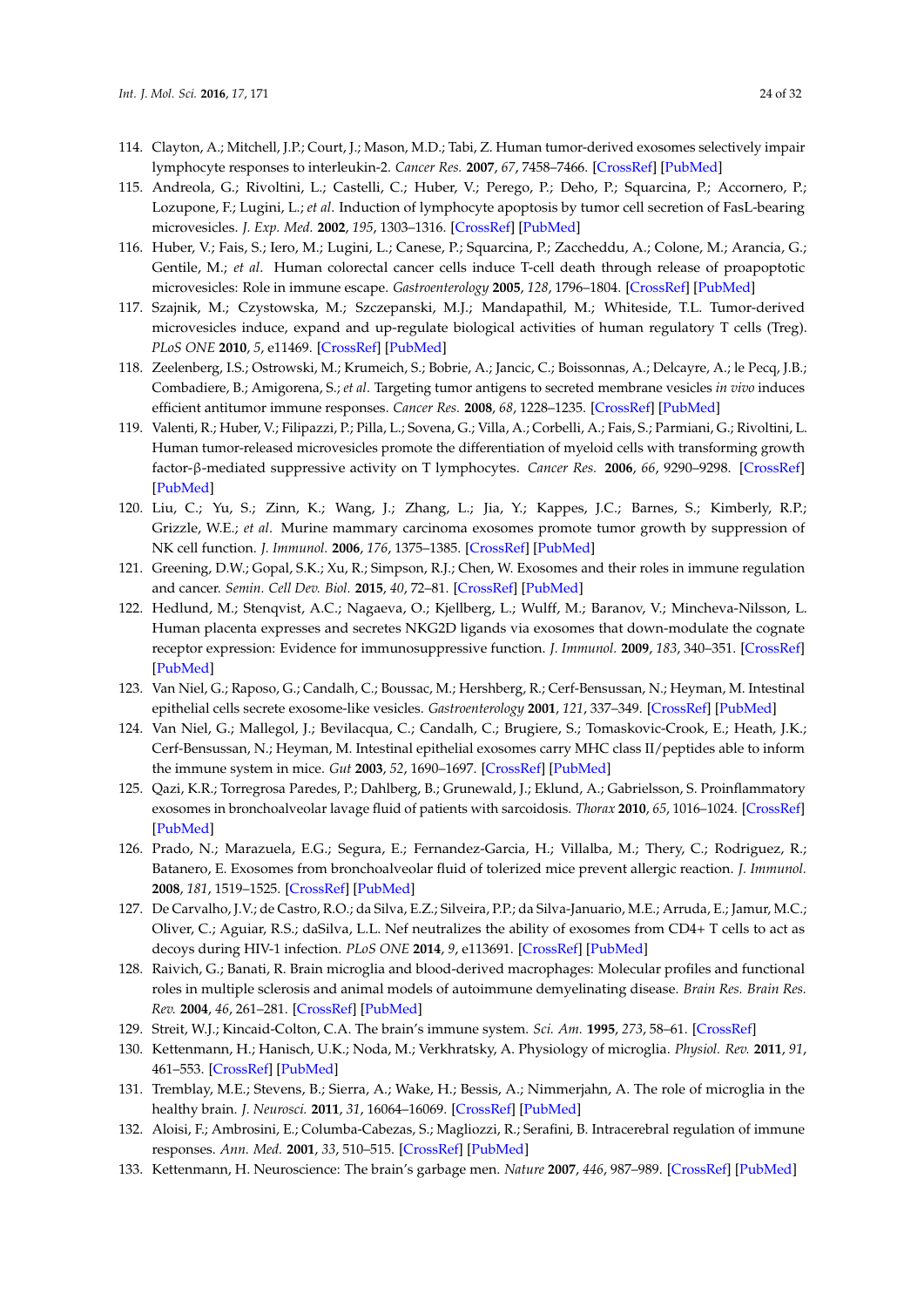- <span id="page-24-0"></span>134. Yang, I.; Han, S.J.; Kaur, G.; Crane, C.; Parsa, A.T. The role of microglia in central nervous system immunity and glioma immunology. *J. Clin. Neurosci.* **2010**, *17*, 6–10. [\[CrossRef\]](http://dx.doi.org/10.1016/j.jocn.2009.05.006) [\[PubMed\]](http://www.ncbi.nlm.nih.gov/pubmed/19926287)
- <span id="page-24-1"></span>135. Potolicchio, I.; Carven, G.J.; Xu, X.; Stipp, C.; Riese, R.J.; Stern, L.J.; Santambrogio, L. Proteomic analysis of microglia-derived exosomes: Metabolic role of the aminopeptidase CD13 in neuropeptide catabolism. *J. Immunol.* **2005**, *175*, 2237–2243. [\[CrossRef\]](http://dx.doi.org/10.4049/jimmunol.175.4.2237) [\[PubMed\]](http://www.ncbi.nlm.nih.gov/pubmed/16081791)
- <span id="page-24-2"></span>136. Bianco, F.; Pravettoni, E.; Colombo, A.; Schenk, U.; Moller, T.; Matteoli, M.; Verderio, C. Astrocyte-derived ATP induces vesicle shedding and IL-1 β release from microglia. *J. Immunol.* **2005**, *174*, 7268–7277. [\[CrossRef\]](http://dx.doi.org/10.4049/jimmunol.174.11.7268) [\[PubMed\]](http://www.ncbi.nlm.nih.gov/pubmed/15905573)
- <span id="page-24-3"></span>137. Bianco, F.; Perrotta, C.; Novellino, L.; Francolini, M.; Riganti, L.; Menna, E.; Saglietti, L.; Schuchman, E.H.; Furlan, R.; *et al*. Acid sphingomyelinase activity triggers microparticle release from glial cells. *EMBO J.* **2009**, *28*, 1043–1054. [\[CrossRef\]](http://dx.doi.org/10.1038/emboj.2009.45) [\[PubMed\]](http://www.ncbi.nlm.nih.gov/pubmed/19300439)
- <span id="page-24-4"></span>138. Verderio, C.; Muzio, L.; Turola, E.; Bergami, A.; Novellino, L.; Ruffini, F.; Riganti, L.; Corradini, I.; Francolini, M.; Garzetti, L.; *et al*. Myeloid microvesicles are a marker and therapeutic target for neuroinflammation. *Ann. Neurol.* **2012**, *72*, 610–624. [\[CrossRef\]](http://dx.doi.org/10.1002/ana.23627) [\[PubMed\]](http://www.ncbi.nlm.nih.gov/pubmed/23109155)
- <span id="page-24-5"></span>139. Kramer-Albers, E.M.; Bretz, N.; Tenzer, S.; Winterstein, C.; Mobius, W.; Berger, H.; Nave, K.A.; Schild, H.; Trotter, J. Oligodendrocytes secrete exosomes containing major myelin and stress-protective proteins: Trophic support for axons? *Proteom. Clin. Appl.* **2007**, *1*, 1446–1461. [\[CrossRef\]](http://dx.doi.org/10.1002/prca.200700522) [\[PubMed\]](http://www.ncbi.nlm.nih.gov/pubmed/21136642)
- <span id="page-24-6"></span>140. Bakhti, M.; Winter, C.; Simons, M. Inhibition of myelin membrane sheath formation by oligodendrocyte-derived exosome-like vesicles. *J. Biol. Chem.* **2011**, *286*, 787–796. [\[CrossRef\]](http://dx.doi.org/10.1074/jbc.M110.190009) [\[PubMed\]](http://www.ncbi.nlm.nih.gov/pubmed/20978131)
- <span id="page-24-7"></span>141. Lopez-Verrilli, M.A.; Picou, F.; Court, F.A. Schwann cell-derived exosomes enhance axonal regeneration in the peripheral nervous system. *Glia* **2013**, *61*, 1795–1806. [\[CrossRef\]](http://dx.doi.org/10.1002/glia.22558) [\[PubMed\]](http://www.ncbi.nlm.nih.gov/pubmed/24038411)
- <span id="page-24-8"></span>142. Fitzner, D.; Schnaars, M.; van Rossum, D.; Krishnamoorthy, G.; Dibaj, P.; Bakhti, M.; Regen, T.; Hanisch, U.K.; Simons, M. Selective transfer of exosomes from oligodendrocytes to microglia by macropinocytosis. *J. Cell Sci.* **2011**, *124*, 447–458. [\[CrossRef\]](http://dx.doi.org/10.1242/jcs.074088) [\[PubMed\]](http://www.ncbi.nlm.nih.gov/pubmed/21242314)
- <span id="page-24-9"></span>143. Antonucci, F.; Turola, E.; Riganti, L.; Caleo, M.; Gabrielli, M.; Perrotta, C.; Novellino, L.; Clementi, E.; Giussani, P.; Viani, P.; *et al*. Microvesicles released from microglia stimulate synaptic activity via enhanced sphingolipid metabolism. *EMBO J.* **2012**, *31*, 1231–1240. [\[CrossRef\]](http://dx.doi.org/10.1038/emboj.2011.489) [\[PubMed\]](http://www.ncbi.nlm.nih.gov/pubmed/22246184)
- <span id="page-24-10"></span>144. Wang, S.; Cesca, F.; Loers, G.; Schweizer, M.; Buck, F.; Benfenati, F.; Schachner, M.; Kleene, R. Synapsin I is an oligomannose-carrying glycoprotein, acts as an oligomannose-binding lectin, and promotes neurite outgrowth and neuronal survival when released via glia-derived exosomes. *J. Neurosci.* **2011**, *31*, 7275–7290. [\[CrossRef\]](http://dx.doi.org/10.1523/JNEUROSCI.6476-10.2011) [\[PubMed\]](http://www.ncbi.nlm.nih.gov/pubmed/21593312)
- <span id="page-24-11"></span>145. Schiera, G.; Proia, P.; Alberti, C.; Mineo, M.; Savettieri, G.; di Liegro, I. Neurons produce FGF2 and VEGF and secrete them at least in part by shedding extracellular vesicles. *J. Cell. Mol. Med.* **2007**, *11*, 1384–1394. [\[CrossRef\]](http://dx.doi.org/10.1111/j.1582-4934.2007.00100.x) [\[PubMed\]](http://www.ncbi.nlm.nih.gov/pubmed/18205708)
- <span id="page-24-12"></span>146. Lachenal, G.; Pernet-Gallay, K.; Chivet, M.; Hemming, F.J.; Belly, A.; Bodon, G.; Blot, B.; Haase, G.; Goldberg, Y.; Sadoul, R. Release of exosomes from differentiated neurons and its regulation by synaptic glutamatergic activity. *Mol. Cell. Neurosci.* **2011**, *46*, 409–418. [\[CrossRef\]](http://dx.doi.org/10.1016/j.mcn.2010.11.004) [\[PubMed\]](http://www.ncbi.nlm.nih.gov/pubmed/21111824)
- <span id="page-24-13"></span>147. Korkut, C.; Ataman, B.; Ramachandran, P.; Ashley, J.; Barria, R.; Gherbesi, N.; Budnik, V. Trans-synaptic transmission of vesicular Wnt signals through Evi/Wntless. *Cell* **2009**, *139*, 393–404. [\[CrossRef\]](http://dx.doi.org/10.1016/j.cell.2009.07.051) [\[PubMed\]](http://www.ncbi.nlm.nih.gov/pubmed/19837038)
- <span id="page-24-14"></span>148. Gross, J.C.; Chaudhary, V.; Bartscherer, K.; Boutros, M. Active Wnt proteins are secreted on exosomes. *Nat. Cell Biol.* **2012**, *14*, 1036–1045. [\[CrossRef\]](http://dx.doi.org/10.1038/ncb2574) [\[PubMed\]](http://www.ncbi.nlm.nih.gov/pubmed/22983114)
- 149. Sheldon, H.; Heikamp, E.; Turley, H.; Dragovic, R.; Thomas, P.; Oon, C.E.; Leek, R.; Edelmann, M.; Kessler, B.; Sainson, R.C.; *et al*. New mechanism for Notch signaling to endothelium at a distance by δ-like 4 incorporation into exosomes. *Blood* **2010**, *116*, 2385–2394. [\[CrossRef\]](http://dx.doi.org/10.1182/blood-2009-08-239228) [\[PubMed\]](http://www.ncbi.nlm.nih.gov/pubmed/20558614)
- <span id="page-24-15"></span>150. Panakova, D.; Sprong, H.; Marois, E.; Thiele, C.; Eaton, S. Lipoprotein particles are required for Hedgehog and Wingless signalling. *Nature* **2005**, *435*, 58–65. [\[CrossRef\]](http://dx.doi.org/10.1038/nature03504) [\[PubMed\]](http://www.ncbi.nlm.nih.gov/pubmed/15875013)
- <span id="page-24-16"></span>151. Peinado, H.; Aleckovic, M.; Lavotshkin, S.; Matei, I.; Costa-Silva, B.; Moreno-Bueno, G.; Hergueta-Redondo, M.; Williams, C.; Garcia-Santos, G.; Ghajar, C.; *et al*. Melanoma exosomes educate bone marrow progenitor cells toward a pro-metastatic phenotype through MET. *Nat. Med.* **2012**, *18*, 883–891. [\[CrossRef\]](http://dx.doi.org/10.1038/nm.2753) [\[PubMed\]](http://www.ncbi.nlm.nih.gov/pubmed/22635005)
- <span id="page-24-17"></span>152. Costa-Silva, B.; Aiello, N.M.; Ocean, A.J.; Singh, S.; Zhang, H.; Thakur, B.K.; Becker, A.; Hoshino, A.; Mark, M.T.; Molina, H.; *et al*. Pancreatic cancer exosomes initiate pre-metastatic niche formation in the liver. *Nat. Cell Biol.* **2015**, *17*, 816–826. [\[CrossRef\]](http://dx.doi.org/10.1038/ncb3169) [\[PubMed\]](http://www.ncbi.nlm.nih.gov/pubmed/25985394)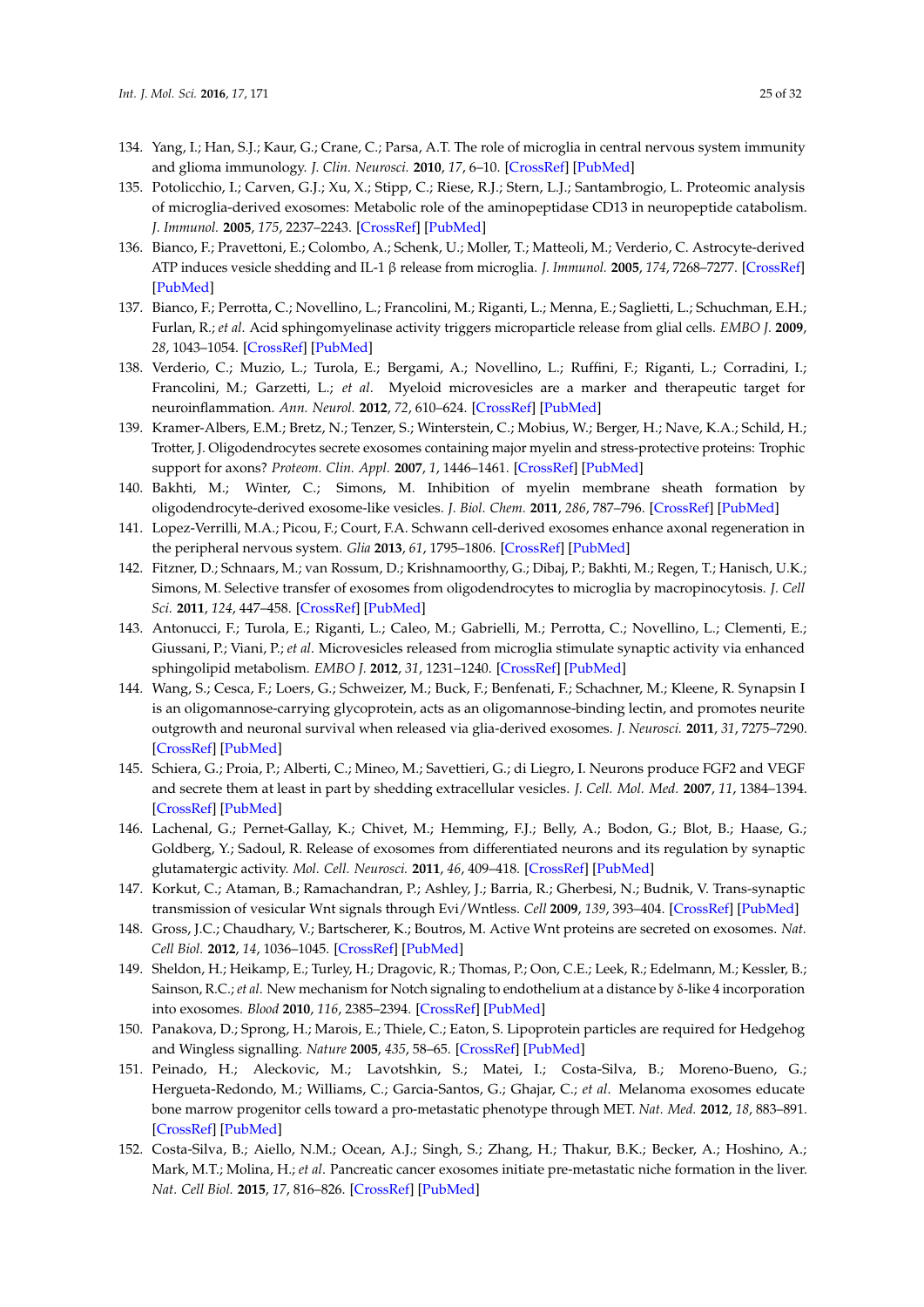- <span id="page-25-0"></span>153. Luga, V.; Zhang, L.; Viloria-Petit, A.M.; Ogunjimi, A.A.; Inanlou, M.R.; Chiu, E.; Buchanan, M.; Hosein, A.N.; Basik, M.; Wrana, J.L. Exosomes mediate stromal mobilization of autocrine Wnt-PCP signaling in breast cancer cell migration. *Cell* **2012**, *151*, 1542–1556. [\[CrossRef\]](http://dx.doi.org/10.1016/j.cell.2012.11.024) [\[PubMed\]](http://www.ncbi.nlm.nih.gov/pubmed/23260141)
- <span id="page-25-1"></span>154. Yeh, Y.Y.; Ozer, H.G.; Lehman, A.M.; Maddocks, K.; Yu, L.; Johnson, A.J.; Byrd, J.C. Characterization of CLL exosomes reveals a distinct microRNA signature and enhanced secretion by activation of BCR signaling. *Blood* **2015**, *125*, 3297–3305. [\[CrossRef\]](http://dx.doi.org/10.1182/blood-2014-12-618470) [\[PubMed\]](http://www.ncbi.nlm.nih.gov/pubmed/25833959)
- <span id="page-25-2"></span>155. Boelens, M.C.; Wu, T.J.; Nabet, B.Y.; Xu, B.; Qiu, Y.; Yoon, T.; Azzam, D.J.; Twyman-Saint Victor, C.; Wiemann, B.Z.; Ishwaran, H.; *et al*. Exosome transfer from stromal to breast cancer cells regulates therapy resistance pathways. *Cell* **2014**, *159*, 499–513. [\[CrossRef\]](http://dx.doi.org/10.1016/j.cell.2014.09.051) [\[PubMed\]](http://www.ncbi.nlm.nih.gov/pubmed/25417103)
- <span id="page-25-3"></span>156. Ciardiello, C.; Cavallini, L.; Spinelli, C.; Yang, J.; Reis-Sobreiro, M.; de Candia, P.; Minciacchi, V.R.; di Vizio, D. Focus on extracellular vesicles: New frontiers of cell-to-cell communication in cancer. *Int. J. Mol. Sci.* **2016**, *17*. [\[CrossRef\]](http://dx.doi.org/10.3390/ijms17020175) [\[PubMed\]](http://www.ncbi.nlm.nih.gov/pubmed/26861306)
- <span id="page-25-4"></span>157. Camussi, G.; Deregibus, M.C.; Bruno, S.; Grange, C.; Fonsato, V.; Tetta, C. Exosome/microvesicle-mediated epigenetic reprogramming of cells. *Am. J. Cancer Res.* **2011**, *1*, 98–110. [\[PubMed\]](http://www.ncbi.nlm.nih.gov/pubmed/21969178)
- <span id="page-25-5"></span>158. Mack, M.; Kleinschmidt, A.; Bruhl, H.; Klier, C.; Nelson, P.J.; Cihak, J.; Plachy, J.; Stangassinger, M.; Erfle, V.; Schlondorff, D. Transfer of the chemokine receptor CCR5 between cells by membrane-derived microparticles: A mechanism for cellular human immunodeficiency virus 1 infection. *Nat. Med.* **2000**, *6*, 769–775. [\[CrossRef\]](http://dx.doi.org/10.1038/77498) [\[PubMed\]](http://www.ncbi.nlm.nih.gov/pubmed/10888925)
- <span id="page-25-6"></span>159. Ross, C.A.; Poirier, M.A. Opinion: What is the role of protein aggregation in neurodegeneration? *Nat. Rev. Mol. Cell Biol.* **2005**, *6*, 891–898. [\[CrossRef\]](http://dx.doi.org/10.1038/nrm1742) [\[PubMed\]](http://www.ncbi.nlm.nih.gov/pubmed/16167052)
- <span id="page-25-7"></span>160. Bellingham, S.A.; Guo, B.B.; Coleman, B.M.; Hill, A.F. Exosomes: Vehicles for the transfer of toxic proteins associated with neurodegenerative diseases? *Front. Physiol.* **2012**, *3*. [\[CrossRef\]](http://dx.doi.org/10.3389/fphys.2012.00124) [\[PubMed\]](http://www.ncbi.nlm.nih.gov/pubmed/22563321)
- <span id="page-25-8"></span>161. Emmanouilidou, E.; Melachroinou, K.; Roumeliotis, T.; Garbis, S.D.; Ntzouni, M.; Margaritis, L.H.; Stefanis, L.; Vekrellis, K. Cell-produced α-synuclein is secreted in a calcium-dependent manner by exosomes and impacts neuronal survival. *J. Neurosci.* **2010**, *30*, 6838–6851. [\[CrossRef\]](http://dx.doi.org/10.1523/JNEUROSCI.5699-09.2010) [\[PubMed\]](http://www.ncbi.nlm.nih.gov/pubmed/20484626)
- <span id="page-25-9"></span>162. Vella, L.J.; Sharples, R.A.; Lawson, V.A.; Masters, C.L.; Cappai, R.; Hill, A.F. Packaging of prions into exosomes is associated with a novel pathway of PrP processing. *J. Pathol.* **2007**, *211*, 582–590. [\[CrossRef\]](http://dx.doi.org/10.1002/path.2145) [\[PubMed\]](http://www.ncbi.nlm.nih.gov/pubmed/17334982)
- <span id="page-25-10"></span>163. Ghidoni, R.; Benussi, L.; Binetti, G. Exosomes: The Trojan horses of neurodegeneration. *Med. Hypotheses* **2008**, *70*, 1226–1227. [\[CrossRef\]](http://dx.doi.org/10.1016/j.mehy.2007.12.003) [\[PubMed\]](http://www.ncbi.nlm.nih.gov/pubmed/18226468)
- <span id="page-25-11"></span>164. Peralta, O.A.; Eyestone, W.H. Quantitative and qualitative analysis of cellular prion protein ( $Pr^{PC}$ ) expression in bovine somatic tissues. *Prion* **2009**, *3*, 161–170. [\[CrossRef\]](http://dx.doi.org/10.4161/pri.3.3.9772) [\[PubMed\]](http://www.ncbi.nlm.nih.gov/pubmed/19806026)
- <span id="page-25-12"></span>165. Jucker, M.; Walker, L.C. Self-propagation of pathogenic protein aggregates in neurodegenerative diseases. *Nature* **2013**, *501*, 45–51. [\[CrossRef\]](http://dx.doi.org/10.1038/nature12481) [\[PubMed\]](http://www.ncbi.nlm.nih.gov/pubmed/24005412)
- <span id="page-25-13"></span>166. Mabbott, N.A.; MacPherson, G.G. Prions and their lethal journey to the brain. *Nat. Rev. Microbiol.* **2006**, *4*, 201–211. [\[CrossRef\]](http://dx.doi.org/10.1038/nrmicro1346) [\[PubMed\]](http://www.ncbi.nlm.nih.gov/pubmed/16462753)
- <span id="page-25-14"></span>167. Gousset, K.; Schiff, E.; Langevin, C.; Marijanovic, Z.; Caputo, A.; Browman, D.T.; Chenouard, N.; de Chaumont, F.; Martino, A.; Enninga, J.; *et al*. Prions hijack tunnelling nanotubes for intercellular spread. *Nat. Cell Biol.* **2009**, *11*, 328–336. [\[CrossRef\]](http://dx.doi.org/10.1038/ncb1841) [\[PubMed\]](http://www.ncbi.nlm.nih.gov/pubmed/19198598)
- <span id="page-25-15"></span>168. Schneider, A.; Simons, M. Exosomes: Vesicular carriers for intercellular communication in neurodegenerative disorders. *Cell Tissue Res.* **2013**, *352*, 33–47. [\[CrossRef\]](http://dx.doi.org/10.1007/s00441-012-1428-2) [\[PubMed\]](http://www.ncbi.nlm.nih.gov/pubmed/22610588)
- <span id="page-25-16"></span>169. Godsave, S.F.; Wille, H.; Kujala, P.; Latawiec, D.; DeArmond, S.J.; Serban, A.; Prusiner, S.B.; Peters, P.J. Cryo-immunogold electron microscopy for prions: Toward identification of a conversion site. *J. Neurosci.* **2008**, *28*, 12489–12499. [\[CrossRef\]](http://dx.doi.org/10.1523/JNEUROSCI.4474-08.2008) [\[PubMed\]](http://www.ncbi.nlm.nih.gov/pubmed/19020041)
- <span id="page-25-17"></span>170. Marijanovic, Z.; Caputo, A.; Campana, V.; Zurzolo, C. Identification of an intracellular site of prion conversion. *PLoS Pathog.* **2009**, *5*, e1000426. [\[CrossRef\]](http://dx.doi.org/10.1371/journal.ppat.1000426) [\[PubMed\]](http://www.ncbi.nlm.nih.gov/pubmed/19424437)
- <span id="page-25-18"></span>171. Avramopoulos, D. Genetics of Alzheimer's disease: Recent advances. *Genome Med.* **2009**, *1*. [\[CrossRef\]](http://dx.doi.org/10.1186/gm34) [\[PubMed\]](http://www.ncbi.nlm.nih.gov/pubmed/19341505)
- <span id="page-25-19"></span>172. Murphy, M.P.; LeVine, H., 3rd. Alzheimer's disease and the amyloid-β peptide. *J. Alzheimers Dis.* **2010**, *19*, 311–323. [\[PubMed\]](http://www.ncbi.nlm.nih.gov/pubmed/20061647)
- <span id="page-25-20"></span>173. Avila, J.; Lucas, J.J.; Perez, M.; Hernandez, F. Role of tau protein in both physiological and pathological conditions. *Physiol. Rev.* **2004**, *84*, 361–384. [\[CrossRef\]](http://dx.doi.org/10.1152/physrev.00024.2003) [\[PubMed\]](http://www.ncbi.nlm.nih.gov/pubmed/15044677)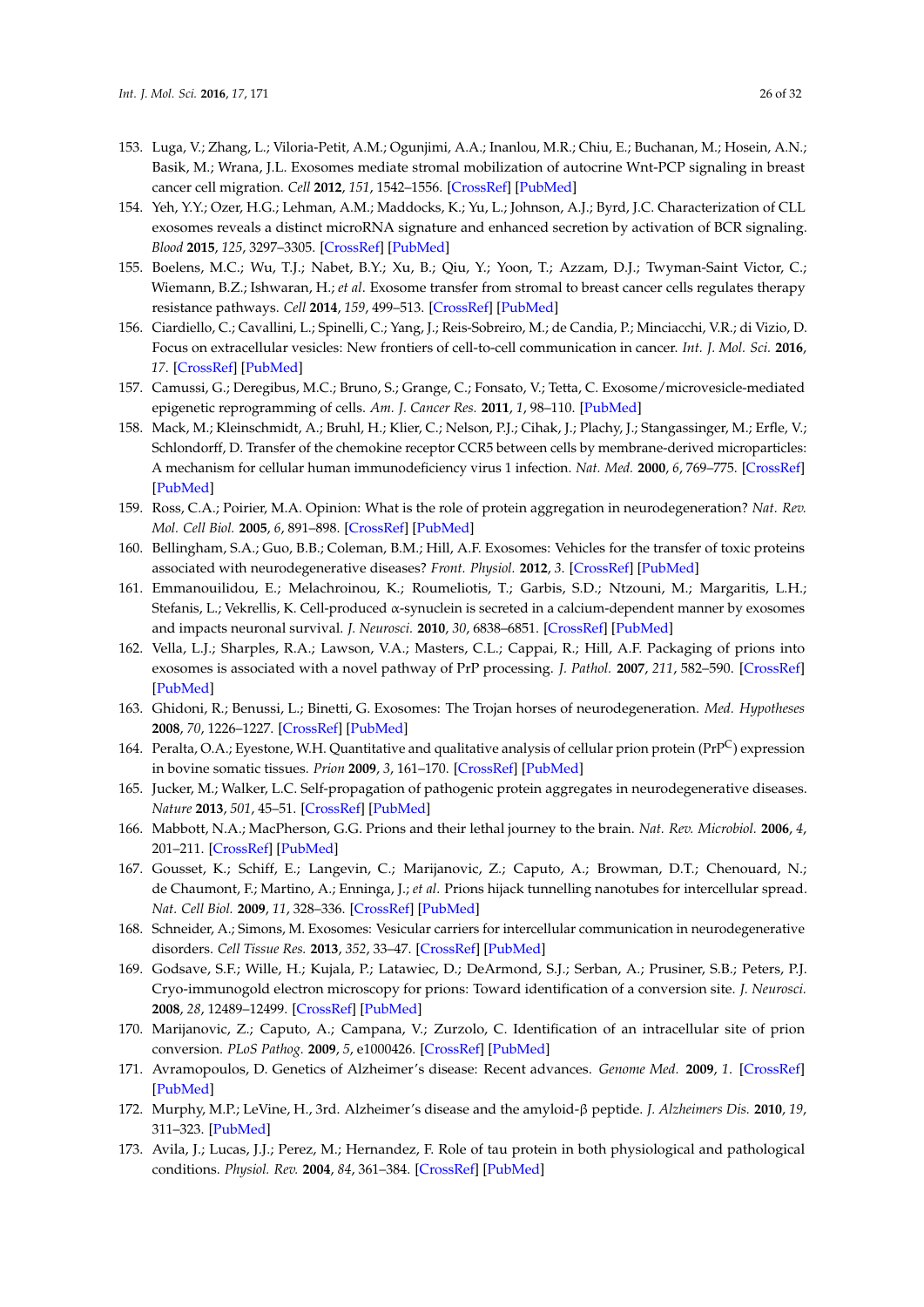- <span id="page-26-0"></span>174. Rajendran, L.; Honsho, M.; Zahn, T.R.; Keller, P.; Geiger, K.D.; Verkade, P.; Simons, K. Alzheimer's disease β-amyloid peptides are released in association with exosomes. *Proc. Natl. Acad. Sci. USA* **2006**, *103*, 11172–11177. [\[CrossRef\]](http://dx.doi.org/10.1073/pnas.0603838103) [\[PubMed\]](http://www.ncbi.nlm.nih.gov/pubmed/16837572)
- <span id="page-26-1"></span>175. Saman, S.; Kim, W.; Raya, M.; Visnick, Y.; Miro, S.; Saman, S.; Jackson, B.; McKee, A.C.; Alvarez, V.E.; Lee, N.C.; *et al*. Exosome-associated tau is secreted in tauopathy models and is selectively phosphorylated in cerebrospinal fluid in early Alzheimer disease. *J. Biol. Chem.* **2012**, *287*, 3842–3849. [\[CrossRef\]](http://dx.doi.org/10.1074/jbc.M111.277061) [\[PubMed\]](http://www.ncbi.nlm.nih.gov/pubmed/22057275)
- <span id="page-26-2"></span>176. Guo, J.L.; Lee, V.M. Seeding of normal Tau by pathological Tau conformers drives pathogenesis of Alzheimer-like tangles. *J. Biol. Chem.* **2011**, *286*, 15317–15331. [\[CrossRef\]](http://dx.doi.org/10.1074/jbc.M110.209296) [\[PubMed\]](http://www.ncbi.nlm.nih.gov/pubmed/21372138)
- <span id="page-26-3"></span>177. Clavaguera, F.; Bolmont, T.; Crowther, R.A.; Abramowski, D.; Frank, S.; Probst, A.; Fraser, G.; Stalder, A.K.; Beibel, M.; Staufenbiel, M.; *et al*. Transmission and spreading of tauopathy in transgenic mouse brain. *Nat. Cell Biol.* **2009**, *11*, 909–913. [\[CrossRef\]](http://dx.doi.org/10.1038/ncb1901) [\[PubMed\]](http://www.ncbi.nlm.nih.gov/pubmed/19503072)
- <span id="page-26-4"></span>178. Ravits, J.M.; La Spada, A.R. ALS motor phenotype heterogeneity, focality, and spread: Deconstructing motor neuron degeneration. *Neurology* **2009**, *73*, 805–811. [\[CrossRef\]](http://dx.doi.org/10.1212/WNL.0b013e3181b6bbbd) [\[PubMed\]](http://www.ncbi.nlm.nih.gov/pubmed/19738176)
- <span id="page-26-5"></span>179. Haidet-Phillips, A.M.; Hester, M.E.; Miranda, C.J.; Meyer, K.; Braun, L.; Frakes, A.; Song, S.; Likhite, S.; Murtha, M.J.; Foust, K.D.; *et al*. Astrocytes from familial and sporadic ALS patients are toxic to motor neurons. *Nat. Biotechnol.* **2011**, *29*, 824–828. [\[CrossRef\]](http://dx.doi.org/10.1038/nbt.1957) [\[PubMed\]](http://www.ncbi.nlm.nih.gov/pubmed/21832997)
- <span id="page-26-6"></span>180. Grad, L.I.; Yerbury, J.J.; Turner, B.J.; Guest, W.C.; Pokrishevsky, E.; O'Neill, M.A.; Yanai, A.; Silverman, J.M.; Zeineddine, R.; Corcoran, L.; *et al*. Intercellular propagated misfolding of wild-type Cu/Zn superoxide dismutase occurs via exosome-dependent and -independent mechanisms. *Proc. Natl. Acad. Sci. USA* **2014**, *111*, 3620–3625. [\[CrossRef\]](http://dx.doi.org/10.1073/pnas.1312245111) [\[PubMed\]](http://www.ncbi.nlm.nih.gov/pubmed/24550511)
- <span id="page-26-7"></span>181. Gomes, C.; Keller, S.; Altevogt, P.; Costa, J. Evidence for secretion of Cu,Zn superoxide dismutase via exosomes from a cell model of amyotrophic lateral sclerosis. *Neurosci. Lett.* **2007**, *428*, 43–46. [\[CrossRef\]](http://dx.doi.org/10.1016/j.neulet.2007.09.024) [\[PubMed\]](http://www.ncbi.nlm.nih.gov/pubmed/17942226)
- <span id="page-26-9"></span><span id="page-26-8"></span>182. Compston, A.; Coles, A. Multiple sclerosis. *Lancet* **2008**, *372*, 1502–1517. [\[CrossRef\]](http://dx.doi.org/10.1016/S0140-6736(08)61620-7)
- 183. Saenz-Cuesta, M.; Osorio-Querejeta, I.; Otaegui, D. Extracellular vesicles in multiple sclerosis: what are they telling us? *Front. Cell. Neurosci.* **2014**, *8*. [\[CrossRef\]](http://dx.doi.org/10.3389/fncel.2014.00100) [\[PubMed\]](http://www.ncbi.nlm.nih.gov/pubmed/24734004)
- <span id="page-26-10"></span>184. Minagar, A.; Jy, W.; Jimenez, J.J.; Sheremata, W.A.; Mauro, L.M.; Mao, W.W.; Horstman, L.L.; Ahn, Y.S. Elevated plasma endothelial microparticles in multiple sclerosis. *Neurology* **2001**, *56*, 1319–1324. [\[CrossRef\]](http://dx.doi.org/10.1212/WNL.56.10.1319) [\[PubMed\]](http://www.ncbi.nlm.nih.gov/pubmed/11376181)
- <span id="page-26-11"></span>185. Sbai, O.; Ould-Yahoui, A.; Ferhat, L.; Gueye, Y.; Bernard, A.; Charrat, E.; Mehanna, A.; Risso, J.J.; Chauvin, J.P.; Fenouillet, E.; *et al*. Differential vesicular distribution and trafficking of MMP-2, MMP-9, and their inhibitors in astrocytes. *Glia* **2010**, *58*, 344–366. [\[CrossRef\]](http://dx.doi.org/10.1002/glia.20927) [\[PubMed\]](http://www.ncbi.nlm.nih.gov/pubmed/19780201)
- <span id="page-26-12"></span>186. Jy, W.; Minagar, A.; Jimenez, J.J.; Sheremata, W.A.; Mauro, L.M.; Horstman, L.L.; Bidot, C.; Ahn, Y.S. Endothelial microparticles (EMP) bind and activate monocytes: Elevated EMP-monocyte conjugates in multiple sclerosis. *Front. Biosci.* **2004**, *9*, 3137–3144. [\[CrossRef\]](http://dx.doi.org/10.2741/1466) [\[PubMed\]](http://www.ncbi.nlm.nih.gov/pubmed/15353343)
- <span id="page-26-13"></span>187. Sheremata, W.A.; Jy, W.; Delgado, S.; Minagar, A.; McLarty, J.; Ahn, Y. Interferon-β1a reduces plasma CD31+ endothelial microparticles (CD31+EMP) in multiple sclerosis. *J. Neuroinflamm.* **2006**, *3*. [\[CrossRef\]](http://dx.doi.org/10.1186/1742-2094-3-23) [\[PubMed\]](http://www.ncbi.nlm.nih.gov/pubmed/16952316)
- <span id="page-26-14"></span>188. Siegel, S.R.; Mackenzie, J.; Chaplin, G.; Jablonski, N.G.; Griffiths, L. Circulating microRNAs involved in multiple sclerosis. *Mol. Biol. Rep.* **2012**, *39*, 6219–6225. [\[CrossRef\]](http://dx.doi.org/10.1007/s11033-011-1441-7) [\[PubMed\]](http://www.ncbi.nlm.nih.gov/pubmed/22231906)
- <span id="page-26-15"></span>189. Gatson, N.N.; Williams, J.L.; Powell, N.D.; McClain, M.A.; Hennon, T.R.; Robbins, P.D.; Whitacre, C.C. Induction of pregnancy during established EAE halts progression of CNS autoimmune injury via pregnancy-specific serum factors. *J. Neuroimmunol.* **2011**, *230*, 105–113. [\[CrossRef\]](http://dx.doi.org/10.1016/j.jneuroim.2010.09.010) [\[PubMed\]](http://www.ncbi.nlm.nih.gov/pubmed/20950868)
- <span id="page-26-16"></span>190. Williams, J.L.; Gatson, N.N.; Smith, K.M.; Almad, A.; McTigue, D.M.; Whitacre, C.C. Serum exosomes in pregnancy-associated immune modulation and neuroprotection during CNS autoimmunity. *Clin. Immunol.* **2013**, *149*, 236–243. [\[CrossRef\]](http://dx.doi.org/10.1016/j.clim.2013.04.005) [\[PubMed\]](http://www.ncbi.nlm.nih.gov/pubmed/23706172)
- <span id="page-26-17"></span>191. Yu, L.; Yang, F.; Jiang, L.; Chen, Y.; Wang, K.; Xu, F.; Wei, Y.; Cao, X.; Wang, J.; Cai, Z. Exosomes with membrane-associated TGF-β1 from gene-modified dendritic cells inhibit murine EAE independently of MHC restriction. *Eur. J. Immunol.* **2013**, *43*, 2461–2472. [\[CrossRef\]](http://dx.doi.org/10.1002/eji.201243295) [\[PubMed\]](http://www.ncbi.nlm.nih.gov/pubmed/23716181)
- <span id="page-26-18"></span>192. Davis, S.; Lees, K.; Donnan, G. Treating the acute stroke patient as an emergency: Current practices and future opportunities. *Int. J. Clin. Pract.* **2006**, *60*, 399–407. [\[CrossRef\]](http://dx.doi.org/10.1111/j.1368-5031.2006.00873.x) [\[PubMed\]](http://www.ncbi.nlm.nih.gov/pubmed/16620351)
- <span id="page-26-19"></span>193. Butcher, K.; Parsons, M.; Baird, T.; Barber, A.; Donnan, G.; Desmond, P.; Tress, B.; Davis, S. Perfusion thresholds in acute stroke thrombolysis. *Stroke* **2003**, *34*, 2159–2164. [\[CrossRef\]](http://dx.doi.org/10.1161/01.STR.0000086529.83878.A2) [\[PubMed\]](http://www.ncbi.nlm.nih.gov/pubmed/12893953)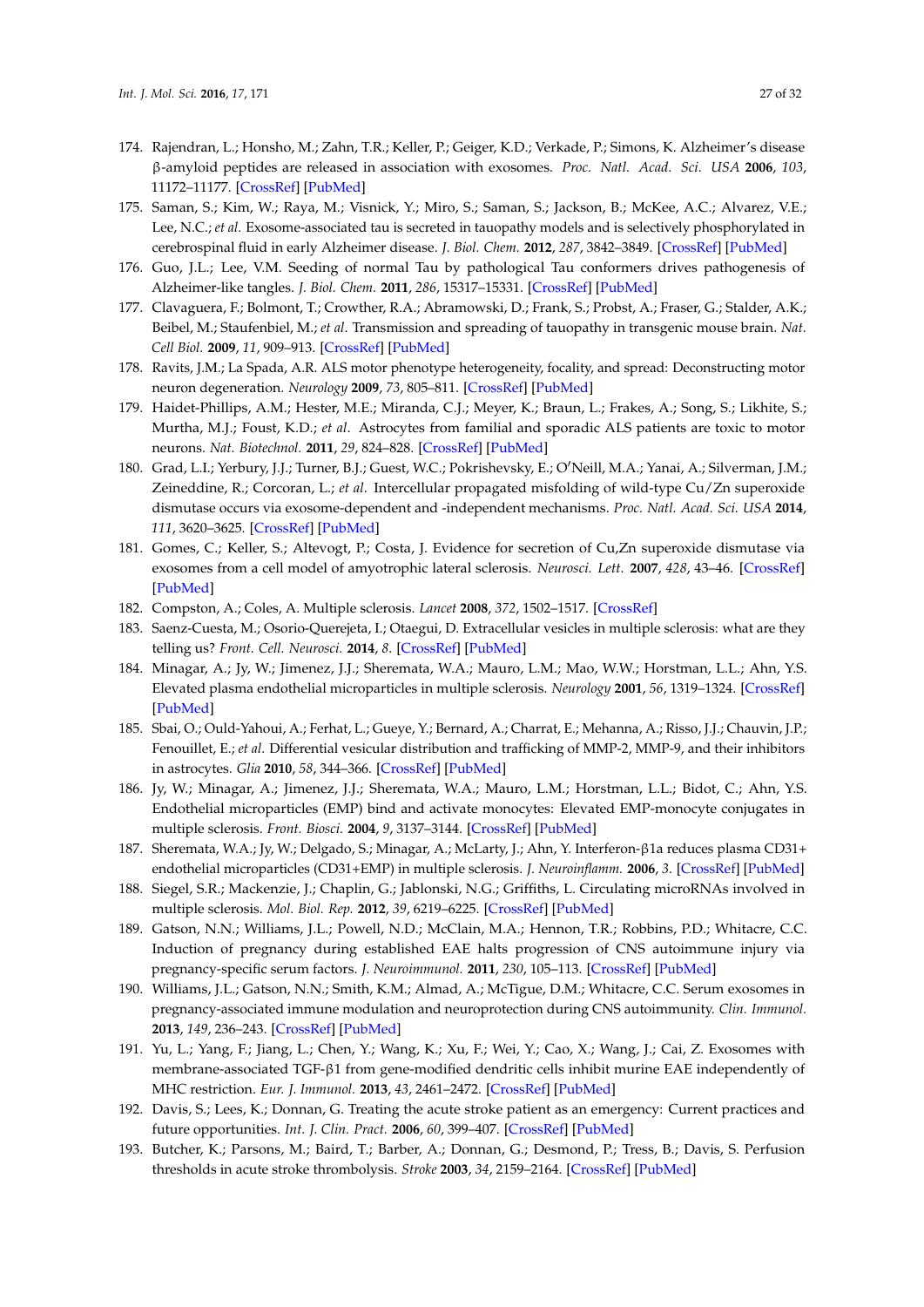- <span id="page-27-0"></span>194. Reed, S.D.; Cramer, S.C.; Blough, D.K.; Meyer, K.; Jarvik, J.G. Treatment with tissue plasminogen activator and inpatient mortality rates for patients with ischemic stroke treated in community hospitals. *Stroke* **2001**, *32*, 1832–1840. [\[CrossRef\]](http://dx.doi.org/10.1161/01.STR.32.8.1832) [\[PubMed\]](http://www.ncbi.nlm.nih.gov/pubmed/11486113)
- <span id="page-27-1"></span>195. Majid, A. Neuroprotection in stroke: Past, present, and future. *ISRN Neurol.* **2014**, *2014*. [\[CrossRef\]](http://dx.doi.org/10.1155/2014/515716) [\[PubMed\]](http://www.ncbi.nlm.nih.gov/pubmed/24579051)
- <span id="page-27-2"></span>196. Anderson, H.C.; Garimella, R.; Tague, S.E. The role of matrix vesicles in growth plate development and biomineralization. *Front. Biosci.* **2005**, *10*, 822–837. [\[CrossRef\]](http://dx.doi.org/10.2741/1576) [\[PubMed\]](http://www.ncbi.nlm.nih.gov/pubmed/15569622)
- <span id="page-27-3"></span>197. New, S.E.; Goettsch, C.; Aikawa, M.; Marchini, J.F.; Shibasaki, M.; Yabusaki, K.; Libby, P.; Shanahan, C.M.; Croce, K.; Aikawa, E. Macrophage-derived matrix vesicles: An alternative novel mechanism for microcalcification in atherosclerotic plaques. *Circ. Res.* **2013**, *113*, 72–77. [\[CrossRef\]](http://dx.doi.org/10.1161/CIRCRESAHA.113.301036) [\[PubMed\]](http://www.ncbi.nlm.nih.gov/pubmed/23616621)
- <span id="page-27-4"></span>198. New, S.E.; Aikawa, E. Role of extracellular vesicles in de novo mineralization: An additional novel mechanism of cardiovascular calcification. *Arterioscler. Thromb. Vasc. Biol.* **2013**, *33*, 1753–1758. [\[CrossRef\]](http://dx.doi.org/10.1161/ATVBAHA.112.300128) [\[PubMed\]](http://www.ncbi.nlm.nih.gov/pubmed/23766262)
- <span id="page-27-5"></span>199. Hutcheson, J.D.; Goettsch, C.; Pham, T.; Iwashita, M.; Aikawa, M.; Singh, S.A.; Aikawa, E. Enrichment of calcifying extracellular vesicles using density-based ultracentrifugation protocol. *J. Extracell. Vesicles* **2014**, *3*. [\[CrossRef\]](http://dx.doi.org/10.3402/jev.v3.25129) [\[PubMed\]](http://www.ncbi.nlm.nih.gov/pubmed/25491249)
- <span id="page-27-6"></span>200. Huang, J.; Choudhri, T.F.; Winfree, C.J.; McTaggart, R.A.; Kiss, S.; Mocco, J.; Kim, L.J.; Protopsaltis, T.S.; Zhang, Y.; Pinsky, D.J.; *et al*. Postischemic cerebrovascular E-selectin expression mediates tissue injury in murine stroke. *Stroke* **2000**, *31*, 3047–3053. [\[CrossRef\]](http://dx.doi.org/10.1161/01.STR.31.12.3047) [\[PubMed\]](http://www.ncbi.nlm.nih.gov/pubmed/11108771)
- <span id="page-27-7"></span>201. Cherian, P.; Hankey, G.J.; Eikelboom, J.W.; Thom, J.; Baker, R.I.; McQuillan, A.; Staton, J.; Yi, Q. Endothelial and platelet activation in acute ischemic stroke and its etiological subtypes. *Stroke* **2003**, *34*, 2132–2137. [\[CrossRef\]](http://dx.doi.org/10.1161/01.STR.0000086466.32421.F4) [\[PubMed\]](http://www.ncbi.nlm.nih.gov/pubmed/12907813)
- <span id="page-27-8"></span>202. Lee, S.T.; Chu, K.; Jung, K.H.; Kim, J.M.; Moon, H.J.; Bahn, J.J.; Im, W.S.; Sunwoo, J.; Moon, J.; Kim, M.; *et al*. Circulating CD62E+ microparticles and cardiovascular outcomes. *PLoS ONE* **2012**, *7*, e35713. [\[CrossRef\]](http://dx.doi.org/10.1371/journal.pone.0035713) [\[PubMed\]](http://www.ncbi.nlm.nih.gov/pubmed/22563392)
- <span id="page-27-9"></span>203. Jung, K.H.; Chu, K.; Lee, S.T.; Park, H.K.; Bahn, J.J.; Kim, D.H.; Kim, J.H.; Kim, M.; Kun Lee, S.; Roh, J.K. Circulating endothelial microparticles as a marker of cerebrovascular disease. *Ann. Neurol.* **2009**, *66*, 191–199. [\[CrossRef\]](http://dx.doi.org/10.1002/ana.21681) [\[PubMed\]](http://www.ncbi.nlm.nih.gov/pubmed/19743467)
- <span id="page-27-10"></span>204. Martino, G.; Pluchino, S. The therapeutic potential of neural stem cells. *Nat. Rev. Neurosci.* **2006**, *7*, 395–406. [\[CrossRef\]](http://dx.doi.org/10.1038/nrn1908) [\[PubMed\]](http://www.ncbi.nlm.nih.gov/pubmed/16760919)
- <span id="page-27-11"></span>205. Lee, S.T.; Chu, K.; Jung, K.H.; Kim, S.J.; Kim, D.H.; Kang, K.M.; Hong, N.H.; Kim, J.H.; Ban, J.J.; Park, H.K.; *et al*. Anti-inflammatory mechanism of intravascular neural stem cell transplantation in haemorrhagic stroke. *Brain* **2008**, *131*, 616–629. [\[CrossRef\]](http://dx.doi.org/10.1093/brain/awm306) [\[PubMed\]](http://www.ncbi.nlm.nih.gov/pubmed/18156155)
- <span id="page-27-12"></span>206. Bacigaluppi, M.; Pluchino, S.; Peruzzotti-Jametti, L.; Kilic, E.; Kilic, U.; Salani, G.; Brambilla, E.; West, M.J.; Comi, G.; Martino, G.; *et al*. Delayed post-ischaemic neuroprotection following systemic neural stem cell transplantation involves multiple mechanisms. *Brain* **2009**, *132*, 2239–2251. [\[CrossRef\]](http://dx.doi.org/10.1093/brain/awp174) [\[PubMed\]](http://www.ncbi.nlm.nih.gov/pubmed/19617198)
- 207. Pluchino, S.; Quattrini, A.; Brambilla, E.; Gritti, A.; Salani, G.; Dina, G.; Galli, R.; Del Carro, U.; Amadio, S.; Bergami, A.; *et al*. Injection of adult neurospheres induces recovery in a chronic model of multiple sclerosis. *Nature* **2003**, *422*, 688–694. [\[CrossRef\]](http://dx.doi.org/10.1038/nature01552) [\[PubMed\]](http://www.ncbi.nlm.nih.gov/pubmed/12700753)
- 208. Pluchino, S.; Zanotti, L.; Rossi, B.; Brambilla, E.; Ottoboni, L.; Salani, G.; Martinello, M.; Cattalini, A.; Bergami, A.; Furlan, R.; *et al*. Neurosphere-derived multipotent precursors promote neuroprotection by an immunomodulatory mechanism. *Nature* **2005**, *436*, 266–271. [\[CrossRef\]](http://dx.doi.org/10.1038/nature03889) [\[PubMed\]](http://www.ncbi.nlm.nih.gov/pubmed/16015332)
- 209. Aharonowiz, M.; Einstein, O.; Fainstein, N.; Lassmann, H.; Reubinoff, B.; Ben-Hur, T. Neuroprotective effect of transplanted human embryonic stem cell-derived neural precursors in an animal model of multiple sclerosis. *PLoS ONE* **2008**, *3*, e3145. [\[CrossRef\]](http://dx.doi.org/10.1371/journal.pone.0003145) [\[PubMed\]](http://www.ncbi.nlm.nih.gov/pubmed/18773082)
- <span id="page-27-13"></span>210. Pluchino, S.; Gritti, A.; Blezer, E.; Amadio, S.; Brambilla, E.; Borsellino, G.; Cossetti, C.; Del Carro, U.; Comi, G.; t Hart, B.; *et al*. Human neural stem cells ameliorate autoimmune encephalomyelitis in non-human primates. *Ann. Neurol.* **2009**, *66*, 343–354. [\[CrossRef\]](http://dx.doi.org/10.1002/ana.21745) [\[PubMed\]](http://www.ncbi.nlm.nih.gov/pubmed/19798728)
- <span id="page-27-14"></span>211. Pluchino, S.; Zanotti, L.; Brambilla, E.; Rovere-Querini, P.; Capobianco, A.; Alfaro-Cervello, C.; Salani, G.; Cossetti, C.; Borsellino, G.; Battistini, L.; *et al*. Immune regulatory neural stem/precursor cells protect from central nervous system autoimmunity by restraining dendritic cell function. *PLoS ONE* **2009**, *4*, e5959. [\[CrossRef\]](http://dx.doi.org/10.1371/journal.pone.0005959) [\[PubMed\]](http://www.ncbi.nlm.nih.gov/pubmed/19543526)
- <span id="page-27-15"></span>212. Pluchino, S.; Zanotti, L.; Deleidi, M.; Martino, G. Neural stem cells and their use as therapeutic tool in neurological disorders. *Brain Res. Brain Res. Rev.* **2005**, *48*, 211–219. [\[CrossRef\]](http://dx.doi.org/10.1016/j.brainresrev.2004.12.011) [\[PubMed\]](http://www.ncbi.nlm.nih.gov/pubmed/15850660)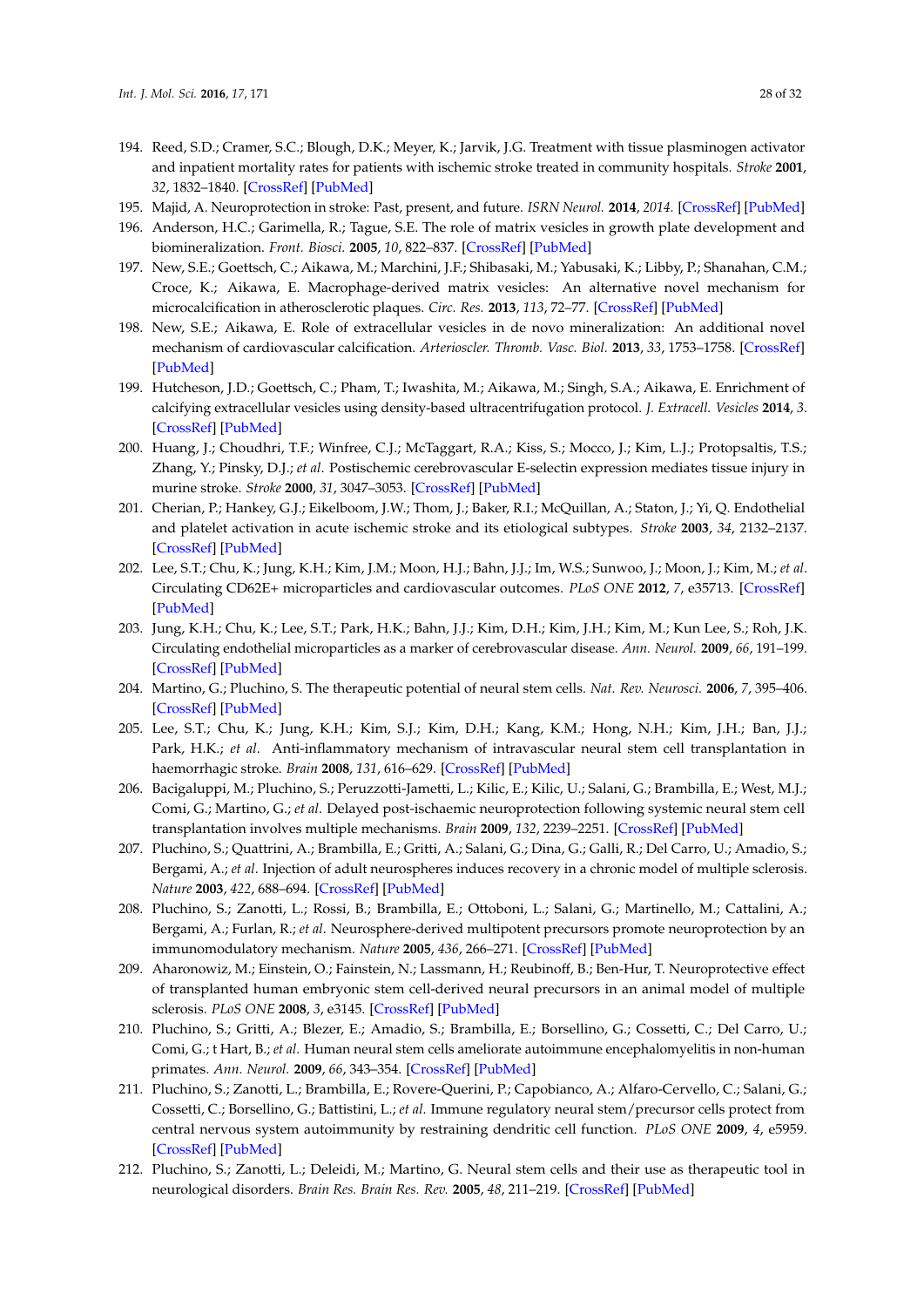- <span id="page-28-0"></span>213. Einstein, O.; Fainstein, N.; Vaknin, I.; Mizrachi-Kol, R.; Reihartz, E.; Grigoriadis, N.; Lavon, I.; Baniyash, M.; Lassmann, H.; Ben-Hur, T. Neural precursors attenuate autoimmune encephalomyelitis by peripheral immunosuppression. *Ann. Neurol.* **2007**, *61*, 209–218. [\[CrossRef\]](http://dx.doi.org/10.1002/ana.21033) [\[PubMed\]](http://www.ncbi.nlm.nih.gov/pubmed/17187374)
- <span id="page-28-1"></span>214. Einstein, O.; Karussis, D.; Grigoriadis, N.; Mizrachi-Kol, R.; Reinhartz, E.; Abramsky, O.; Ben-Hur, T. Intraventricular transplantation of neural precursor cell spheres attenuates acute experimental allergic encephalomyelitis. *Mol. Cell. Neurosci.* **2003**, *24*, 1074–1082. [\[CrossRef\]](http://dx.doi.org/10.1016/j.mcn.2003.08.009) [\[PubMed\]](http://www.ncbi.nlm.nih.gov/pubmed/14697670)
- <span id="page-28-2"></span>215. Cusimano, M.; Biziato, D.; Brambilla, E.; Donega, M.; Alfaro-Cervello, C.; Snider, S.; Salani, G.; Pucci, F.; Comi, G.; Garcia-Verdugo, J.M.; *et al*. Transplanted neural stem/precursor cells instruct phagocytes and reduce secondary tissue damage in the injured spinal cord. *Brain: J. Neurol.* **2012**, *135*, 447–460. [\[CrossRef\]](http://dx.doi.org/10.1093/brain/awr339) [\[PubMed\]](http://www.ncbi.nlm.nih.gov/pubmed/22271661)
- <span id="page-28-3"></span>216. Goodenough, D.A.; Goliger, J.A.; Paul, D.L. Connexins, connexons, and intercellular communication. *Annu. Rev. Biochem.* **1996**, *65*, 475–502. [\[CrossRef\]](http://dx.doi.org/10.1146/annurev.bi.65.070196.002355) [\[PubMed\]](http://www.ncbi.nlm.nih.gov/pubmed/8811187)
- <span id="page-28-4"></span>217. Lakhal, S.; Wood, M.J. Exosome nanotechnology: An emerging paradigm shift in drug delivery: Exploitation of exosome nanovesicles for systemic *in vivo* delivery of RNAi heralds new horizons for drug delivery across biological barriers. *Bioessays* **2011**, *33*, 737–741. [\[CrossRef\]](http://dx.doi.org/10.1002/bies.201100076) [\[PubMed\]](http://www.ncbi.nlm.nih.gov/pubmed/21932222)
- <span id="page-28-5"></span>218. Zhuang, X.; Xiang, X.; Grizzle, W.; Sun, D.; Zhang, S.; Axtell, R.C.; Ju, S.; Mu, J.; Zhang, L.; Steinman, L.; *et al*. Treatment of brain inflammatory diseases by delivering exosome encapsulated anti-inflammatory drugs from the nasal region to the brain. *Mol. Ther.* **2011**, *19*, 1769–1779. [\[CrossRef\]](http://dx.doi.org/10.1038/mt.2011.164) [\[PubMed\]](http://www.ncbi.nlm.nih.gov/pubmed/21915101)
- <span id="page-28-6"></span>219. Clayton, A.; Harris, C.L.; Court, J.; Mason, M.D.; Morgan, B.P. Antigen-presenting cell exosomes are protected from complement-mediated lysis by expression of CD55 and CD59. *Eur. J. Immunol.* **2003**, *33*, 522–531. [\[CrossRef\]](http://dx.doi.org/10.1002/immu.200310028) [\[PubMed\]](http://www.ncbi.nlm.nih.gov/pubmed/12645951)
- <span id="page-28-7"></span>220. Kooijmans, S.A.; Vader, P.; van Dommelen, S.M.; van Solinge, W.W.; Schiffelers, R.M. Exosome mimetics: A novel class of drug delivery systems. *Int. J. Nanomed.* **2012**, *7*, 1525–1541.
- <span id="page-28-8"></span>221. Chaput, N.; Flament, C.; Viaud, S.; Taieb, J.; Roux, S.; Spatz, A.; Andre, F.; LePecq, J.B.; Boussac, M.; Garin, J.; *et al*. Dendritic cell derived-exosomes: Biology and clinical implementations. *J. Leukoc. Biol.* **2006**, *80*, 471–478. [\[CrossRef\]](http://dx.doi.org/10.1189/jlb.0206094) [\[PubMed\]](http://www.ncbi.nlm.nih.gov/pubmed/16809645)
- <span id="page-28-9"></span>222. Wolfers, J.; Lozier, A.; Raposo, G.; Regnault, A.; Thery, C.; Masurier, C.; Flament, C.; Pouzieux, S.; Faure, F.; Tursz, T.; *et al*. Tumor-derived exosomes are a source of shared tumor rejection antigens for CTL cross-priming. *Nat. Med.* **2001**, *7*, 297–303. [\[CrossRef\]](http://dx.doi.org/10.1038/85438) [\[PubMed\]](http://www.ncbi.nlm.nih.gov/pubmed/11231627)
- <span id="page-28-10"></span>223. Escudier, B.; Dorval, T.; Chaput, N.; Andre, F.; Caby, M.P.; Novault, S.; Flament, C.; Leboulaire, C.; Borg, C.; Amigorena, S.; *et al*. Vaccination of metastatic melanoma patients with autologous dendritic cell (DC) derived-exosomes: Results of thefirst phase I clinical trial. *J. Transl. Med.* **2005**, *3*. [\[CrossRef\]](http://dx.doi.org/10.1186/1479-5876-3-10) [\[PubMed\]](http://www.ncbi.nlm.nih.gov/pubmed/15740633)
- <span id="page-28-11"></span>224. Morse, M.A.; Garst, J.; Osada, T.; Khan, S.; Hobeika, A.; Clay, T.M.; Valente, N.; Shreeniwas, R.; Sutton, M.A.; Delcayre, A.; *et al*. A phase I study of dexosome immunotherapy in patients with advanced non-small cell lung cancer. *J. Transl. Med.* **2005**, *3*. [\[CrossRef\]](http://dx.doi.org/10.1186/1479-5876-3-9) [\[PubMed\]](http://www.ncbi.nlm.nih.gov/pubmed/15723705)
- <span id="page-28-12"></span>225. Peche, H.; Renaudin, K.; Beriou, G.; Merieau, E.; Amigorena, S.; Cuturi, M.C. Induction of tolerance by exosomes and short-term immunosuppression in a fully MHC-mismatched rat cardiac allograft model. *Am. J. Transpl.* **2006**, *6*, 1541–1550. [\[CrossRef\]](http://dx.doi.org/10.1111/j.1600-6143.2006.01344.x) [\[PubMed\]](http://www.ncbi.nlm.nih.gov/pubmed/16827854)
- <span id="page-28-13"></span>226. Kim, S.H.; Bianco, N.R.; Shufesky, W.J.; Morelli, A.E.; Robbins, P.D. MHC class II+ exosomes in plasma suppress inflammation in an antigen-specific and Fas ligand/Fas-dependent manner. *J. Immunol.* **2007**, *179*, 2235–2241. [\[CrossRef\]](http://dx.doi.org/10.4049/jimmunol.179.4.2235) [\[PubMed\]](http://www.ncbi.nlm.nih.gov/pubmed/17675484)
- <span id="page-28-14"></span>227. Drago, D.; Cossetti, C.; Iraci, N.; Gaude, E.; Musco, G.; Bachi, A.; Pluchino, S. The stem cell secretome and its role in brain repair. *Biochimie* **2013**, *95*, 2271–2285. [\[CrossRef\]](http://dx.doi.org/10.1016/j.biochi.2013.06.020) [\[PubMed\]](http://www.ncbi.nlm.nih.gov/pubmed/23827856)
- <span id="page-28-15"></span>228. De Jong, O.G.; van Balkom, B.W.; Schiffelers, R.M.; Bouten, C.V.; Verhaar, M.C. Extracellular vesicles: Potential roles in regenerative medicine. *Front. Immunol.* **2014**, *5*, 608. [\[CrossRef\]](http://dx.doi.org/10.3389/fimmu.2014.00608) [\[PubMed\]](http://www.ncbi.nlm.nih.gov/pubmed/25520717)
- <span id="page-28-16"></span>229. Zhang, B.; Yin, Y.; Lai, R.C.; Tan, S.S.; Choo, A.B.; Lim, S.K. Mesenchymal stem cells secrete immunologically active exosomes. *Stem Cells Dev.* **2014**, *23*, 1233–1244. [\[CrossRef\]](http://dx.doi.org/10.1089/scd.2013.0479) [\[PubMed\]](http://www.ncbi.nlm.nih.gov/pubmed/24367916)
- <span id="page-28-17"></span>230. Lee, J.K.; Park, S.R.; Jung, B.K.; Jeon, Y.K.; Lee, Y.S.; Kim, M.K.; Kim, Y.G.; Jang, J.Y.; Kim, C.W. Exosomes derived from mesenchymal stem cells suppress angiogenesis by down-regulating VEGF expression in breast cancer cells. *PLoS ONE* **2013**, *8*, e84256. [\[CrossRef\]](http://dx.doi.org/10.1371/journal.pone.0084256)
- <span id="page-28-18"></span>231. Soki, F.N.; Koh, A.J.; Jones, J.D.; Kim, Y.W.; Dai, J.; Keller, E.T.; Pienta, K.J.; Atabai, K.; Roca, H.; McCauley, L.K. Polarization of prostate cancer-associated macrophages is induced by milk fat globule-EGF factor 8 (MFG-E8)-mediated efferocytosis. *J. Biol. Chem.* **2014**, *289*, 24560–24572. [\[CrossRef\]](http://dx.doi.org/10.1074/jbc.M114.571620) [\[PubMed\]](http://www.ncbi.nlm.nih.gov/pubmed/25006249)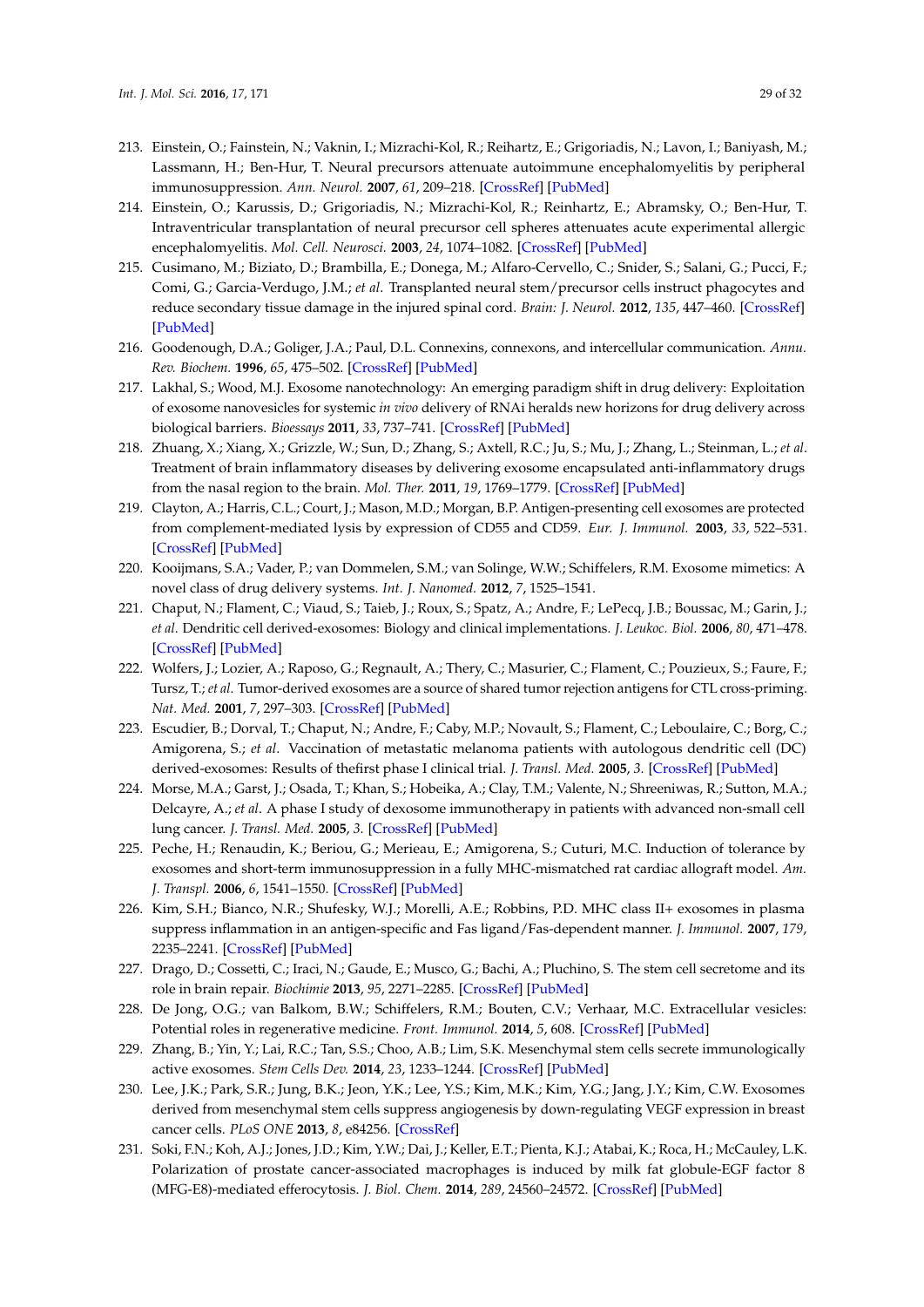- <span id="page-29-0"></span>232. Mokarizadeh, A.; Delirezh, N.; Morshedi, A.; Mosayebi, G.; Farshid, A.A.; Mardani, K. Microvesicles derived from mesenchymal stem cells: Potent organelles for induction of tolerogenic signaling. *Immunol. Lett.* **2012**, *147*, 47–54. [\[CrossRef\]](http://dx.doi.org/10.1016/j.imlet.2012.06.001) [\[PubMed\]](http://www.ncbi.nlm.nih.gov/pubmed/22705267)
- 233. Arslan, F.; Lai, R.C.; Smeets, M.B.; Akeroyd, L.; Choo, A.; Aguor, E.N.; Timmers, L.; van Rijen, H.V.; Doevendans, P.A.; Pasterkamp, G.; *et al*. Mesenchymal stem cell-derived exosomes increase ATP levels, decrease oxidative stress and activate PI3K/Akt pathway to enhance myocardial viability and prevent adverse remodeling after myocardial ischemia/reperfusion injury. *Stem Cells Res.* **2013**, *10*, 301–312. [\[CrossRef\]](http://dx.doi.org/10.1016/j.scr.2013.01.002) [\[PubMed\]](http://www.ncbi.nlm.nih.gov/pubmed/23399448)
- <span id="page-29-1"></span>234. Zou, X.; Zhang, G.; Cheng, Z.; Yin, D.; Du, T.; Ju, G.; Miao, S.; Liu, G.; Lu, M.; Zhu, Y. Microvesicles derived from human Wharton's Jelly mesenchymal stromal cells ameliorate renal ischemia-reperfusion injury in rats by suppressing CX3CL1. *Stem Cell Res. Ther.* **2014**, *5*, 40. [\[CrossRef\]](http://dx.doi.org/10.1186/scrt428) [\[PubMed\]](http://www.ncbi.nlm.nih.gov/pubmed/24646750)
- <span id="page-29-2"></span>235. Xin, H.; Li, Y.; Buller, B.; Katakowski, M.; Zhang, Y.; Wang, X.; Shang, X.; Zhang, Z.G.; Chopp, M. Exosome-mediated transfer of miR-133b from multipotent mesenchymal stromal cells to neural cells contributes to neurite outgrowth. *Stem Cells* **2012**, *30*, 1556–1564. [\[CrossRef\]](http://dx.doi.org/10.1002/stem.1129) [\[PubMed\]](http://www.ncbi.nlm.nih.gov/pubmed/22605481)
- <span id="page-29-3"></span>236. Waldenstrom, A.; Genneback, N.; Hellman, U.; Ronquist, G. Cardiomyocyte microvesicles contain DNA/RNA and convey biological messages to target cells. *PLoS ONE* **2012**, *7*, e34653. [\[CrossRef\]](http://dx.doi.org/10.1371/journal.pone.0034653) [\[PubMed\]](http://www.ncbi.nlm.nih.gov/pubmed/22506041)
- <span id="page-29-4"></span>237. Yeo, R.W.; Lai, R.C.; Zhang, B.; Tan, S.S.; Yin, Y.; Teh, B.J.; Lim, S.K. Mesenchymal stem cell: An efficient mass producer of exosomes for drug delivery. *Adv. Drug Deliv. Rev.* **2013**, *65*, 336–341. [\[CrossRef\]](http://dx.doi.org/10.1016/j.addr.2012.07.001) [\[PubMed\]](http://www.ncbi.nlm.nih.gov/pubmed/22780955)
- <span id="page-29-5"></span>238. Chen, J.; Li, Y.; Wang, L.; Zhang, Z.; Lu, D.; Lu, M.; Chopp, M. Therapeutic benefit of intravenous administration of bone marrow stromal cells after cerebral ischemia in rats. *Stroke* **2001**, *32*, 1005–1011. [\[CrossRef\]](http://dx.doi.org/10.1161/01.STR.32.4.1005) [\[PubMed\]](http://www.ncbi.nlm.nih.gov/pubmed/11283404)
- 239. Shen, L.H.; Li, Y.; Chen, J.; Zhang, J.; Vanguri, P.; Borneman, J.; Chopp, M. Intracarotid transplantation of bone marrow stromal cells increases axon-myelin remodeling after stroke. *Neuroscience* **2006**, *137*, 393–399. [\[CrossRef\]](http://dx.doi.org/10.1016/j.neuroscience.2005.08.092) [\[PubMed\]](http://www.ncbi.nlm.nih.gov/pubmed/16298076)
- <span id="page-29-6"></span>240. Chopp, M.; Li, Y. Treatment of neural injury with marrow stromal cells. *Lancet Neurol.* **2002**, *1*, 92–100. [\[CrossRef\]](http://dx.doi.org/10.1016/S1474-4422(02)00040-6)
- <span id="page-29-7"></span>241. Chu, K.; Kim, M.; Jeong, S.W.; Kim, S.U.; Yoon, B.W. Human neural stem cells can migrate, differentiate, and integrate after intravenous transplantation in adult rats with transient forebrain ischemia. *Neurosci. Lett.* **2003**, *343*, 129–133. [\[CrossRef\]](http://dx.doi.org/10.1016/S0304-3940(03)00174-5)
- 242. Chu, K.; Kim, M.; Park, K.I.; Jeong, S.W.; Park, H.K.; Jung, K.H.; Lee, S.T.; Kang, L.; Lee, K.; Park, D.K.; *et al*. Human neural stem cells improve sensorimotor deficits in the adult rat brain with experimental focal ischemia. *Brain Res.* **2004**, *1016*, 145–153. [\[CrossRef\]](http://dx.doi.org/10.1016/j.brainres.2004.04.038) [\[PubMed\]](http://www.ncbi.nlm.nih.gov/pubmed/15246850)
- 243. Jakel, R.J.; Schneider, B.L.; Svendsen, C.N. Using human neural stem cells to model neurological disease. *Nat. Rev. Genet.* **2004**, *5*, 136–144. [\[CrossRef\]](http://dx.doi.org/10.1038/nrg1268) [\[PubMed\]](http://www.ncbi.nlm.nih.gov/pubmed/14735124)
- <span id="page-29-8"></span>244. Miller, R.H.; Bai, L. Translating stem cell therapies to the clinic. *Neurosci. Lett.* **2012**, *519*, 87–92. [\[CrossRef\]](http://dx.doi.org/10.1016/j.neulet.2012.01.043) [\[PubMed\]](http://www.ncbi.nlm.nih.gov/pubmed/22306614)
- <span id="page-29-9"></span>245. Lai, R.C.; Arslan, F.; Lee, M.M.; Sze, N.S.; Choo, A.; Chen, T.S.; Salto-Tellez, M.; Timmers, L.; Lee, C.N.; El Oakley, R.M.; *et al*. Exosome secreted by MSC reduces myocardial ischemia/reperfusion injury. *Stem Cell Res.* **2010**, *4*, 214–222. [\[CrossRef\]](http://dx.doi.org/10.1016/j.scr.2009.12.003) [\[PubMed\]](http://www.ncbi.nlm.nih.gov/pubmed/20138817)
- <span id="page-29-10"></span>246. Jeyaseelan, K.; Lim, K.Y.; Armugam, A. MicroRNA expression in the blood and brain of rats subjected to transient focal ischemia by middle cerebral artery occlusion. *Stroke* **2008**, *39*, 959–966. [\[CrossRef\]](http://dx.doi.org/10.1161/STROKEAHA.107.500736) [\[PubMed\]](http://www.ncbi.nlm.nih.gov/pubmed/18258830)
- 247. Liu, F.J.; Lim, K.Y.; Kaur, P.; Sepramaniam, S.; Armugam, A.; Wong, P.T.; Jeyaseelan, K. MicroRNAs Involved in Regulating Spontaneous Recovery in Embolic Stroke Model. *PLoS ONE* **2013**, *8*, e66393. [\[CrossRef\]](http://dx.doi.org/10.1371/journal.pone.0066393) [\[PubMed\]](http://www.ncbi.nlm.nih.gov/pubmed/23823624)
- <span id="page-29-11"></span>248. Lusardi, T.A.; Murphy, S.J.; Phillips, J.I.; Chen, Y.; Davis, C.M.; Young, J.M.; Thompson, S.J.; Saugstad, J.A. MicroRNA responses to focal cerebral ischemia in male and female mouse brain. *Front. Mol. Neurosci.* **2014**, *7*. [\[CrossRef\]](http://dx.doi.org/10.3389/fnmol.2014.00011) [\[PubMed\]](http://www.ncbi.nlm.nih.gov/pubmed/24574964)
- <span id="page-29-12"></span>249. Li, Y.; Chen, J.; Wang, L.; Lu, M.; Chopp, M. Treatment of stroke in rat with intracarotid administration of marrow stromal cells. *Neurology* **2001**, *56*, 1666–1672. [\[CrossRef\]](http://dx.doi.org/10.1212/WNL.56.12.1666) [\[PubMed\]](http://www.ncbi.nlm.nih.gov/pubmed/11425931)
- 250. Koh, W.; Sheng, C.T.; Tan, B.; Lee, Q.Y.; Kuznetsov, V.; Kiang, L.S.; Tanavde, V. Analysis of deep sequencing microRNA expression profile from human embryonic stem cells derived mesenchymal stem cells reveals possible role of let-7 microRNA family in downstream targeting of hepatic nuclear factor 4α. *BMC Genom.* **2010**, *11*, S6. [\[CrossRef\]](http://dx.doi.org/10.1186/1471-2164-11-S1-S6) [\[PubMed\]](http://www.ncbi.nlm.nih.gov/pubmed/20158877)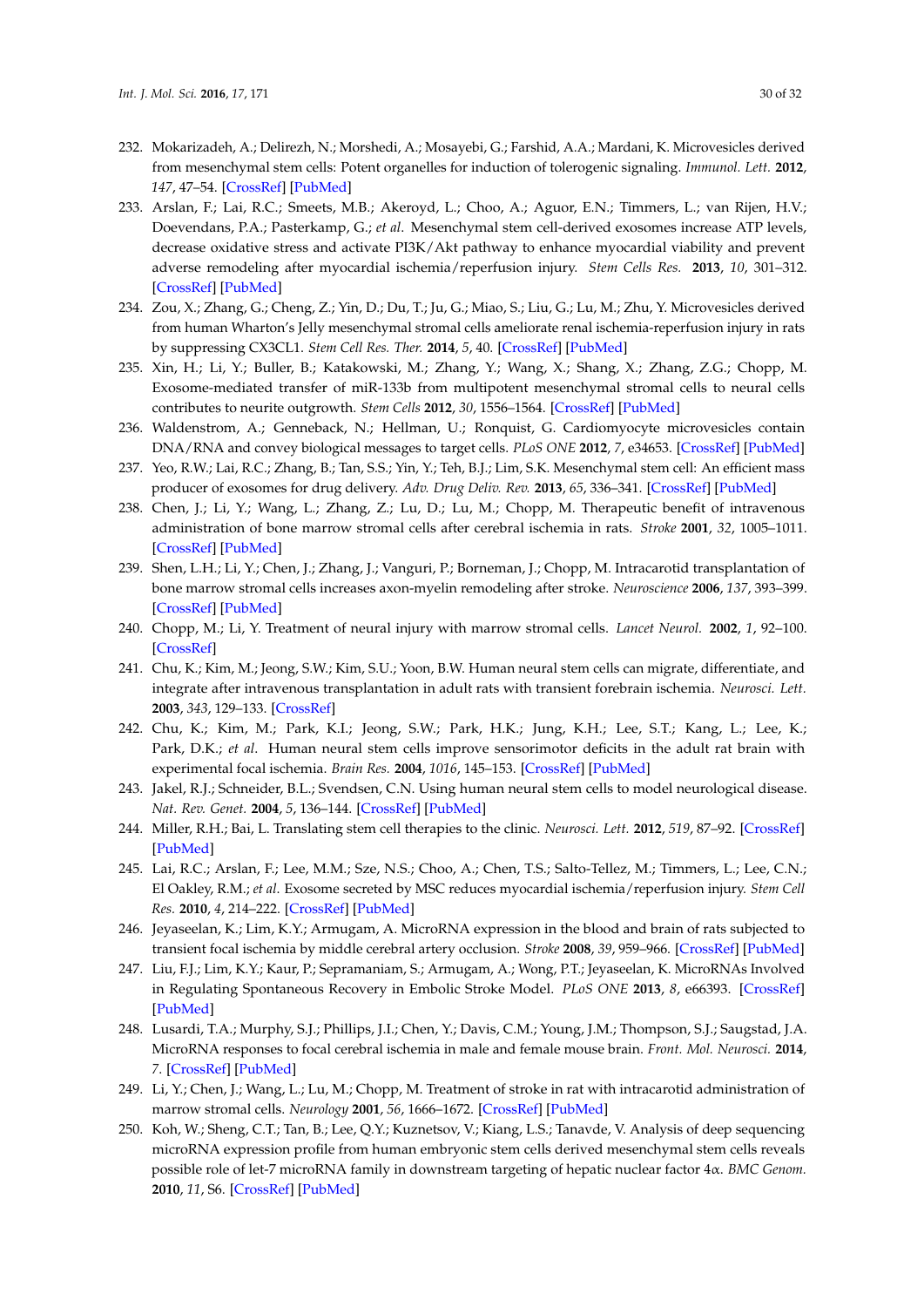- 251. Xin, H.; Li, Y.; Shen, L.H.; Liu, X.; Hozeska-Solgot, A.; Zhang, R.L.; Zhang, Z.G.; Chopp, M. Multipotent mesenchymal stromal cells increase tPA expression and concomitantly decrease PAI-1 expression in astrocytes through the sonic hedgehog signaling pathway after stroke (*in vitro* study). *J. Cereb. Blood Flow Metab.* **2011**, *31*, 2181–2188. [\[CrossRef\]](http://dx.doi.org/10.1038/jcbfm.2011.116) [\[PubMed\]](http://www.ncbi.nlm.nih.gov/pubmed/21829213)
- 252. Ono, M.; Kosaka, N.; Tominaga, N.; Yoshioka, Y.; Takeshita, F.; Takahashi, R.U.; Yoshida, M.; Tsuda, H.; Tamura, K.; Ochiya, T. Exosomes from bone marrow mesenchymal stem cells contain a microRNA that promotes dormancy in metastatic breast cancer cells. *Sci. Signal.* **2014**, *7*, ra63. [\[CrossRef\]](http://dx.doi.org/10.1126/scisignal.2005231) [\[PubMed\]](http://www.ncbi.nlm.nih.gov/pubmed/24985346)
- <span id="page-30-0"></span>253. Xin, H.; Li, Y.; Chopp, M. Exosomes/miRNAs as mediating cell-based therapy of stroke. *Front. Cell. Neurosci.* **2014**, *8*. [\[CrossRef\]](http://dx.doi.org/10.3389/fncel.2014.00377) [\[PubMed\]](http://www.ncbi.nlm.nih.gov/pubmed/25426026)
- <span id="page-30-1"></span>254. Xin, H.; Li, Y.; Shen, L.H.; Liu, X.; Wang, X.; Zhang, J.; Pourabdollah-Nejad, D.S.; Zhang, C.; Zhang, L.; Jiang, H.; *et al*. Increasing tPA activity in astrocytes induced by multipotent mesenchymal stromal cells facilitate neurite outgrowth after stroke in the mouse. *PLoS ONE* **2010**, *5*, e9027. [\[CrossRef\]](http://dx.doi.org/10.1371/journal.pone.0009027) [\[PubMed\]](http://www.ncbi.nlm.nih.gov/pubmed/20140248)
- <span id="page-30-2"></span>255. Yu, Y.M.; Gibbs, K.M.; Davila, J.; Campbell, N.; Sung, S.; Todorova, T.I.; Otsuka, S.; Sabaawy, H.E.; Hart, R.P.; Schachner, M. MicroRNA miR-133b is essential for functional recovery after spinal cord injury in adult zebrafish. *Eur. J. Neurosci.* **2011**, *33*, 1587–1597. [\[CrossRef\]](http://dx.doi.org/10.1111/j.1460-9568.2011.07643.x) [\[PubMed\]](http://www.ncbi.nlm.nih.gov/pubmed/21447094)
- <span id="page-30-3"></span>256. Pusic, A.D.; Pusic, K.M.; Clayton, B.L.; Kraig, R.P. IFNγ-stimulated dendritic cell exosomes as a potential therapeutic for remyelination. *J. Neuroimmunol.* **2014**, *266*, 12–23. [\[CrossRef\]](http://dx.doi.org/10.1016/j.jneuroim.2013.10.014) [\[PubMed\]](http://www.ncbi.nlm.nih.gov/pubmed/24275061)
- <span id="page-30-4"></span>257. Pusic, A.D.; Pusic, K.M.; Kraig, R.P. What are exosomes and how can they be used in multiple sclerosis therapy? *Expert Rev. Neurother.* **2014**, *14*, 353–355. [\[CrossRef\]](http://dx.doi.org/10.1586/14737175.2014.890893) [\[PubMed\]](http://www.ncbi.nlm.nih.gov/pubmed/24552578)
- <span id="page-30-5"></span>258. Kalani, A.; Tyagi, A.; Tyagi, N. Exosomes: Mediators of neurodegeneration, neuroprotection and therapeutics. *Mol. Neurobiol.* **2014**, *49*, 590–600. [\[CrossRef\]](http://dx.doi.org/10.1007/s12035-013-8544-1) [\[PubMed\]](http://www.ncbi.nlm.nih.gov/pubmed/23999871)
- <span id="page-30-6"></span>259. Putz, U.; Howitt, J.; Lackovic, J.; Foot, N.; Kumar, S.; Silke, J.; Tan, S.S. Nedd4 family-interacting protein 1 (Ndfip1) is required for the exosomal secretion of Nedd4 family proteins. *J. Biol. Chem.* **2008**, *283*, 32621–32627. [\[CrossRef\]](http://dx.doi.org/10.1074/jbc.M804120200) [\[PubMed\]](http://www.ncbi.nlm.nih.gov/pubmed/18819914)
- <span id="page-30-7"></span>260. Ferrari, D.; Chiozzi, P.; Falzoni, S.; Dal Susino, M.; Collo, G.; Buell, G.; di Virgilio, F. ATP-mediated cytotoxicity in microglial cells. *Neuropharmacology* **1997**, *36*, 1295–1301. [\[CrossRef\]](http://dx.doi.org/10.1016/S0028-3908(97)00137-8)
- <span id="page-30-8"></span>261. Lamichhane, T.N.; Sokic, S.; Schardt, J.S.; Raiker, R.S.; Lin, J.W.; Jay, S.M. Emerging roles for extracellular vesicles in tissue engineering and regenerative medicine. *Tissue Eng. Part B Rev.* **2015**, *21*, 45–54. [\[CrossRef\]](http://dx.doi.org/10.1089/ten.teb.2014.0300) [\[PubMed\]](http://www.ncbi.nlm.nih.gov/pubmed/24957510)
- <span id="page-30-9"></span>262. Zhang, H.C.; Liu, X.B.; Huang, S.; Bi, X.Y.; Wang, H.X.; Xie, L.X.; Wang, Y.Q.; Cao, X.F.; Lv, J.; Xiao, F.J.; *et al*. Microvesicles derived from human umbilical cord mesenchymal stem cells stimulated by hypoxia promote angiogenesis both *in vitro* and *in vivo*. *Stem Cells Dev.* **2012**, *21*, 3289–3297. [\[CrossRef\]](http://dx.doi.org/10.1089/scd.2012.0095) [\[PubMed\]](http://www.ncbi.nlm.nih.gov/pubmed/22839741)
- 263. Bian, S.; Zhang, L.; Duan, L.; Wang, X.; Min, Y.; Yu, H. Extracellular vesicles derived from human bone marrow mesenchymal stem cells promote angiogenesis in a rat myocardial infarction model. *J. Mol. Med.* **2014**, *92*, 387–397. [\[CrossRef\]](http://dx.doi.org/10.1007/s00109-013-1110-5) [\[PubMed\]](http://www.ncbi.nlm.nih.gov/pubmed/24337504)
- <span id="page-30-10"></span>264. Lopatina, T.; Bruno, S.; Tetta, C.; Kalinina, N.; Porta, M.; Camussi, G. Platelet-derived growth factor regulates the secretion of extracellular vesicles by adipose mesenchymal stem cells and enhances their angiogenic potential. *Cell Commun. Signal.* **2014**, *12*. [\[CrossRef\]](http://dx.doi.org/10.1186/1478-811X-12-26) [\[PubMed\]](http://www.ncbi.nlm.nih.gov/pubmed/24725987)
- <span id="page-30-11"></span>265. Alvarez-Erviti, L.; Seow, Y.; Yin, H.; Betts, C.; Lakhal, S.; Wood, M.J. Delivery of siRNA to the mouse brain by systemic injection of targeted exosomes. *Nat. Biotechnol.* **2011**, *29*, 341–345. [\[CrossRef\]](http://dx.doi.org/10.1038/nbt.1807) [\[PubMed\]](http://www.ncbi.nlm.nih.gov/pubmed/21423189)
- <span id="page-30-12"></span>266. Olson, S.D.; Kambal, A.; Pollock, K.; Mitchell, G.M.; Stewart, H.; Kalomoiris, S.; Cary, W.; Nacey, C.; Pepper, K.; Nolta, J.A. Examination of mesenchymal stem cell-mediated RNAi transfer to Huntington's disease affected neuronal cells for reduction of huntingtin. *Mol. Cell. Neurosci.* **2012**, *49*, 271–281. [\[CrossRef\]](http://dx.doi.org/10.1016/j.mcn.2011.12.001) [\[PubMed\]](http://www.ncbi.nlm.nih.gov/pubmed/22198539)
- 267. Olson, S.D.; Pollock, K.; Kambal, A.; Cary, W.; Mitchell, G.M.; Tempkin, J.; Stewart, H.; McGee, J.; Bauer, G.; Kim, H.S.; *et al*. Genetically engineered mesenchymal stem cells as a proposed therapeutic for Huntington's disease. *Mol. Neurobiol.* **2012**, *45*, 87–98. [\[CrossRef\]](http://dx.doi.org/10.1007/s12035-011-8219-8) [\[PubMed\]](http://www.ncbi.nlm.nih.gov/pubmed/22161544)
- <span id="page-30-13"></span>268. Ohno, S.; Takanashi, M.; Sudo, K.; Ueda, S.; Ishikawa, A.; Matsuyama, N.; Fujita, K.; Mizutani, T.; Ohgi, T.; Ochiya, T.; *et al*. Systemically injected exosomes targeted to EGFR deliver antitumor microRNA to breast cancer cells. *Mol. Ther.* **2013**, *21*, 185–191. [\[CrossRef\]](http://dx.doi.org/10.1038/mt.2012.180) [\[PubMed\]](http://www.ncbi.nlm.nih.gov/pubmed/23032975)
- <span id="page-30-14"></span>269. Katakowski, M.; Buller, B.; Zheng, X.; Lu, Y.; Rogers, T.; Osobamiro, O.; Shu, W.; Jiang, F.; Chopp, M. Exosomes from marrow stromal cells expressing miR-146b inhibit glioma growth. *Cancer Lett.* **2013**, *335*, 201–204. [\[CrossRef\]](http://dx.doi.org/10.1016/j.canlet.2013.02.019) [\[PubMed\]](http://www.ncbi.nlm.nih.gov/pubmed/23419525)